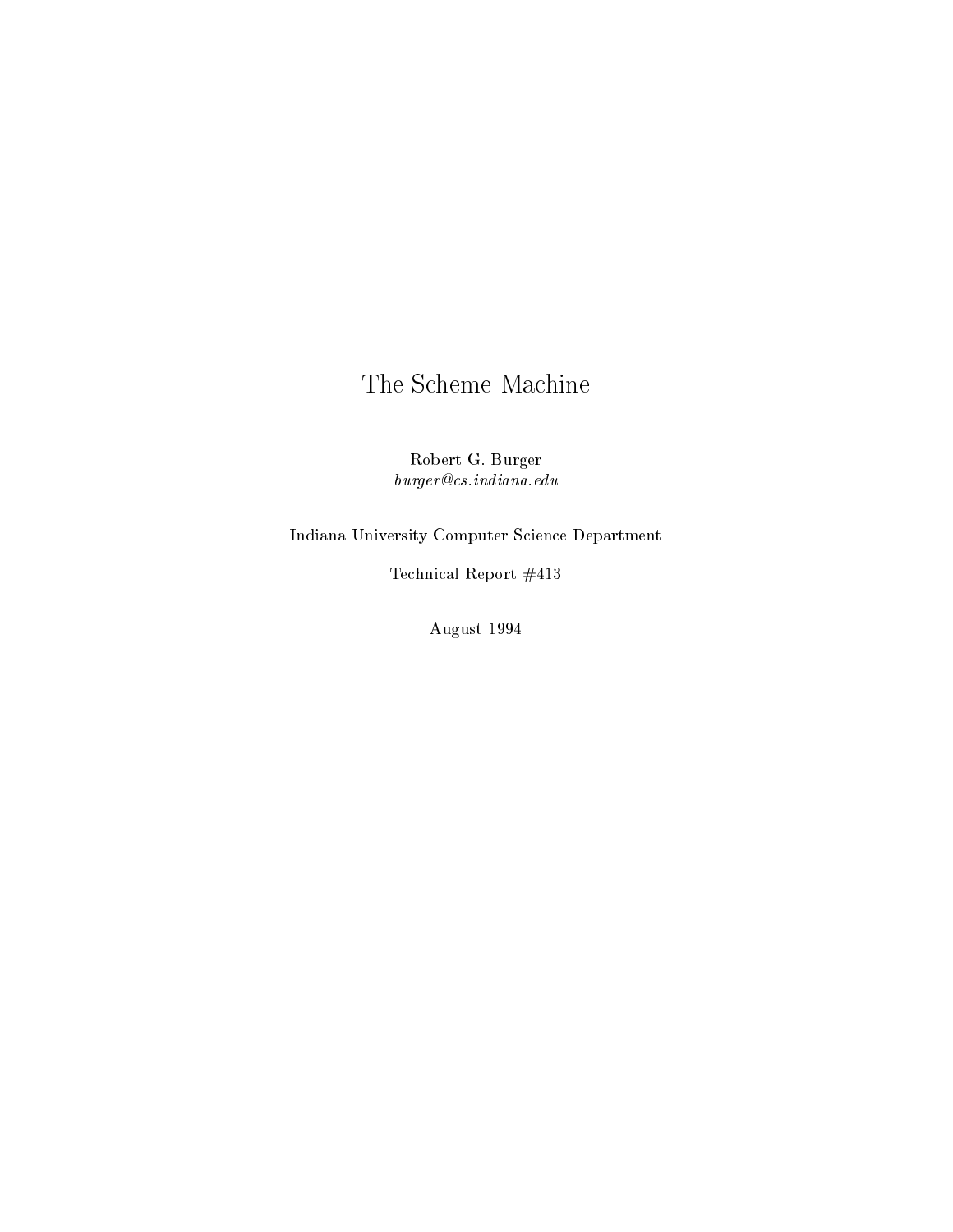## The Scheme Machine

Robert G. Burger

Indiana University Computer Science Department Lindley Hall 215 Bloomington, Indiana 47405 burger@cs.indiana.edu

Indiana University Computer Science Department Technical Report #413

August 1994

#### Abstract

This paper describes the design and implementation of the Scheme Machine, a symbolic computer derived from an abstract Scheme interpreter. The derivation is performed in several transformation passes. First, the interpreter is factored into a compiler and an abstract CPU. Next, the CPU specification is refined so that it can be used with the Digital Design Derivation system. Finally, the DDD system assistsin the transformation into hardware. The resulting CPU, implemented in field programmable gate arrays and PALs, is interfaced to a garbagecollecting heap to form a complete Scheme system.

#### $\mathbf 1$ **Introduction**

This report describes the design and implementation of the Scheme Machine CPU. In chapter 12 of Essentials of Programming Languages [2], a simple CPS Scheme interpreter is transformed into a compiler and a virtual machine with very specialized, Scheme-specific instructions. The Scheme Machine implements a slight variation of this virtual machine.

This project started in the spring of 1993 with some informal meetings held by Steve Johnson. Peter Weingartner and I learned about the Digital Design Derivation (DDD) system [1] and began to transform the software CPU I designed in the C511 course into a form acceptable to DDD. In the summer of 1993 I worked on the Scheme Machine for C890 credit under Steve Johnson. Kamlesh Rath, Esen Tuna, and Willie Hunt helped me learn more about the DDD system and how to design hardware simple enough to fit on the Actel field-programmable gate arrays. I finished the majority of the design in the summer. In the fall of 1993 I worked on the implementation for C690 credit under Steve Johnson. I was able to fit the main datapath and some of the control hardware on a single large Actel chip. Two smaller Actel chips were used for the next-state and continuation hardware. The remaining control hardware fit onto 10 PALs. The hardware garbage-collecting

The research reported herein was supported in part by <sup>a</sup> National Science Foundation Graduate Research Fellowship.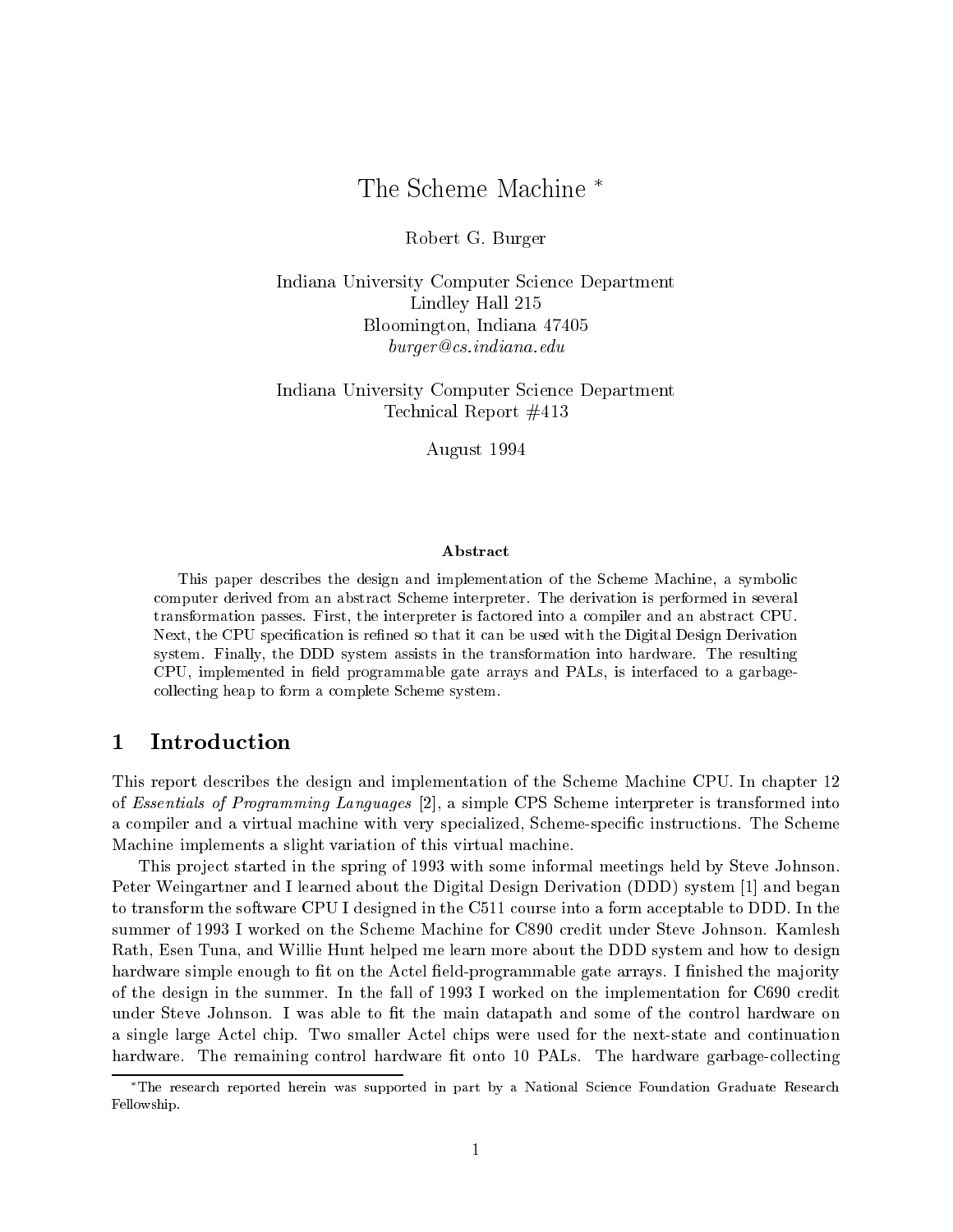

Figure 1: High-level architecture

heap had already been built, so I simply interfaced with it. There was a subtle bug in the heap that caused the garbage collector to lock up sporadically. Early in 1994 Willie Hunt corrected the problem.

The Scheme Machine consists of the CPU and heap management hardware on a Logic Engine circuit board. The heap consists of two semi-spaces each containing 1,048,576 32-bit words. Heap management is divided into three tasks: allocation, garbage collection, and invalidation. The only interface to the CPU is through the allocator. The garbage collector uses a simple stop-and-copy approach. The invalidation task is performed by the \trailer," a process that goes through the old semi-space and writes innocuous immediate values at the same time the CPU accesses the new space. Because of the trailer process, the CPU need not initialize newly allocated structures because they are guaranteed to contain no pointers. Figure 1 shows the high-level relationships between the components.

#### $\overline{2}$ **Interpreter**

We begin with a simple CPS Scheme interpreter augmented with an interrupt handler and an error handler. Every time *eval-exp* is invoked, the machine will check for an interrupt. (In this interpreter, the external interrupt is stored in the global variable  $*interrupt$ . If there is an interrupt, the interrupt handler (stored in global variable  $*interrupt-hardler*)$  is called with no arguments. The continuation simply throws away the result from the interrupt handler and continues execution at the point the interrupt occurred. The flag  $*interruples-endled*$  is used to enable and disable interrupts. It is disabled upon entry to the interrupt handler.

The environment is represented as a linked structure of Scheme vectors. *env* is a vector representing the current lexical environment. The first element is a vector representing the next enclosing environment. The remaining elements are pairs whose car is the variable's name and whose cdr is the variable's value. Figure 2 shows this relationship.

The arguments to a procedure are stored in a Scheme vector. eval-rands evaluates the arguments in order and stores them in the *args* vector. Figure 3 shows the augmented interpreter.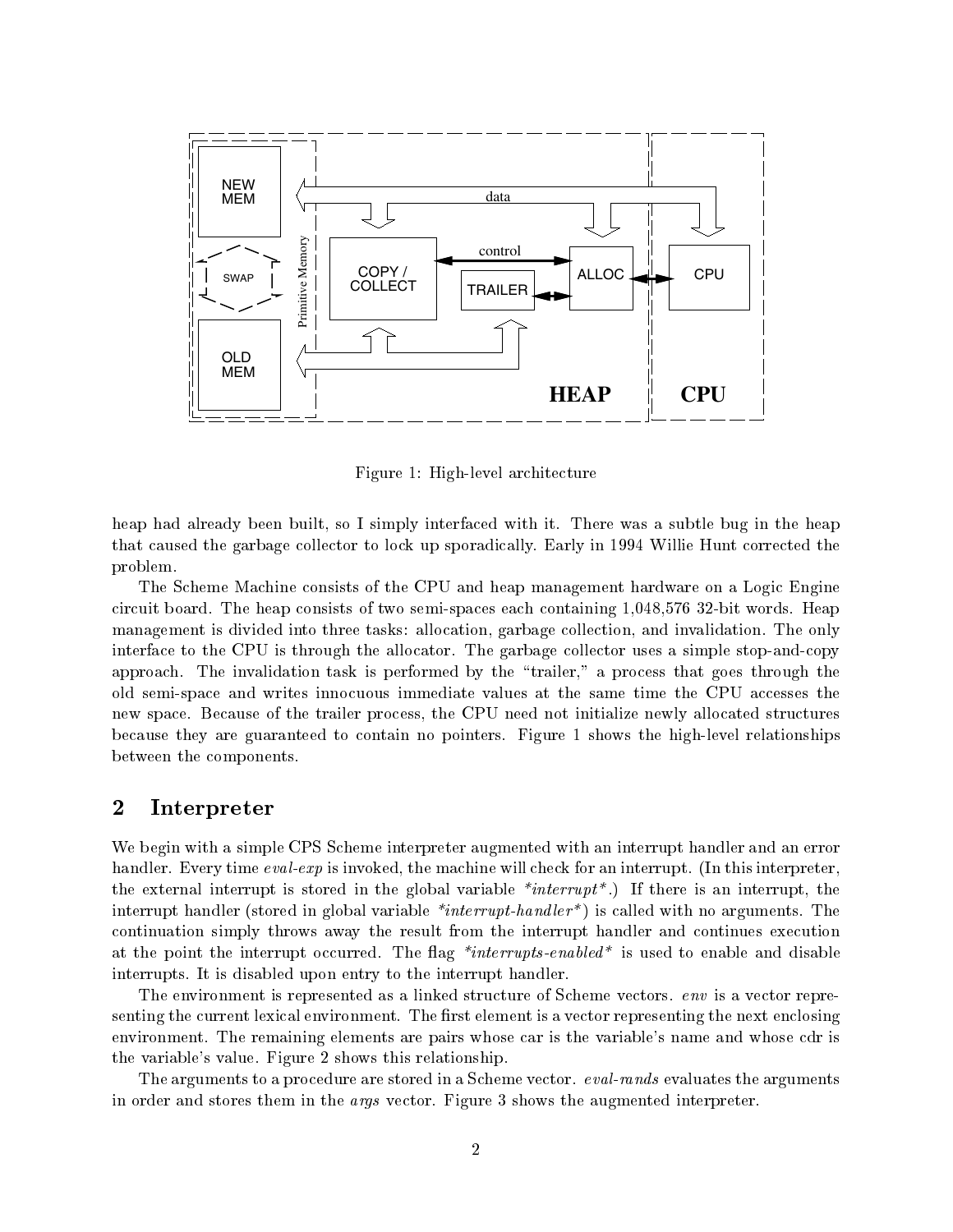

Figure 2: Environment structure

There are three types of procedures: closures, primitives, and callcc. Closures are generated by the proc clause of eval-exp. Primitives are the basic Scheme routines provided by the interpreter. Callcc is used to represent  $call/cc$  continuations. Figure 4 shows the function apply-proc, which processes these procedures.

The interpreter provides very minimal error detection. If an error is found, an error handler (stored in global variable \*error-handler\*) is invoked.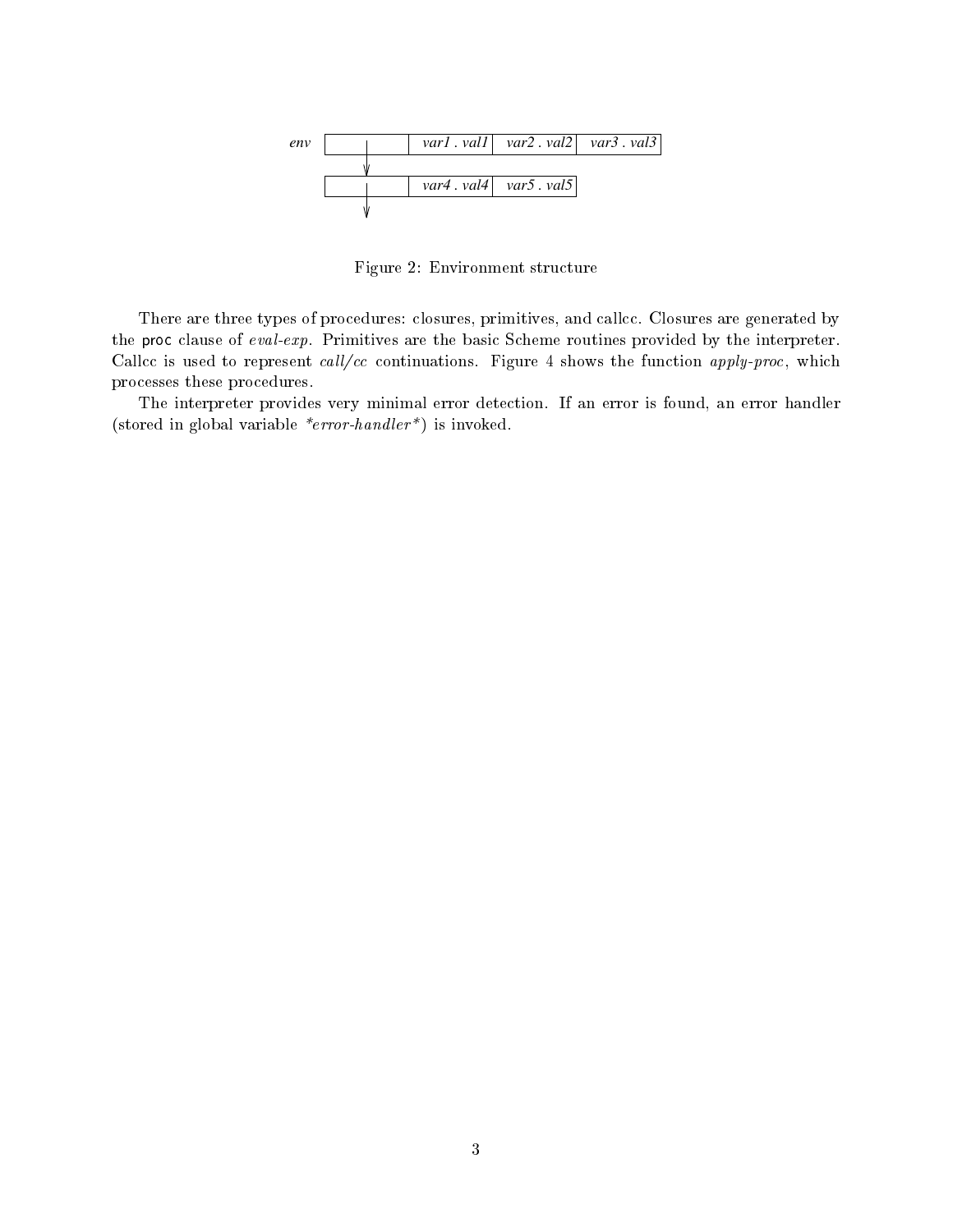```
(define\ eval\text{-}exp(\textbf{lambda} (exp \text{ env } k))(if (and *interrupt* *interrupts-enabled*)(begin
             (set! *interrupts-enabled* #f)
             (a p p l y-proc *interrupt-handler*
                             (<i>vector</i>)(\textbf{lambda}(v))\left(\text{eval-}exp \text{ } \exp \text{ } \text{env} \text{ } k))\right)(variant-case exp
             [lit (datum) (k datum)][varref (var) (k (lookup \ var \ env))]
             \sqrt{var\, exp}\left(\text{eval-exp } \text{exp} \text{ env } (\text{lambda } (v) (k \text{ (assign! var } v \text{ env}))))\right)[if (test-exp then-exp else-exp)]
                (eval-exp test-exp env
                             (\textbf{lambda}(v))(ii v)\text{(eval-}exp\ \text{then-}exp\ \text{env}\ \textit{k}\left(\text{eval-}exp \text{ else } \text{exp} \text{ env } k))\right)\right)[begin (exp1 \, exp2)]
                (eval-exp exp1 env
                             (\textbf{lambda}(v))\left(\text{eval-}exp \, \text{exp2} \, \text{env} \, k))\right)[proc (formals body)
                (k \ (make-closure \ formulas \ body \ env))[app (rator rands )
                (eval-exp rator env
                             (\textbf{lambda}(op))(eval-rands rands env (make-vector (length rands )) 0
                                                 (lambda (args )
                                                    (\text{apply-proc op args } k))))[else (printf "Illegal expression ~s~%" exp)
                     (\text{apply-proc} *error-handler* (vector opcode-error) k (1)))))
(define\ eval\-rands(\textbf{lambda} \text{ (rands env args i } k))(if (null? \ rands)(k \; args)(eval-exp (car rands ) env
             (\textbf{lambda}(v))(vector-set! args \, i \, v)\{(eval\ -rands\ (cdr\ rands) env\ args\ (add1\ i)\ k))))))
```
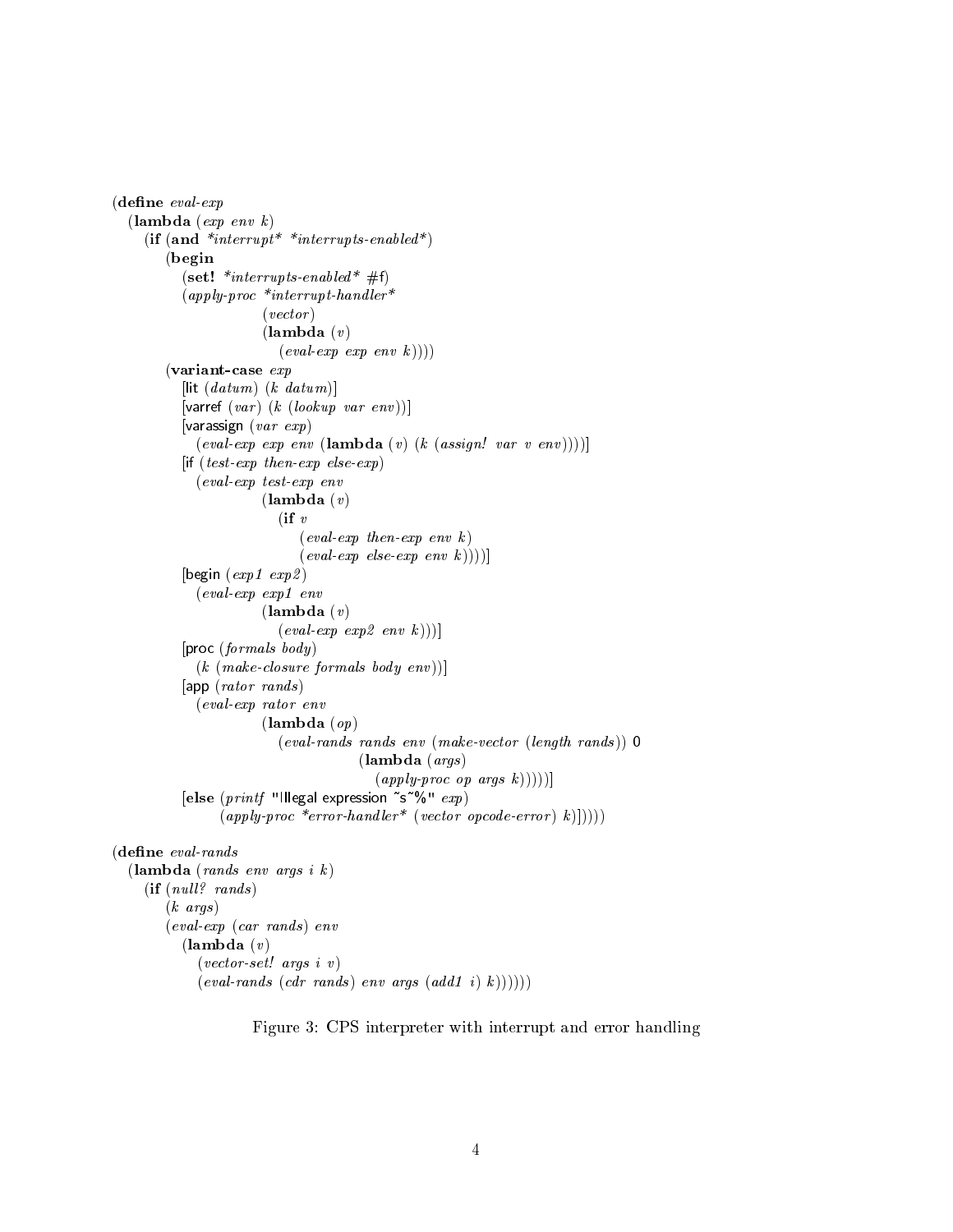```
(define \ apply\cdot proc)(\textbf{lambda} (op \; args \; k))(variant-case op
       [closure (fromals body env]
          \left(\textit{eval-exp\_body}\;\left(\textit{extend-env\_env\_formals\_args}\right)\;k\right)[primitive (f)(\case f)[call/cc (apply-proc (vector-ref args 0)](vector (make-called)|k|[abort (printf "~%Scheme Interpreter Aborting!~%")
                    (void)[interrupts-enabled
                 (if (zero? (vector-length args))(k *interrupts-enabeled *)(begin
                       (set! *interrupts-enabled* (vector-ref args 0))
                       (k \; (void)))[interrupt-handler
                 (if (zero? (vector-length args))(k *interrupt\text{-}handler*)(begin
                       (\textbf{set!} *interrupt-handler* (vector-ref args 0))
                       (k \; (void)))[error-handler
                 (if (zero? (vector-length args ))
                     (k \cdot \text{error-handler*})(begin
                       (set! *error-handler* (vector-ref args 0))
                       (k \ (void)))[e] \textbf{else} \ (k \ (apply \ (eval \ f) \ (vector \texttt{&} \ (args))))])[callcc (k)(k (vector-ref args 0))]
        [else (printf "Illegal procedure "s"%" op)
              (\text{apply-proc *error-handler*} (vector procedure-error) k))))
```
Figure 4: apply-proc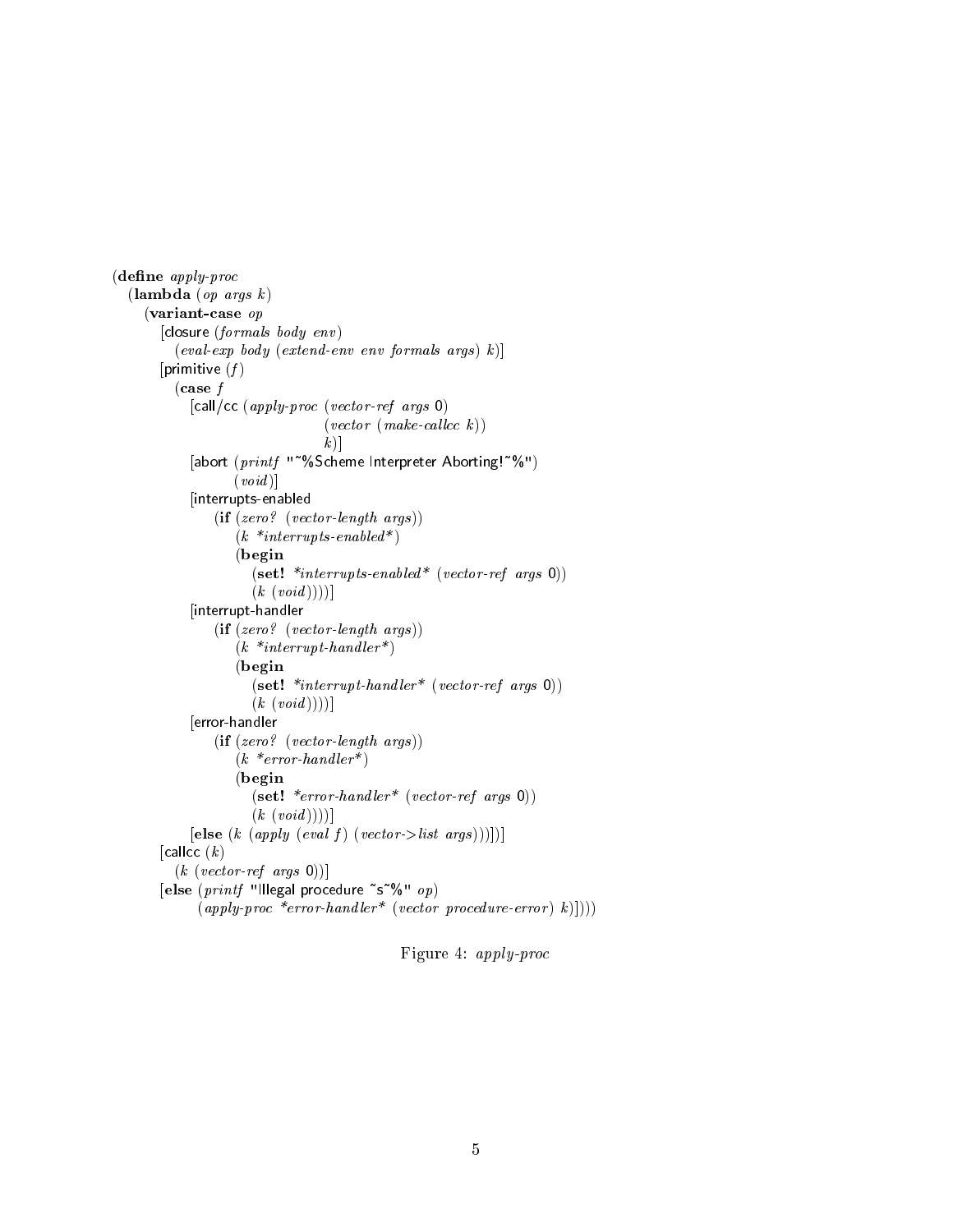## 3 Compiler and Abstract Machine Derivation

Using the techniques shown in chapter 12 of Essentials of Programming Languages , the interpreter was transformed into a compiler and an abstract machine. The initial transformation results in code that is tree structured. Figures 5 and 6 show the initial compiler and abstract machine, respectively.

The next step was to convert the tree-structured code into linear code. Figure 7 gives the linearization procedure. The change in code gives us a new abstract machine. It executes the code using six registers:  $acc$ ,  $val^*$ ,  $lex-env$ ,  $k$ ,  $code$ , and  $pc$ . The accumulator,  $acc$ , holds the result of the current expression. The values register,  $val^*$ , holds a vector containing the arguments to a procedure. The environment register, lex-env, holds the vector representing the current lexical environment. The lexical environment no longer carries the variable names since the compiler generates indices for variables. The continuation register,  $k$ , holds the current continuation. The code register,  $code$ , holds the current code vector. The program counter,  $pc$ , holds the current index into the code vector for the current instruction. Figure 8 shows the new abstract machine.

At this point the continuation register  $k$  holds a Scheme closure. We next change this representation to records so that we can eventually represent continuations in hardware. (We have already represented machine closures as records.) We also note that the accumulator, acc, is dead in the args-inst and push-inst cases, so we modify these cases to destroy the accumulator in hopes that the resulting hardware will be smaller. Figure 9 gives the revised abstract machine that represents continuations using records.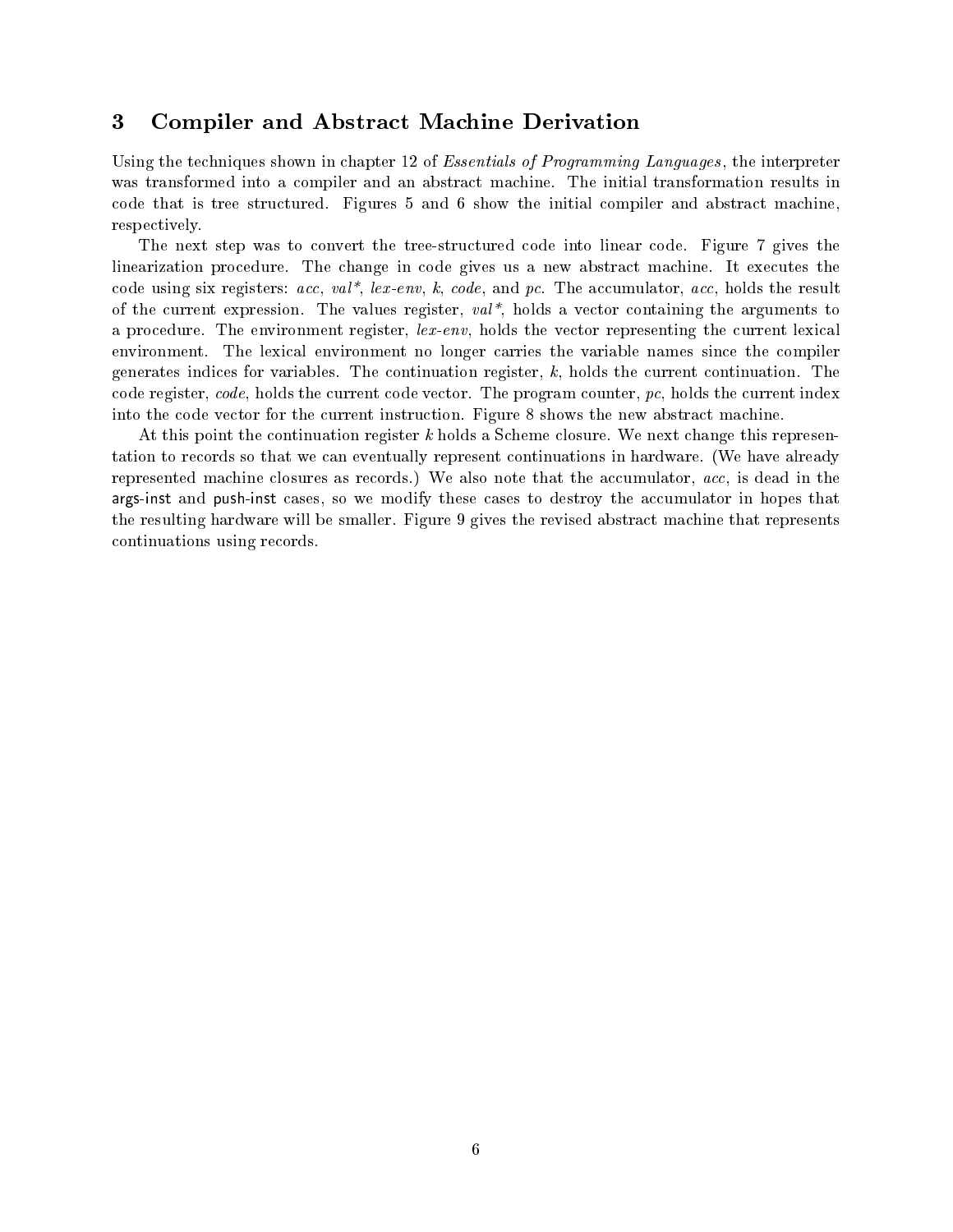```
(define\ compile\text{-}exp(lambda (tail-pos? exp symbol-table next-code)
    (variant-case exp
       [lit (datum) (make-lit-action datum next-code)]
       [varref (var) (make-varref-action (lexical-addr symbol-table var) next-code)]
       [varassign (var \ exp)\emph{(complete-exp#f exp symbol-table)}(make-var assign-action (lexical-addr symbol-table var) next-code))[if (test-exp then-exp else-exp)
       \emph{(compile-exp#f test-exp symbol-table)}(make-if-action (compile-exp tail-pos? then-exp symbol-table next-code)
                                      (compile-exp-tail-pos? else-exp symbol-table next-code)))[begin (exp1 exp2) (compile-exp #f exp1 symbol-table(compile-exp tail-pos? exp2 symbol-table next-code))]
       [proc (formals \ body)]
       (make-proc-action formals (compile-exp #t body (cons formals symbol-table) restore-code)
                           next-code)]
       [app (rator rands )
       (let ([app-code
              (compile\-rands\ rands\ symbol\-table\ (compile\ exp\ #f\ rator\ symbol\-table\ invoke\-code\}))(if tail-pos? app-code (make-save-action app-code next-code))]))))
(define compile-rands
  (letrec
       ([help (lambda (rands pos symbol-table next-code))(if (null? \ rands)next-code(compile-exp #f(car rands) symbol-table(make-push-action pos
                                   (help (cdr rands) (add1 pos) symbol-table next-code))))(lambda (rands symbol-table next-code)
       (make-args-action (length \ rands) (help \ rands 0 symbol-table \ next-code))))(dene restore-code
  (make-restore-action))
```
#### (dene invoke-code  $(make-invoke-action))$

Figure 5: Compiler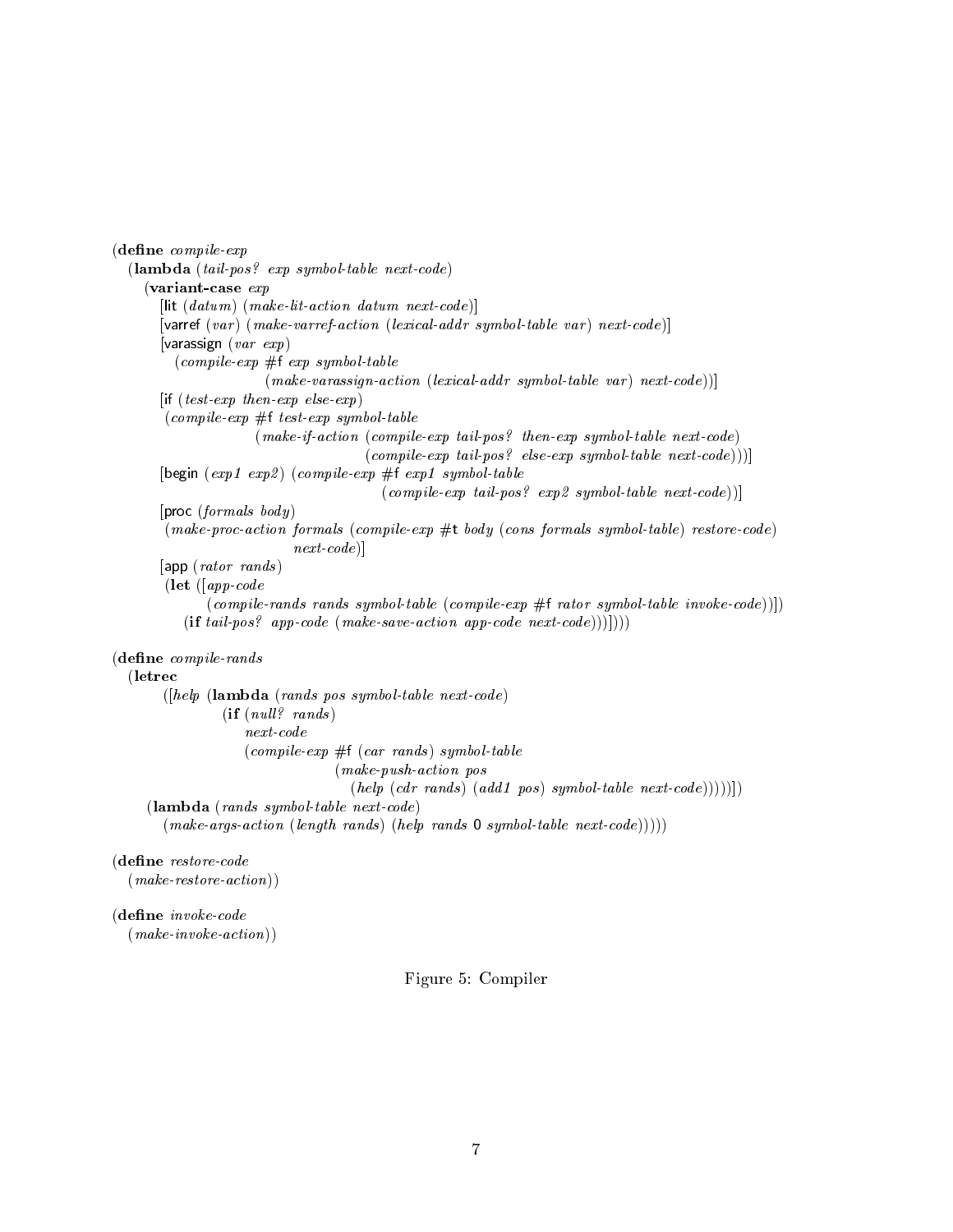```
(define apply-action
     (lambda (action acc val<sup>*</sup> lex-env k)
          (if (and *interrupt* *interrupts-enabled*)(begin
                     (set! *interrupts-enabled* #f)
                     (\alpha p \in \text{upper} \times \text{lower} \times \text{lower} \times \text{lower} \times \text{lower} \times \text{lower} \times \text{lower} \times \text{lower} \times \text{lower} \times \text{lower} \times \text{lower} \times \text{lower} \times \text{lower} \times \text{lower} \times \text{lower} \times \text{lower} \times \text{lower} \times \text{lower} \times \text{lower} \times \text{lower} \times \text{lower} \times \text{lower} \times \text{lower} \times \text{lower} \times \text{lower} \times \text{lower} \times \text{lower} \times \text{lower} \times \text{lower} \times \text{lower} \times \text{lower}(\textbf{lambda}(v))(apply-action action acc val* lex-env k)))(variant-case action
                     [lit-action (datum \ code)(\alpha pply-action code datum val * lex-env k)][varref-action (lex-addr \ code)(\alpha p \text{ is a } x \text{ is a } c (lookup-lex-env lex-env lex-addr) val* lex-env k)]
                     [varassign-action (lex-addr\ code)(assign-lex-env! lex-env lex-addr acc)
                      (\alpha pply-action code (void) val* lex-env k)][if-action (then-code\ else-code)(if (true-value? acc)
                             (apply-action then-code acc val* lex-env k)(\alpha pply-action \ else \ code \ acc \ val^* \ lex\ env \ k))][proc-action (formals code-of-body code)(apply-action code (make-closure lex-env code-of-body) val* lex-env k)]
                     [restore-action ()
                      (k \; acc)]
                     [invoke-action ()
                      (\alpha p \in l \text{space } acc \text{ } val^* \text{ } k)[save-action (code1 code2)
                      (\alpha p\nu) \cdot \alpha action code1 (void) '() lex-env
                                                    (\textbf{lambda}(v))(\alpha p \text{ }\text{ }\text{ }\text{ }a\text{ }\text{ }c\text{ }\text{ }\text{ }c\text{ }\text{ }i\text{ }\text{ }c\text{ }\text{ }a\text{ }\text{ }c\text{ }\text{ }b\text{ }\text{ }a\text{ }\text{ }b\text{ }\text{ }c\text{ }\text{ }a\text{ }\text{ }b\text{ }\text{ }c\text{ }\text{ }a\text{ }\text{ }b\text{ }\text{ }a\text{ }\text{ }c\text{ }\text{ }i\text{ }\text{ }a\text{ }\text{ }b\text{ }\text{ }c\text{ }\text{ }a\text{ }\text{ }b\text{ }\text{ }a\text{ }\text{ }b[args-action (size code)
                      (\text{apply-action code } acc \text{ (make-vector size ')}) \text{ } lex\text{ } env \text{ } k)][push-action (pos \ code)(vector-set! val* pos acc)(\text{apply-action code } acc \text{ val* } lex\text{-}env \text{ k}))))
```
Figure 6: Abstract machine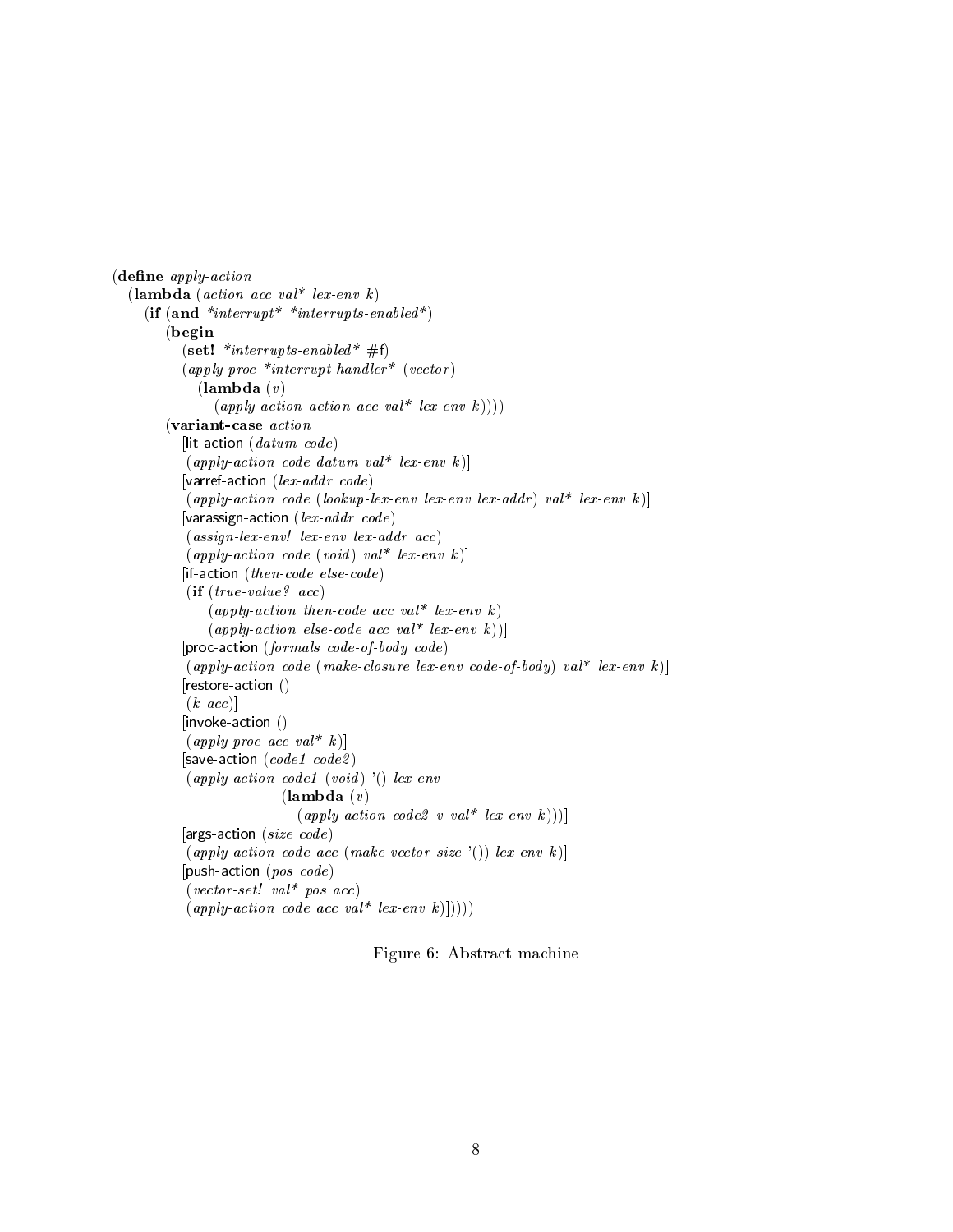```
(define linearize
  (letrec
         ([help](lambda (code loc)
              (variant-case code
                [lit-action (dataum \ code)(cons (make-lit-inst datum)
                          (help \ code (add1 \ loc)))[varref-action (lex-addr code)
                   (cons (make-varref-inst lex-addr )
                          (help \ code (add1 \ loc)))[varassign-action (lex-addr \ code)(cons (make-varassign-inst lex-addr))(help \ code (add1 \ loc)))[if-action (then-code\ else-code)(\textbf{let* } ([then~(help~then~code~(add1~loc))]\left[ \text{else-} \text{loc } (+ 1 \text{ loc } (\text{length } \text{then}))) \right](append (cons (make-if-inst else-loc) then)
                                 (help \; else\; code \; else\; -loc)))[proc-action (formals code-of-body code)(\textbf{let* } (\text{rest } (\text{help code } (\text{add1 } \text{loc}))]
                           [loc-of-body (+ 1 loc (length rest))](\text{append }(\text{cons }(\text{make-proc-inst }loc\text{-}of\text{-}body)\text{ rest})(help\ code-of-body\ loc-of-body))]
                [restore-action ()
                   (list (make-restore-inst))][invoke-action ()
                   (list (make-inroke-inst))][save-action (code1 \; code2)]
                   (\text{let* } ([first \text{ (help code1 } (add1 \text{ loc})))[next\text{-}loc (+ 1 loc (length first))](a append (cons (make-save-inst next-loc) first)(help \ code2 \ next·loc))[args-action (size code)(cons (make-args-inst size)
                          (help \ code (add1 \ loc)))[push-action (pos \ code)(cons (make-push-inst pos )
                          (help \ code (add1 \ loc))))])(lambda (code)
         (list \gt vector (help code 0))))
```
Figure 7: Code linearization procedure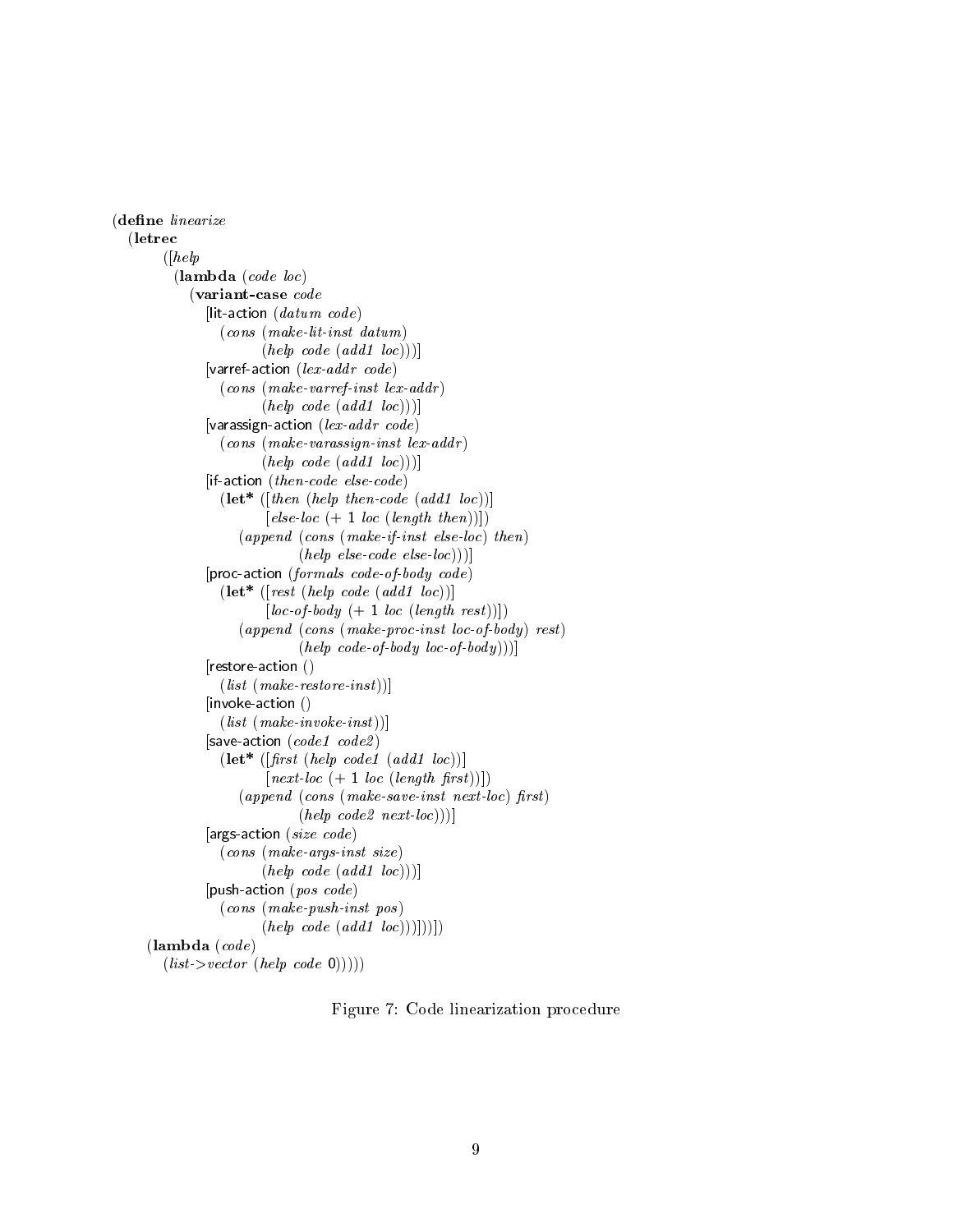```
(define elc
   (lambda (acc val* lex-env k code pc)
      (if (and *interrupt**interrupts-enabled*)
           (begin
              (set! *interrupts-enabled* #f)
              (\alpha p \cdot p \cdot p \cdot \text{interrupt-handler* } \#() (\text{lambda } (v) (\text{elc } acc \text{ val* } lex\text{env } k \text{ code } pc))))(variant-case (vector-ref code pc)
              [lit-inst (datum) (elc datum val* lex-env k code (add1 pc)]]
              [varref-inst (lex-addr)(let ([acc (lookup-lex-env \ lex-env \ lex-addr)]))
                  (if (eq? acc '*)(apply-proc *error-handler* (vector "Unbound variable" '*) k)
                       \text{(}elc \text{ }acc \text{ } val^* \text{ } lex\text{-}env \text{ } k \text{ } code \text{ } (add1 \text{ } pc))))[varassign-inst (lex-addr)]
               (assign-lex-env! lex-env lex-addr acc)
               \left(\begin{array}{cc} elec \ (void) \ val^* \ lex\ env \ k \ code \ (add1 \ pc)\end{array}\right)[if-inst (else-loc)(if (true-value? acc)
                   \begin{pmatrix} elec \; acc \; val^* \; lex\; env \; k \; code \; (add1 \; pc)\end{pmatrix}\text{(}elc \text{ }acc \text{ } val^* \text{ } lex\text{-}env \text{ } k \text{ } code \text{ } else\text{-}loc\text{)})]
              [proc-inst (loc-of-body)]
               (elc (make-closure lex-env code loc-of-body) val* lex-env k code (add1 pc))]
              [restore-inst () (k \; acc)][invoke-inst () (\alpha p \in p \mid \alpha \in \alpha \in \alpha \in \alpha \in \alpha \in \alpha \in \alpha]
              [save-inst (next-loc)]
               \left(\text{elc (void )'}\right) lex-env (lambda \left(v\right) (elc v val* lex-env k code next-loc)) code \left(\text{add1~pc}\right)[args-inst (size) (elc acc (make-vector size '()) lex-env k code (add1 pc)]
              [push-inst (pos)](vector-set! val * pos acc)\left(\begin{array}{cc} elec\; acc\; val^*\; lex\; env\; k\; code\; (add1\; pc))\end{array}\right))(define \ apply\cdot proc(\textbf{lambda} (proc \textit{args } k))(variant-case proc
          [closure (lex-env code pc) (ele (void) '() (extend-lex-env args lex-env) k code pc)][primitive (f) (k (apply f (vector->list args))]]
          [callcc (k) (k (vector-ref args 0))]
          [else (apply-proc *error-handler* (vector "Invalid procedure" proc) k (i))))
```
Figure 8: Initial abstract machine for linearized code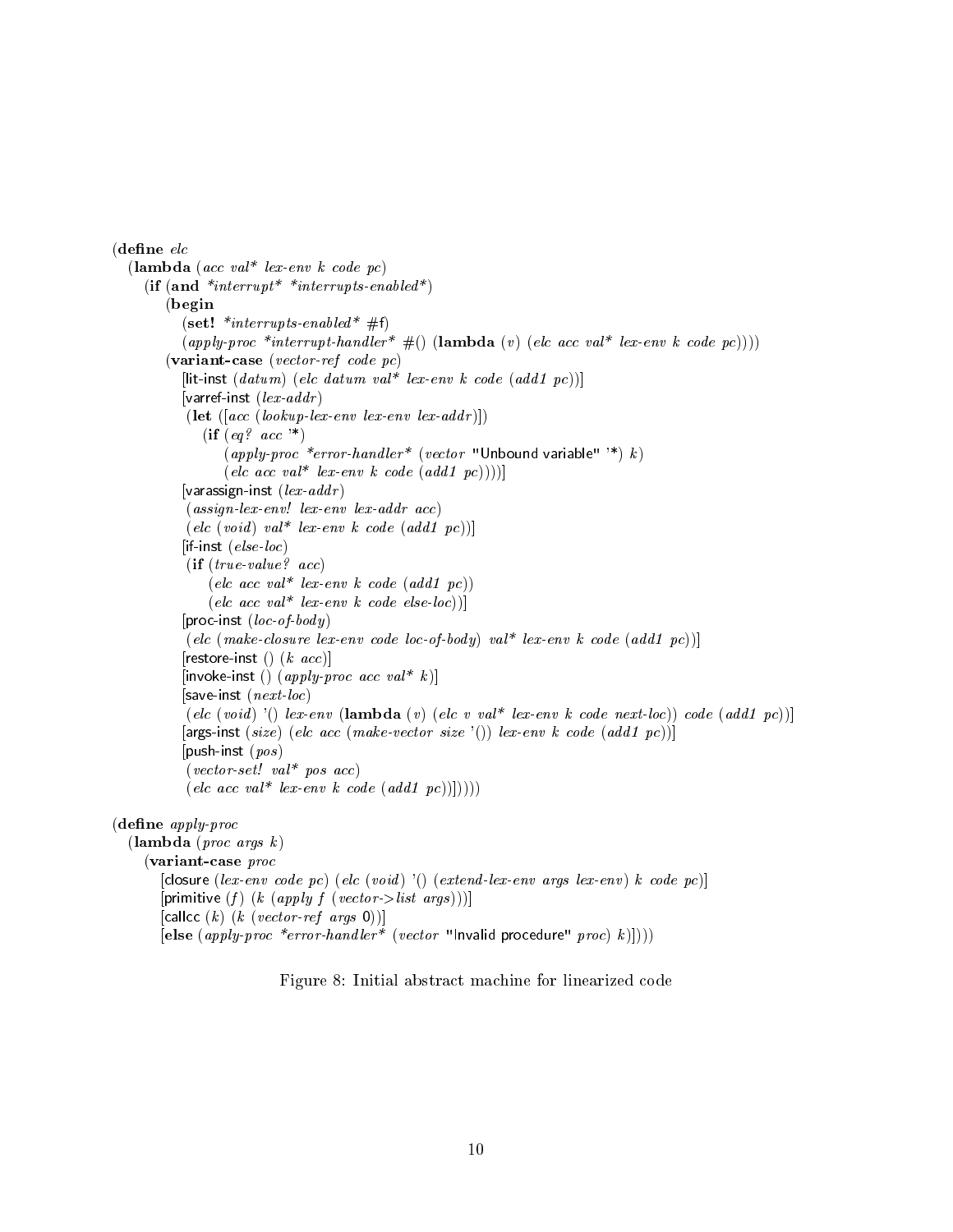```
\theta (define elc\sqrt{ } experience electricity of \mathcal{C}(lambda (acc val* lex-env k code pc)
       (if (and *interrupt* *interrupts-enabled*)(begin
               (set! *interrupts-enabled* #f)
               (\alpha p \nu \cdot \text{proc}^* \text{interrupt-handler* } \#() (\text{make-int-cont } acc \text{ val* } lex\text{-}env \text{ } k \text{ code } pc)))(variant-case (vector-ref code pc)
               [lit-inst (datum) (elc datum val* lex-env k code (add1 pc))]
               [varref-inst (lex-addr)(\text{let } ([acc (lookup-lex-env \text{ } lex-env \text{ } lex-addr)])(if (eq? acc '*undefined*)
                           (\alpha p \nu \cdot \text{proc} \cdot \text{error} \cdot \text{handler}^* \cdot (\text{vector} \cdot \text{Unbound} \cdot \text{variable} \cdot \text{row}) k)\left(\text{elc }acc \text{ }val^* \text{ }lex\text{ }env \text{ } k \text{ }code\text{ }(\text{add1 } pc))\right)\right)[varassign-inst (lex-addr)(assign-lex-env! lex-env lex-addr acc)
                  \text{(}elc \text{ } (void) \text{ } val* \text{ } lex\text{ } env \text{ } k \text{ } code \text{ } (add1 \text{ } pc))[if-inst (else-loc)(if (true-value? acc)
                       \text{(}elc \text{ }acc \text{ } val^* \text{ } lex\text{-}env \text{ } k \text{ } code \text{ } (add1 \text{ } pc))\text{(}elc \text{ }acc \text{ } val^* \text{ } lex\text{-}env \text{ } k \text{ } code \text{ } else\text{-}loc))[proc-inst (loc-of-body)](elc (make-closure lex-env code loc-of-body) val<sup>*</sup> lex-env k code (add1 pc))]
               [restore-inst () (\text{apply-cont } k \text{ acc})]
               [invoke-inst () (\alpha p \in p \mid \alpha \in \alpha \in \alpha \in \alpha \in \alpha \in \alpha \in \alpha]
               [save-inst (next-loc)
                  (elc (void) '() lex-env (make-save-cont val* lex-env k code next-loc) code (add1 pc))]
               [args-inst (size) (elc (void) (make-vector size '()) lex-env k code (add1 pc))]
               [push-inst (pos)](vector-set! val * pos acc)\left(\text{elc (void) val* lex-env k code } (\text{add1 pc}))\right))(define \ apply\text{-}cont(\textbf{lambda} (cont v))(variant-case cont
          [save-cont \left( val^* \text{ } lex\text{-}env \text{ } k \text{ } code \text{ } pc \right) \left( elec \text{ } v \text{ } val^* \text{ } lex\text{-}env \text{ } k \text{ } code \text{ } pc \right)]
          [int-cont (acc val* lex-env k code pc) (elc acc val* lex-env k code pc)]
          [done\text{-}cont () v]))(define \ apply\cdot proc(\textbf{lambda} (proc args k))(variant-case proc
          [closure (lex-env code pc) (ele (void) '() (extend-lex-env args lex-env) k code pc)][primitive (f) (apply-cont k (apply f (vector->list args)))]
          [callcc (k) (apply-cont k (vector-ref args 0))]
          [else (\text{apply-proc *error-handler*} (\text{vector "Invalid procedure" proc}) k))))
```
Figure 9: Revised abstract machine for linearized code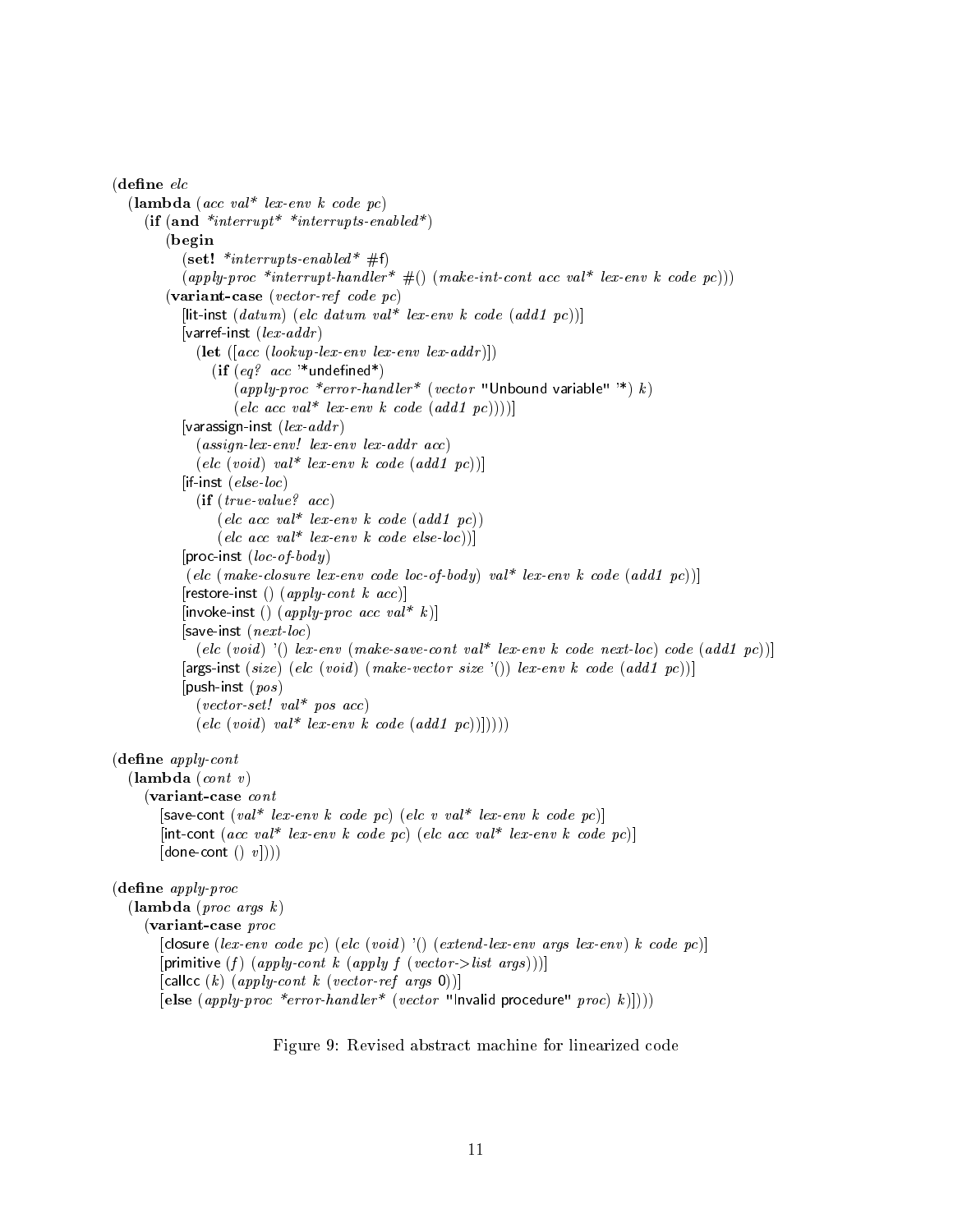| $\it{Datum}$                 | Type   | Subtype       | Value                                                                                       |
|------------------------------|--------|---------------|---------------------------------------------------------------------------------------------|
| fixnum $n$                   | imm    | fixnum        | $n$ in 2's complement                                                                       |
| $char\ c$                    | imm    | $_{\rm char}$ | ASCII code of c                                                                             |
| $\#t$                        | imm    | true          | $\cdot$                                                                                     |
| #f                           | imm    | false         | ?                                                                                           |
| void                         | imm    | void          | ?                                                                                           |
| undefined                    | imm    | undefined     | ?                                                                                           |
| eof-object                   | imm    | eof-object    | ?                                                                                           |
| $\left( \right)$             | imm    | null          | ?                                                                                           |
| $(a \cdot b)$                | fixed  | pair          | $ a\> b $                                                                                   |
| $\#(v_1 \ldots v_n)$         | vector | vec           | $[($ fixnum n $)v_1 \ldots v_n]$                                                            |
| ${}^{\alpha}c_1 \ldots c_n"$ | vector | string        | $[($ fixnum <i>n</i> $)($ (char <i>c</i> <sub>1</sub> $)$ (char <i>c</i> <sub>n</sub> $)$ ] |
| symbol $s_1 \ldots s_n$      | vector | symbol        | $[($ fixnum <i>n</i> $)($ (char <i>s</i> <sub>1</sub> $)($ (char <i>s</i> <sub>n</sub> $)($ |
| primitive $n$                | imm    | primitive     | $\eta$                                                                                      |
| closure                      | fixed  | closure       | $\left[ \right] \int e^{x} e^{x} e^{y} dx$                                                  |
| callcc                       | fixed  | callcc        | $\vert k \vert$                                                                             |
| done-cont                    | imm    | done-cont     | 7                                                                                           |
| save-cont                    | vector | save-cont     | $[($ fixnum 5 $)$ val <sup>*</sup> lex-env k code pc $]$                                    |
| int-cont                     | vector | int-cont      | $\left[ (\text{fixnum 6}) \; acc \; val^* \; lex\text{-}env \; k \; code \; p \right]$      |

Figure 10: Data representation

#### Making Heap Usage Explicit  $\overline{\mathbf{4}}$

The previous model uses Scheme's run-time heap and garbage collector as its memory model. This dependence must be made explicit so that the interface can be adapted to the hardware heap and garbage collector. The first step was to define the specific data representations for the various record structures used by the machine.

## 4.1 Data Representation

All machine data are represented as 32-bit *citations*. A citation's upper 8 bits determine the object type. The remaining 24 bits hold either an address to the data or an immediate value, depending on the type. In the software model of the heap, the 8-bit object type is classified by a 3-bit type and a 5-bit subtype. Figure 10 lists the object representations. A value of ? indicates a "don't-care" value. When the value field is an address, the contents of the cells pointed to by that address are indicated sequentially in brackets.

#### 4.2 **Primitives**

The design philosophy for the Scheme Machine's primitives was to find a minimal set of operations from which most other Scheme primitives could be built. Low-level I/O is provided by the primitives @read-port and @write-port, which read and write 32-bit citations from a possible  $2^{24}$  ports. Lowlevel memory operations are provided by the primitives  $\mathcal{Q}read-obj$ ,  $\mathcal{Q}write-obj$ , and  $\mathcal{Q}gc$ . The @execute primitive is used to execute a piece of code generated at run-time.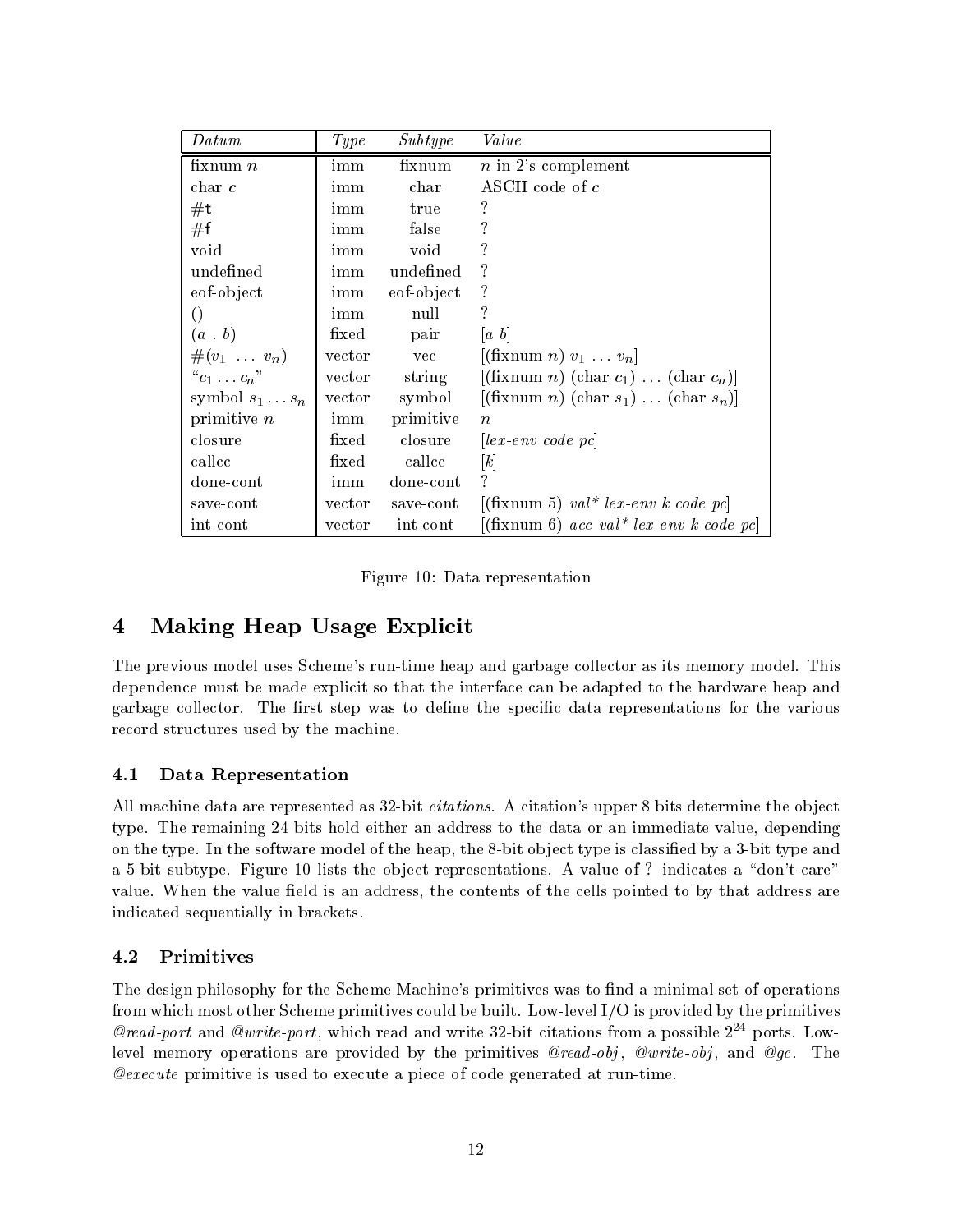The addition and subtraction primitives check for arithmetic overflow. The error handler is invoked upon overflow with the truncated result as the first argument. Except for arithmetic overflow, the primitives provide no error checking. It is up to the compiler to insert necessary run-time error checks. The CPU will catch the following errors:

- arithmetic overflow during an arithmetic operation
- referencing a variable that contains the "unbound" value
- calling a non-procedure

The complete list of machine primitives is given in Appendix A.

#### 4.3 Heap Allocation and Garbage Collection

The next step was to modify the machine to use citations rather than Scheme values. This modication entailed making allocations and garbage collections explicit. A software model of the hardware heap was used to test this change. In order to perform garbage collection correctly, every call to the allocator needed to include a list of all live citations so that a root set could be provided to the stop-and-copy garbage collector. The calls also had to include a continuation procedure to be called when the allocation (and possibly a garbage collection) completes. The continuation is a procedure (lambda (new-citation . roots) ...) that takes the new allocation and the (possibly modied) values of the root set.

At the same time we converted to citations, we converted the machine into one large letrec expression that incorporated the separate helper functions, e.g., lookup-lex-env, assign-lex-env! extend-lex-env, apply-cont, and apply-proc. With the DDD framework in mind, we added four temporary registers to the design to assist us in coding the helper functions. In this way, we could eventually standardize all the states of the machine to take as arguments the entire register set.

A great advantage of using the executable software model during this process was that we could always run the machine to test its behavior. This capability greatly reduced the time needed to debug the design, since we would typically catch bugs before they would propagate further into the design.

After we converted to citations and explicit allocation and garbage collection, we could use the software model for the heap. After this stage was debugged, we simply switched interface functions so that we could run the software CPU off the hardware heap.

Here is the protocol (from the CPU perspective) for performing a heap allocation:

- 1. Put the tag and size on the bus, and assert the *alloc* signal to request an allocation.
- 2. Continue to put the tag and size on the bus and assert *alloc* while waiting for the allocator to reply with either  $qc$ -needed? or alloc-done?. If a garbage collection is needed, do the following:
	- a. Save the current state (registers) on the heap (while still asserting alloc).
	- b. Unassert *alloc* to signal the start of garbage collection.
	- c. Wait until the allocator asserts *alloc-ready?*. When it does, reload the current state from the heap.
	- d. Put the tag and size on the bus again, and assert alloc.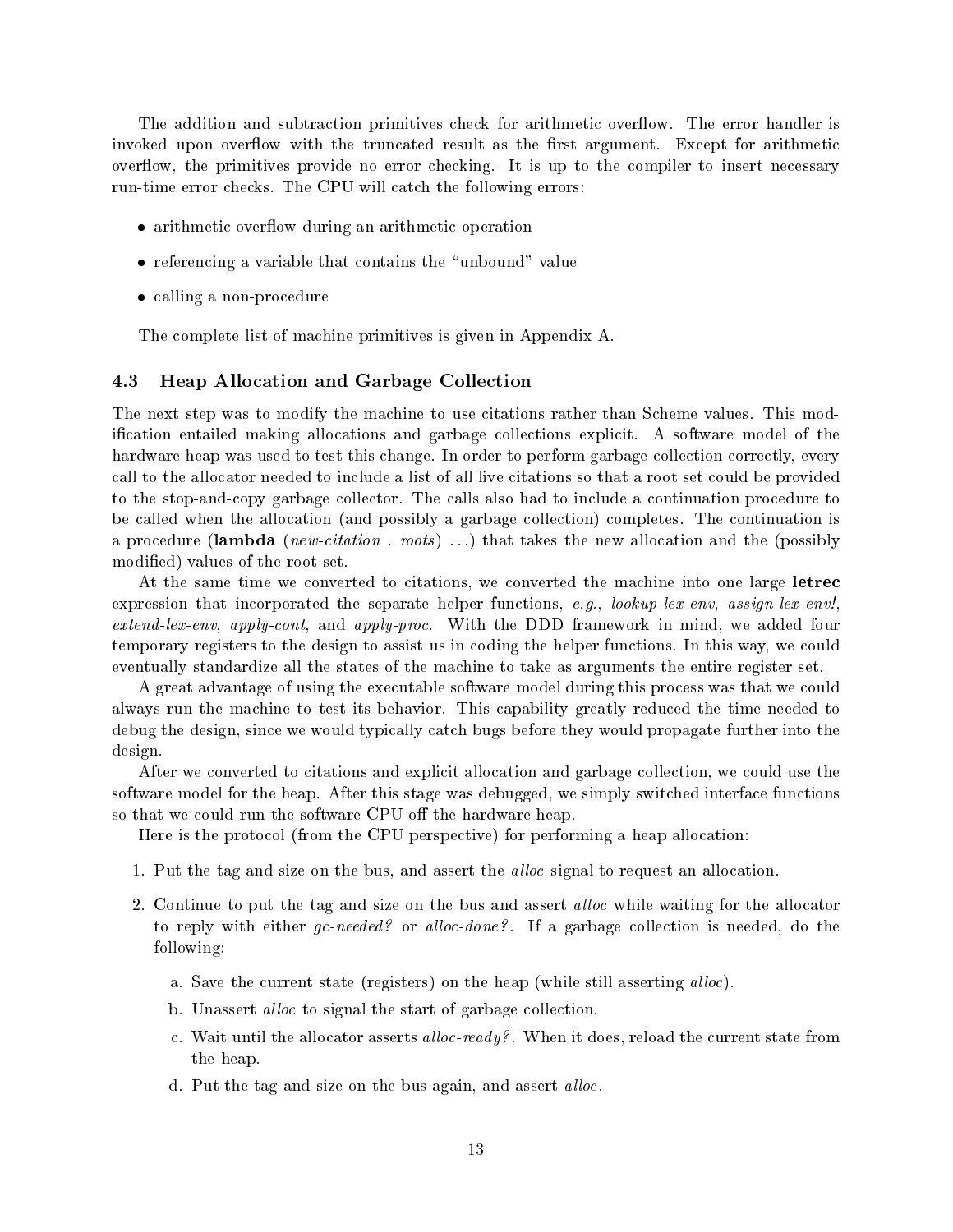- e. Continue to put the tag and size on the bus and assert *alloc* while waiting for the allocator to reply with either  $gc-needed$ ? or alloc-done?. If a garbage collection is needed, signal an error because there is no more memory.
- 3. Assert *alloc* and *read-avail*, and read the new citation's address from the bus.
- 4. Unassert alloc and wait for alloc-ready?.

## 5 Using DDD—Design I

At this point the machine was nearly in a form acceptable to DDD. Our interrupt, memory, and port operations still used assignments and begin expressions. We abstracted the interrupts-enabled flag, the memory, and the ports as three new registers. With these as registers, assignment began a simple state change. We also needed to serialize the operations on the memory, since the physical memory cannot do more than one read or write per machine state.

Now the hardware design issues began to drive our work. For example, we wanted to use one or maybe two ALUs, so we serialized all the arithmetic operations, which resulted in a large increase in the number of states. Each of the machine registers is loaded from a multiplexer that gets inputs from all possible sources of data for the register. Our target technology was Actel-2 gate arrays, which have 4-to-1 multiplexers as a basic unit. Consequently, our goal was to have registers that needed at most 4 inputs. With two modules we could provide 7 inputs; with 3, 10; with 4, 13; and with 5, 16. The naïve design had large numbers of inputs to each register, which resulted in a huge number of modules just for the register file, not including what would be needed to implement the controller.

After tweaking the design for about a month, we decided it would be wiser to redesign the machine from the last specification phase before we made heap usage explicit.

#### 6 6 Using DDD-Design II

Extremely familiar with the entire Scheme Machine specification, I designed a minimal datapath that would support all the operations needed by the machine. I eliminated some decoding circuitry by choosing to encode the allocator's continuations as machine states. In this way, invoking the continuation was simply a transfer to the state given in the continuation register. (Note that the allocator's continuation register is separate from the interpreter's continuation register, k. The allocator's continuation register gives the continuation after a heap allocation, for example.) ([3] describes the use of continuations in hardware design with the Scheme Machine as the primary example.) Furthermore, I encoded the instructions as machine states so that the execute phase could simply transfer to the state indicated by the instruction. Later this aided in debugging the hardware since I could give an instruction to go to any machine state. The primitives were also encoded by the states.

One can see that the val<sup>\*</sup>, lex-env, and code registers are always vectors. Consequently, I could implement these registers with 24 bits instead of 32, since the tag would always be constant. Furthermore,  $pc$  is always a fixnum, so it needs only 24 bits as well.

Realizing that many of the operations involve simple arithmetic address computations, I added a 24-bit address register,  $addr$ , and a simple 24-bit adder. The program counter, pc, also was also given a 24-bit adder. A single 24-bit ALU was allocated to the accumulator, acc.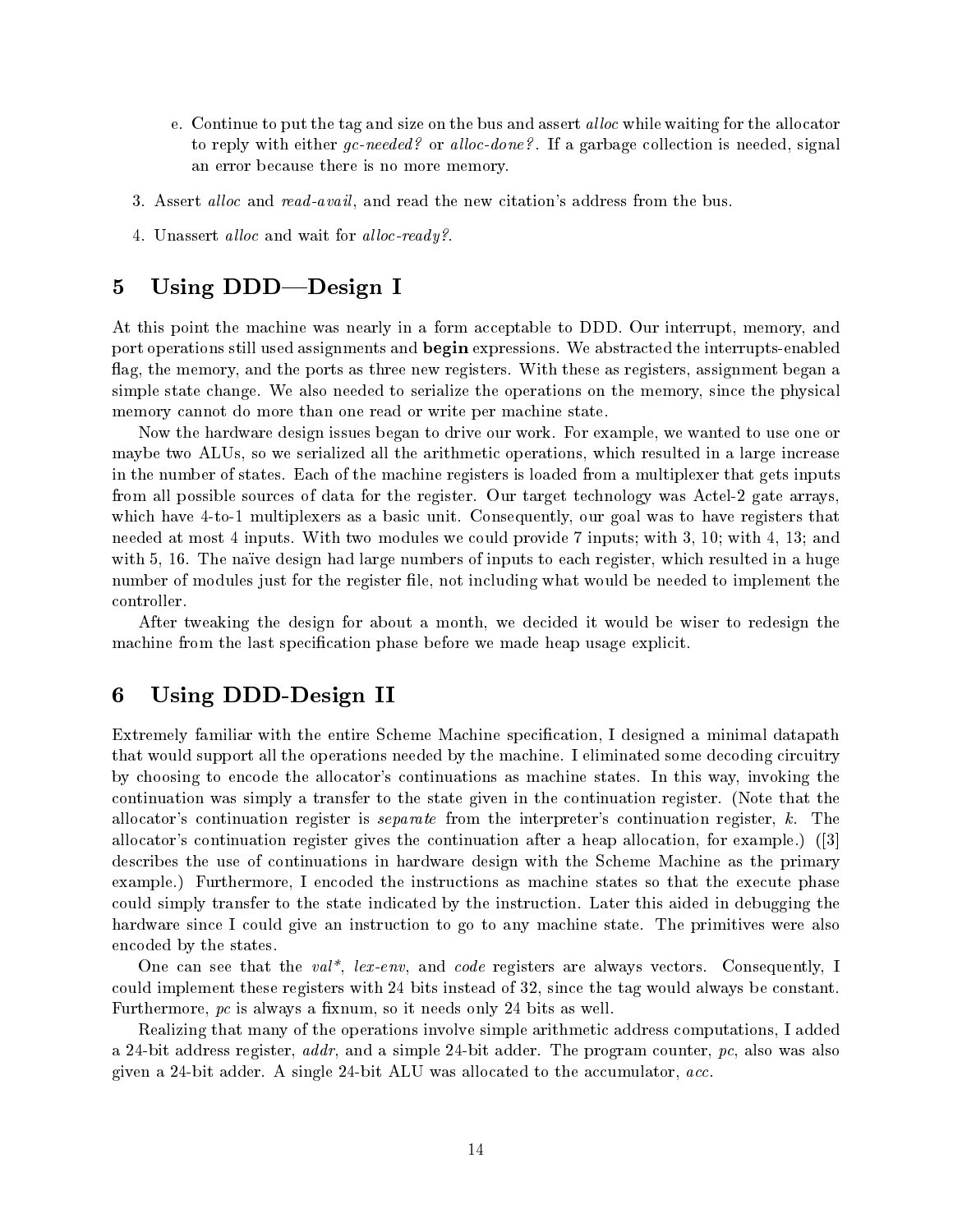| <i>Address</i> | Data                                       |
|----------------|--------------------------------------------|
|                | [imm fixnum 9] (length of this vector)     |
|                | acc                                        |
| 2              | vector vec $val^*$                         |
| 3              | $ vector\vec{v}$ ex-env                    |
| 4              | k.                                         |
| 5              | vector vec code                            |
| 6              | $\left[\text{imm}~\text{fixnum}~pc\right]$ |
|                | $*error\ -\$                               |
| 8              | $*$ <i>interrupt-handler</i> *             |
|                | [imm fixnum 0] (zero vector)               |

Figure 11: Fixed heap locations

To aid in memory allocations, I added an 8-bit tag register, tag, to hold the requested type of allocation. I added an 8-bit allocation continuation register, cont, to tell the allocator which state to go to when the allocation completed. The address register, *addr*, would contain the size of the requested allocation.

I designed a single 32-bit bidirectional bus to connect the Scheme Machine to the outside world. Using time-division multiplexing already provided by the heap hardware, I could alternatively place and read addresses and data to and from the bus. All memory and port operations share the same bus.

A simple interrupt mechanism is provided via an external signal,  $*interrupt*,$  and the internal interrupts-enabled flip-flop, *ie.* In addition, one can halt the machine by asserting the halt signal. It causes the Scheme Machine to complete the current instruction, dump its registers to the heap, and halt. The machine can be restarted by asserting the go signal. When starting, the Scheme Machine loads its registers from the heap and then begins instruction execution.

I fixed the first several absolute heap addresses to be used for register saves during startup and halting, garbage collection, and complex operations that need a temporary storage location for a register or two. The error handler and interrupt handler were placed at absolute heap locations as well. The hardware heap expects a vector to start at location zero. Figure 11 gives the layout of the vector. The zero at location 9 is used to generate an empty vector. Placing 9 in  $val^*$ , for example, makes this register contain an empty vector. This technique is a slight hack, but it is needed to clear val\* to the empty vector without performing an allocation.

Whereas the previous design was driven first by the specification, the second design was driven by the datapath. Using the previous specication as a guide, I hand-coded the new specication to match the datapath I desired. The coding process led to minor refinements of the datapath. The resulting design was small enough to be implemented on 3 Actel FPGAs and 10 PALs.

Figure 12 shows a high-level view of the Scheme Machine datapath.

#### 6.1 Scheme Machine Specification

The specification was written for the DDD system. In order to remove some of the tedious syntax of state transitions where most of the registers do not change, I developed some macros that simplied the description of state transitions.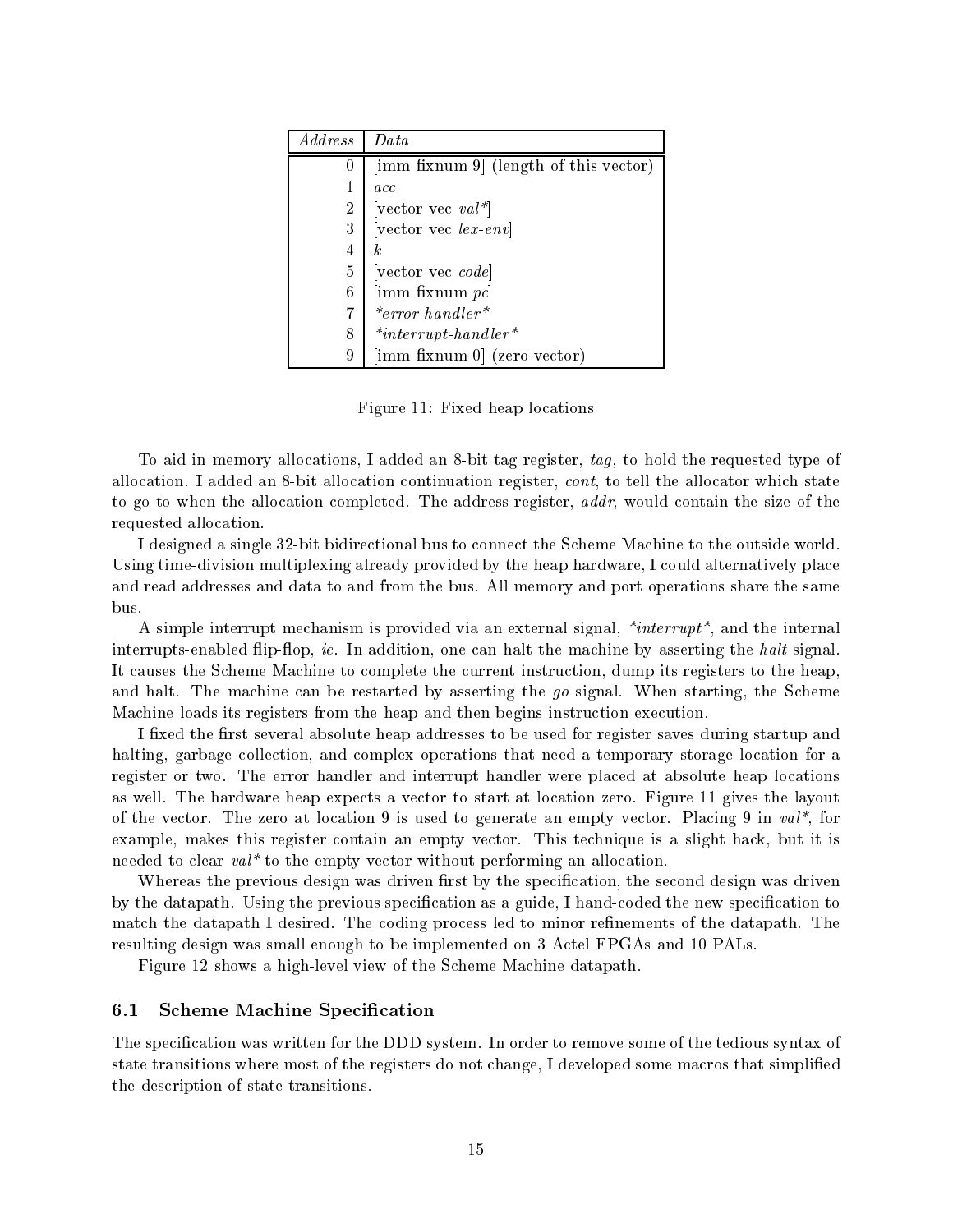The \$regs macro is used to specify the common set of registers at every state. (The printed specification in Appendix B has this macro expanded.)

(extend-syntax (\$regs)  $((\_e1 \; e2 \; ...))$ (with  $((r * \text{reg} s^*))$ )  $(\textbf{lambda } r \text{ } e1 \text{ } e2 \text{ } ... ))$ 

 $(define \n**regs**$ 

 $\gamma$ (acc val\* lex-env k code pc tag addr ie port mem cont))

The \$next macro is used to specify a state transition, where the registers that change are specified in a let-style notation. The global variable  $*reg-defaults*$  is used to specify the architecture for retaining the current value of a register. (The printed specification has this macro displayed as  $\hookrightarrow$ ".)

#### (extend-syntax (\$next)

 $((\_state (reg exp) ...))$  $(\textbf{with } (((e1 \dots) \ (fill\textit{rel} - \textit{regs } '((\text{reg } . \text{ exp} ) \dots))))$  $(state~e1\ldots)))$ 

 $(define$  fill-regs

```
(lambda (l)(for\text{-}each (lambda (\text{pair})(\text{if} (not (memq (car pair) * \text{reg} *)))(error 'fill-regs "unknown register "s" (car pair))))
              l(let ([l (append l (map cons *regs * *reg-defaults*))])(map \; (\text{lambda} \; (reg) \; (cdr \; (assq \; reg \; l))) *regs*)))
```
 $($ define \* $req$ -defaults\*

```
'((make-cite (obj.tag acc) (alu-out (alu a+0 (obj.ptr acc) ? ff)))
 val* lex-env k code (add pc (c24 0) ff) tag (add addr (c24 0) ff)
 ie port mem cont))
```
The **assign** macro is simply a synonym for let as far as the software specification is concerned. When this macro is expanded to produce the input to DDD, however, it produces a fresh state. assign is used to specify another state whose body is the body of the assign clause. The register assignment clauses determine the transition to the new state. Figure 13 shows a portion of a machine description before and after expansion of the assign macro.

The states that perform the heap allocation and garbage collection protocol were designed by hand. The garbage collection primitive,  $\mathcal{Q}_{qc}$ , simply requests an allocation of a vector too large to fit in the physical memory, which will trigger a garbage collection. When the collection finishes, control transfers to state p-gc-1, which reloads the registers from the heap and then applies the current continuation, k. Figure 14 gives a high-level ASM chart for the allocation protocol.

The complete Scheme Machine specification is given in Appendix B.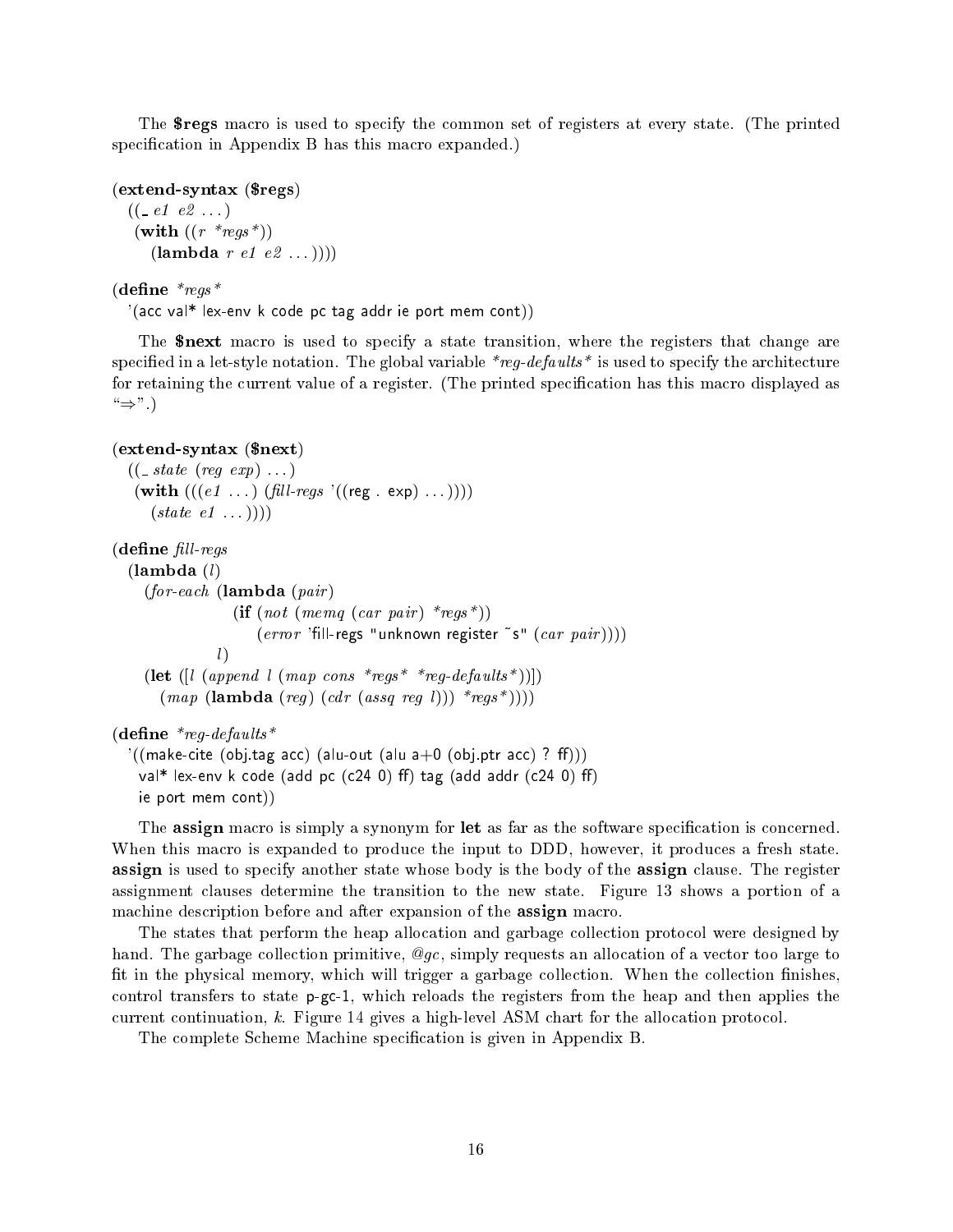

Figure 12: Scheme Machine Datapath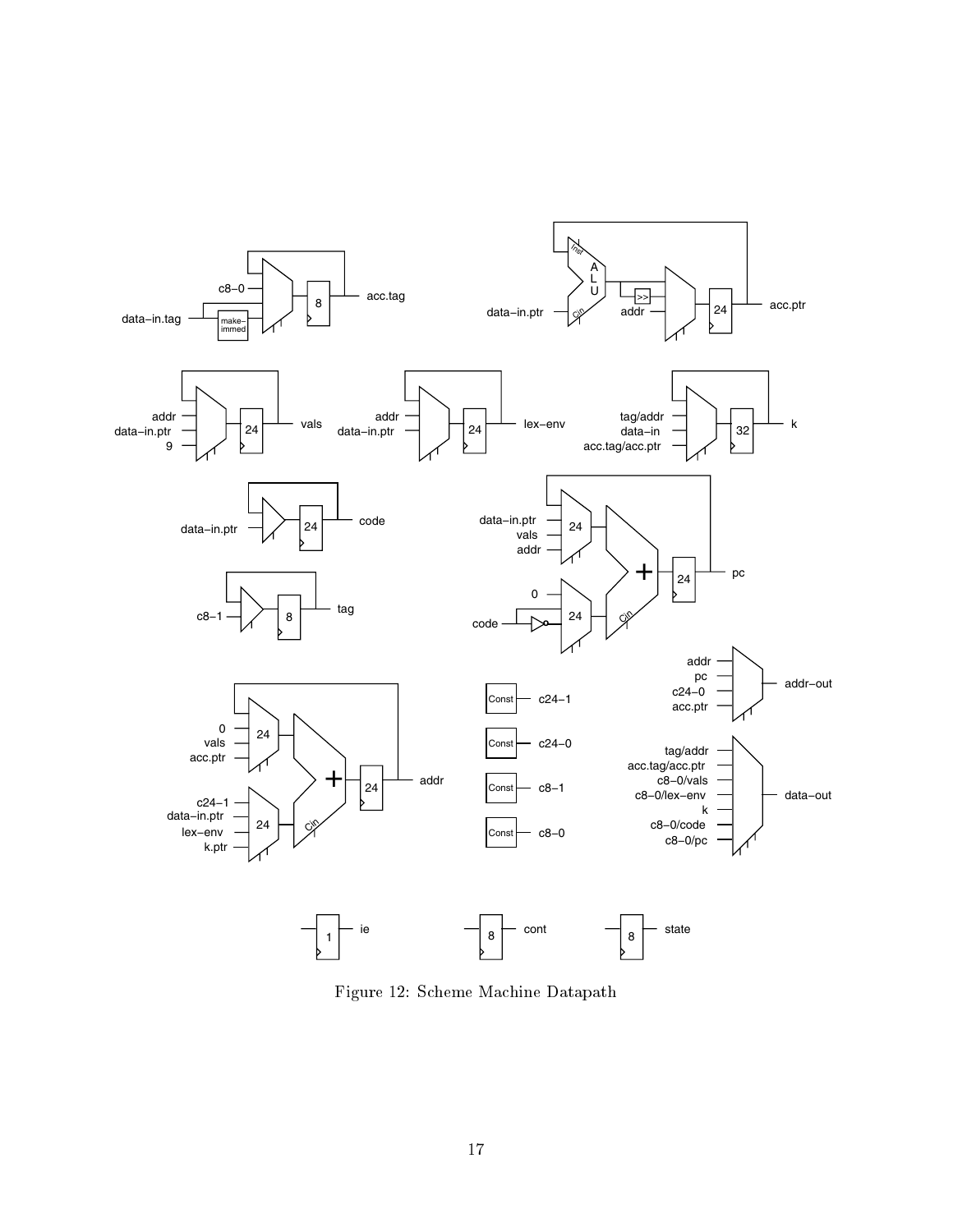| $[state-1 \text{ (lambda (r1 r2))}$  | $[state-1 \text{ (lambda (r1 r2))}$  | $[state-3 (+r1 r2) r2)]$ |
|--------------------------------------|--------------------------------------|--------------------------|
| $[state-2 \text{ (lambda (r1 r2))})$ | $[state-2 \text{ (lambda (r1 r2))}]$ |                          |
| $[state-2 \text{ (lambda (r1 r2))}$  | $[state-2 \text{ (lambda (r1 r2))}$  |                          |
| $[state-1 \text{ r1 (+r1 r2))}]$     | $[state-3 \text{ (lambda (r1 r2))}$  |                          |
| $[state-1 \text{ r1 (+r1 r2))}]$     | $[state-3 \text{ (lambda (r1 r2))}$  |                          |
| $[state-2 \text{ r1 0})]$            | $[state-2 \text{ r1 0})]$            |                          |

Figure 13: Expansion of assign macro



Figure 14: Allocation protocol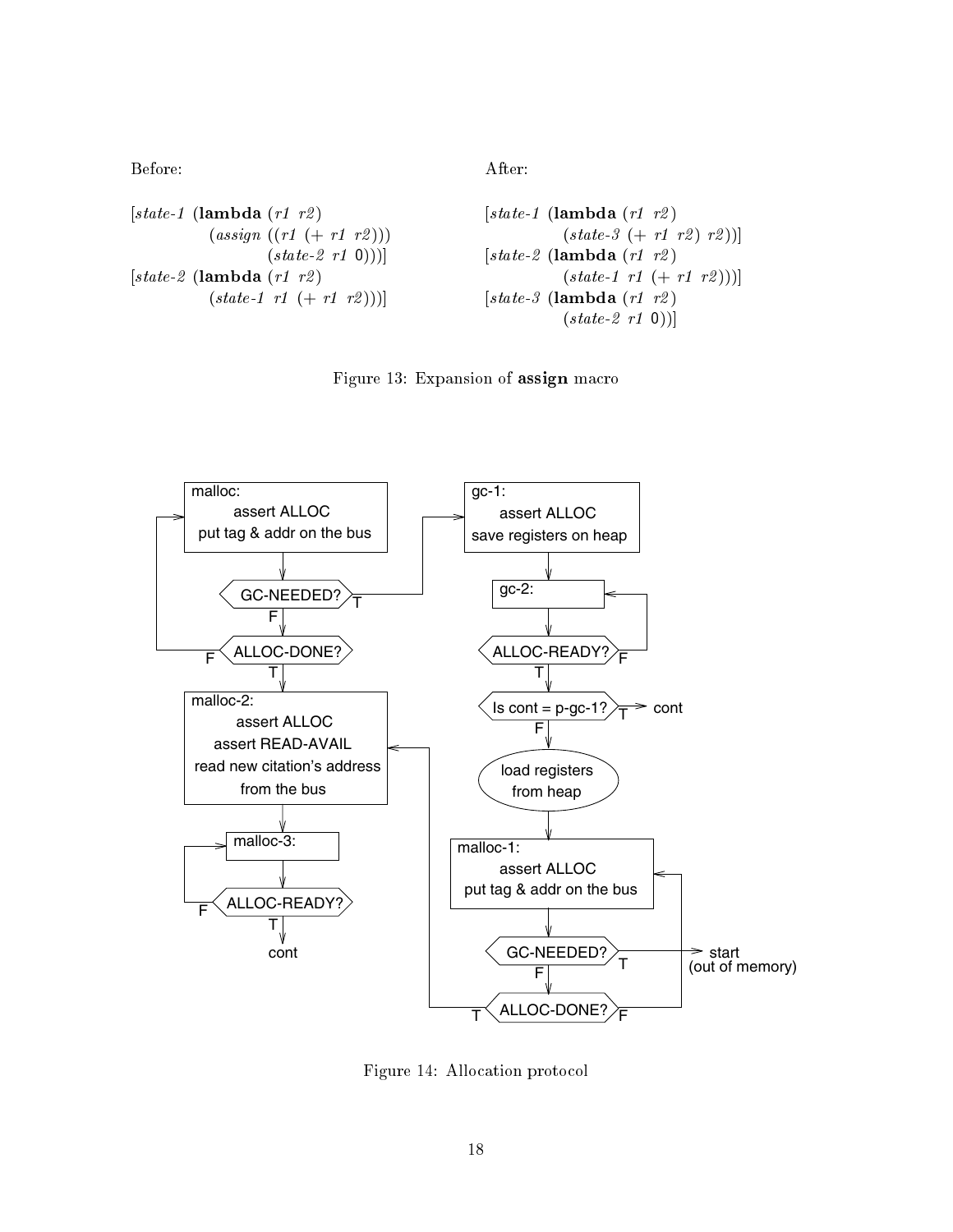## 6.2 Generating the Stream Equations

The transformations from the Scheme Machine specification to an appropriate system of stream equations occurs in the following steps (the files can be found in  $/u/ddd/SM/deriv$ ):

- 1. The macro-expanded Scheme Machine specication, machine.ss, is converted into a sequential system of streams (seq.ss) and a selector for these streams (seqsel.ss) by the script seq.s (see Appendix C.1). In addition, it renames the start state to a-start so that it will be assigned code 0, the default reset state.
- 2. The ALU and the adders for pc and  $addr$  are factored from the sequential system by the script alu.s (see Appendix C.2). In order to facilitate the handling of the tag and address parts of the accumulator, acc is split into acc.tag and acc.ptr.
- 3. The heap allocator is factored by the script alloc.s (see Appendix C.3).
- 4. The memory and ports are factored by the script mem.s (see Appendix C.4). The memory and port address buses are merged into ADDR-OUT, and the memory, port, and allocator data buses are merged into DATA-IN and DATA-OUT.
- 5. Because they can be implemented more efficiently as a group rather than as individual constants, the 8-bit, 24-bit, and 32-bit constants are factored out by the script const.s (see Appendix C.5). The script uses a special program that attempts to find the minimal number of constant boxes. Unfortunately, this optimization problem is NP-complete, so it uses a heuristic that worked well for this particular machine.

## 6.3 Generating Boolean Equations for the Predicates

The *predicates* are the test parts of if expressions in the DDD specification. Unfortunately DDD did not provide a function to generate boolean equations for the predicates. Consequently, the equations were coded by hand. Because the transformation system provided no support for the predicates, these hand-coded equations were checked (by hand) several times, and later a simulated bit-level version of the Scheme Machine was executed on some small programs.

The predicates were split into two groups: trivial and non-trivial. The trivial predicates were either single bits or a simple sum of products of a couple bits. They can be found in trivial-preds.eqn. These predicates will not be generated as separate signals; instead, they will be "inlined" into the remaining equations using SIS. The remaining predicates, preds.eqn, were minimized with Espresso. P36 was generated bit-wise for ease of specification in sum-of-products form. The script fold-preds combines these back into the single signal, P36.

## 6.4 Bitslicing the Datapath

The script sel.s (see Appendix C.6) splits the single sequential system for the Scheme Machine into separate sequential systems for each of the components of the data path. The multiplexor selector equations are extracted by DDD at the same time. These equations are minimized by Espresso and written to SEL.eqn.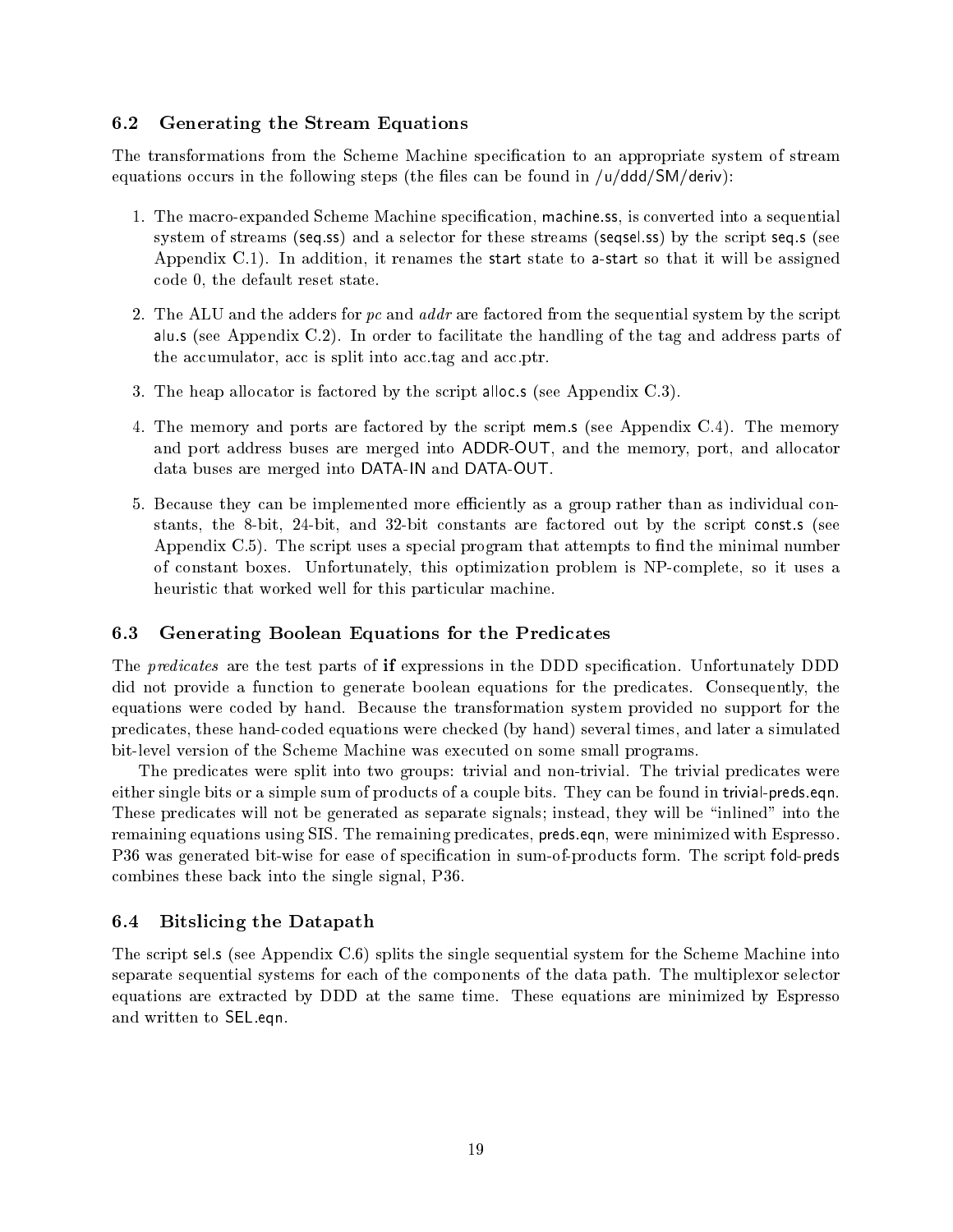### 6.5 Generating the Boolean Equations for the Control Signals

The control signals consist of the signals to the memory, allocator, ports, ALU, adders, interruptsenabled flip-flop, state generator, and *cont* register. They are extracted, minimized by Espresso, and written to GENERATORS.eqn by the next.s script (see Appendix C.7).

#### $6.6$ 6.6 Generating the Actel Modules

The file actel is contains the definitions that map bit streams to Actel 4-to-1 multiplexors. The layout chosen is based on the number of inputs. Figure 15 shows the layout for streams with two to ten inputs, inclusively. The binary numbers by the output of each block indicate the sequence of control signals needed to select the inputs in numeric order.

The script actel.s (see Appendix C.8) generates the Actel module descriptions for the datapath, mods.actel. The multiplexors are run through a simple optimizer that looks for constant input patterns; this is especially beneficial for the constant streams, many of which simply collapse into a wire. The optimizer also combines identical gates, which is useful for the 7-input case above. Appendix D gives the source code for the optimizer.

The Actel-2 24-bit ALU and adders were designed by Willie Hunt, and Shyam Pullela veried them. alu.actel contains the ALU, adder-pc.actel contains the adder for  $pc$ , and adder-addr.actel contains the adder for addr.

I hand-coded the Actel-2 modules that generate the zero flag for the ALU and invert the code register for input into the  $pc$  adder. These modules are in comp.actel. I also hand-coded the modules for the memory interface in mem.actel.

Through a process of trial and error, I partitioned the boolean equations for the control and predicates into four groups: those to be implemented on the main Actel-2 chip main.blif, those for the first of the smaller Actel-1 chips rest1.blif, those for the second Actel-1 chip rest2.blif, and those to be implemented in PALs pals.blif. The script pal.s does the partitioning.

SIS has a built-in command, act-map, that maps boolean equations to Actel-1 modules in a fairly efficient manner. The modules for the two smaller Actel-1 chips were generated in this way to rest1.actel and rest2.actel.

I designed a "genlib" for SIS that describes the Actel-2 modules. Because the SIS map command is designed toward nand and nor operations rather than multiplexors, I listed the various possible nand, nor, and xor gates that can be built from a single Actel-2 module. The resulting library, actel.genlib, worked fairly well in SIS. I used this library to generate the Actel-2 modules from main.blif to main.actel.

The module descriptions are processed by a simple translator that provided compatibility with WorkView software on the PC. act2wv.ss contains the Scheme source. The \*.actel descriptions are converted to \*.act descriptions.

I combined the modules for the main chip, mods.act, main.act, comp.act, mem.act, adder-addr.act, adder-pc.act, and alu.act into sm.act.

Because of physical fan-out restrictions, some buffers needed to be added to the descriptions for the chips. The file fanout is (see Appendix  $E$ ) contains the Scheme source that adds buffers in a hierarchical fashion.

The Actel modules were converted into WorkView format by a program designed by Willie Hunt, act2wv.ss. Because it was written for the previous release of WorkView, I needed to add a new header that changed with the new release, and I needed to shorten some of the names. The script vlupdate performs this process.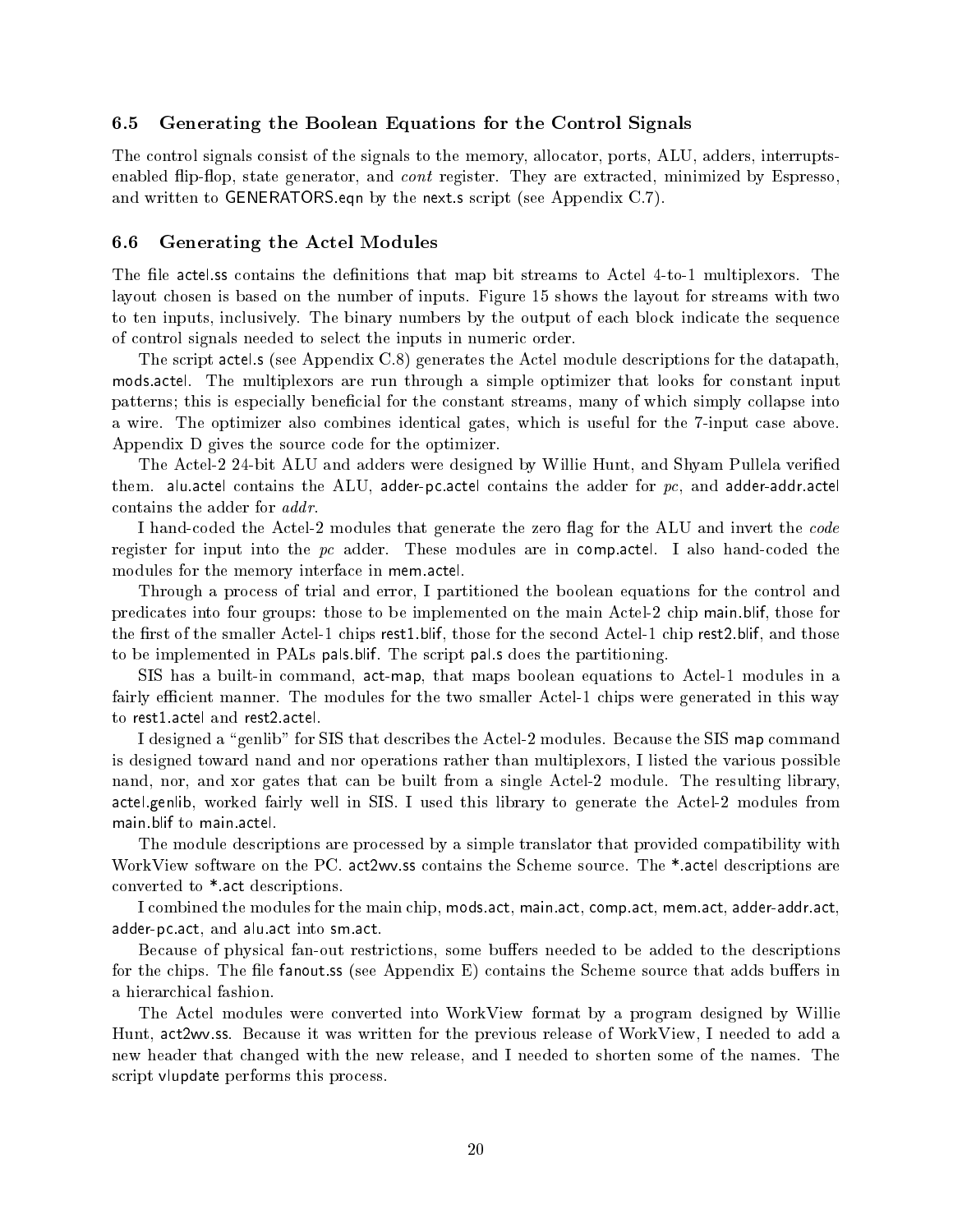The I/O pin descriptions were written by hand in sm.pin, rest1.pin, and rest2.pin. They were converted into WorkView form by pin2wv.ss.

The resulting WorkView files were used on the PC both for simulation and for burning the chips. In order to get the main chip to route, we needed to place the output pins according to the intuition Willie Hunt developed when helping Bhaskar Bose route the FM9001 chip.

### 6.7 Simulation

The DDD specication was executable throughout the design process, which was extremely valuable in debugging the design. Almost all of the bugs in the design were found at this stage.

After I generated the Actel module descriptions for the entire design, I wrote an Actel simulator generator, /u/ddd/SM/deriv/simulator/act2c.ss (see Appendix F). It topologically sorts the circuit (and noties the user of any asynchronous cycles) and then generates a C program that simulates the circuit. Using this simulator, I was able to simluate the Scheme Machine at the bit level. Although it ran about 1000 times slower, I was able to test small programs.

I also tooled the simulator to write a set of ViewSim test vectors to be used on the PC to simulate behavior at the Actel module level. As I executed programs at the C simulator level, the simulator generated test vectors for ViewSim, which I then ran on the Actel simulator. This stage of simulation uncovered errors in the representation file, sm.rep, usually just typos. I also found errors in actel.genlib and the mux-generation software.

### References

- [1] Bhaskar Bose. DDD—A transformation system for Digital Design Derivation. Technical Report 331, Indiana University, Computer Science Department, May 1991.
- [2] Daniel P. Friedman, Mitchell Wand, and Christopher T. Haynes. Essentials of Programming Languages. MIT Press, Cambridge, Massachusetts, 1992.
- [3] M. Esen Tuna, Steven D. Johnson, and Robert G. Burger. Continuations in hardware-software codesign. In Proceedings of the International Conference on Computer Design (ICCD). IEEE, October 1994. To appear. Also published as Tech Report # 409, Computer Science Department, Indiana University.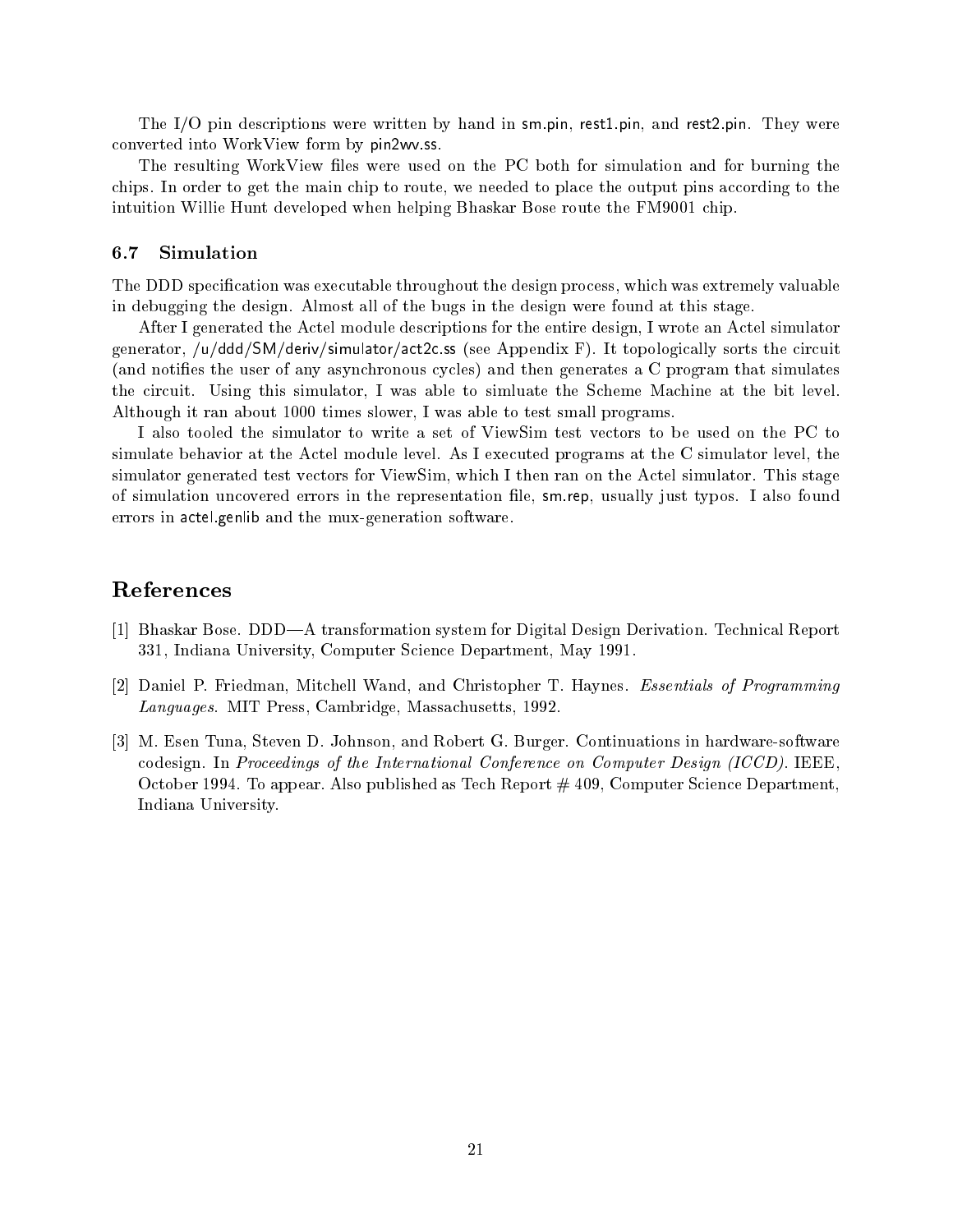

Figure 15: Actel MUX layout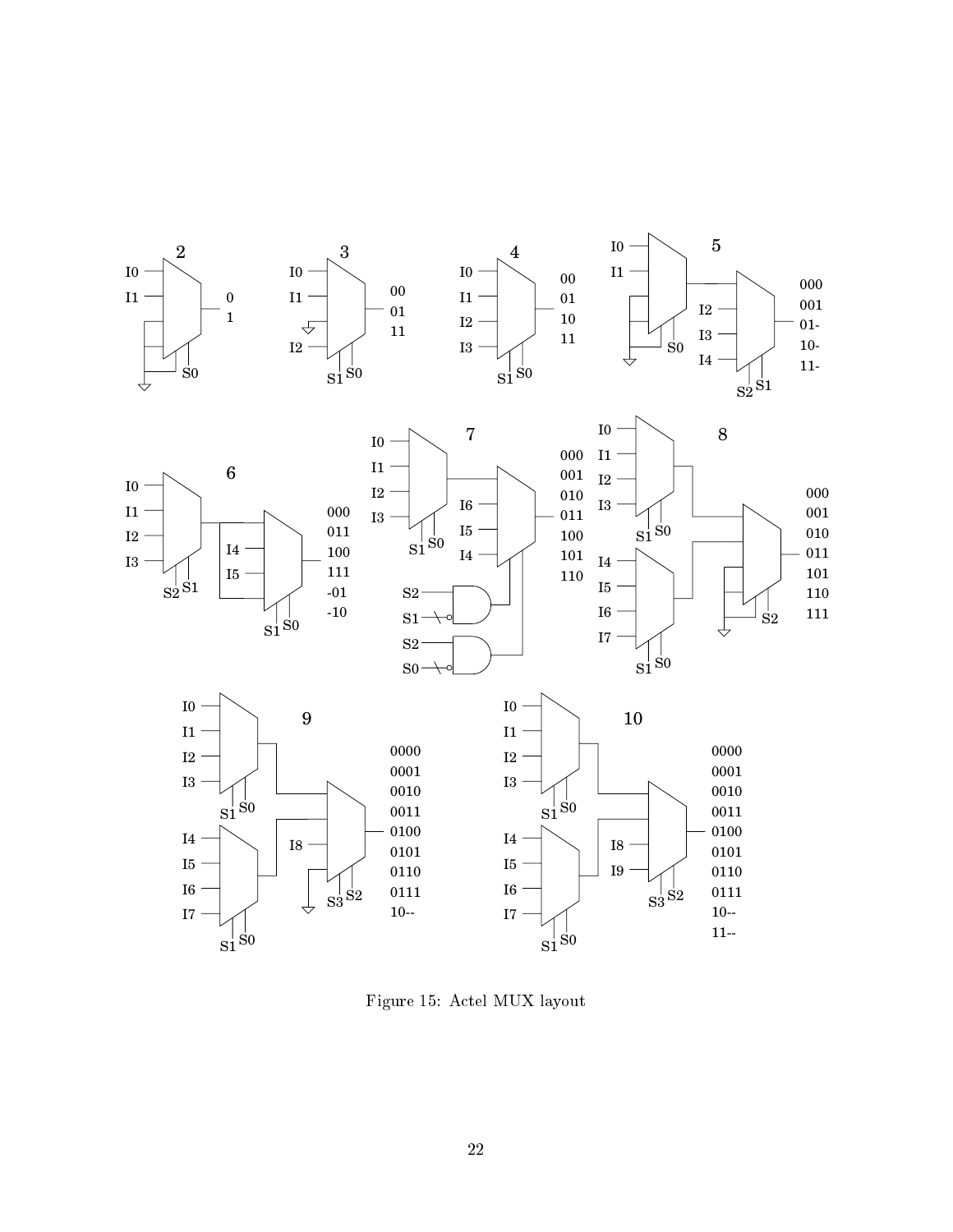# A Scheme Machine Primitives

| Primitive                                | Result                                                                                                  |
|------------------------------------------|---------------------------------------------------------------------------------------------------------|
| $\mathcal{Q}$ fixnum? x)                 | #t if x is a fixnum, #f otherwise                                                                       |
| @positive? x)                            | #t if $ptr(x) > 0$ , #f otherwise                                                                       |
| @negative? x)                            | #t if ptr(x) < 0, #f otherwise                                                                          |
| @zero? x)                                | #t if ptr(x) = 0, #f otherwise                                                                          |
| $\mathcal{Q}odd\,?$ x)                   | #t if $ptr(x)$ is odd, #f otherwise                                                                     |
| $\emptyset even$ ? x)                    | #t if ptr(x) is even, #f otherwise                                                                      |
| $(\log a \; b)$                          | #t if ptr(a) = ptr(b), #f otherwise                                                                     |
| $@ne\ a\ b)$                             | #t if ptr(a) $\neq$ ptr(b), #f otherwise                                                                |
| $\omega_{gt}$ a b)                       | #t if $ptr(a) >ptr(b)$ , #f otherwise                                                                   |
| Qge a b)                                 | #t if ptr(a) $\geq$ ptr(b), #f otherwise                                                                |
| @lt a b)                                 | #t if ptr(a) < ptr(b), #f otherwise                                                                     |
| @le a b)                                 | #t if ptr(a) $\leq$ ptr(b), #f otherwise                                                                |
| $\mathcal{Q} add\ a\ b)$                 | $[\text{imm}(\text{tag}(a)) \text{ptr}(a) + \text{ptr}(b)],$ where $\text{imm}(t) = t \wedge #b0110000$ |
| Qsub a b                                 | $[\text{imm}(\text{tag}(a)) \text{ptr}(a) - \text{ptr}(b)]$                                             |
| $\mathcal{Q}add1\;x)$                    | $[\text{imm}(\text{tag}(x)) \text{ptr}(x)+1]$                                                           |
| @sub1 x)                                 | $[\text{imm}(\text{tag}(x)) \text{ptr}(x)-1]$                                                           |
| $Qasr\ x)$                               | $\left[\text{imm}(\text{tag}(x)) \text{ ptr}(x) >> 1\right]$ , where $\gg$ is arithmetic right shift    |
| @boolean? x)                             | #t if x is #t or #f, #f otherwise                                                                       |
| @not x)                                  | #t if $x \neq \#t$ , #f otherwise                                                                       |
| $\mathcal{Q} \text{bit}$ a $\mathcal{Q}$ | $[\text{imm}(\text{tag}(a)) \text{ptr}(a) \wedge \text{ptr}(b)]$                                        |
| @bitor a b)                              | $[\text{imm}(\text{tag}(a)) \text{ptr}(a) \lor \text{ptr}(b)]$                                          |
| @bitxor a b)                             | $[\text{imm}(\text{tag}(a)) \text{ ptr}(a) \oplus \text{ptr}(b)]$                                       |
| @char? x)                                | #t if x is a char, #f otherwise                                                                         |
| $@read-char$ p)                          | citation from input port $\text{ptr}(p)$                                                                |
| $@write-char\ p\ c)$                     | void; write c to output port $\text{ptr}(p)$                                                            |
| $@eof-object? x)$                        | #t if x is the eof-object, #f otherwise                                                                 |
| $\oslash$ null? x)                       | #t if x is (), #f otherwise                                                                             |
| $\oslash pair? x)$                       | #t if x is a pair, #f otherwise                                                                         |
| $@cons\ a\ b)$                           | (a, b)                                                                                                  |
| $\oslash vector$ ? x)                    | #t if x is a vector, #f otherwise                                                                       |
| $@make-vector 1)$                        | vector of length $ptr(l)$ filled with unknown immediate values                                          |
| @string? x)                              | #t if x is a string, #f otherwise                                                                       |
| $@make\text{-}string\text{ }l)$          | string of length $ptr(l)$ , filled with unknown characters                                              |
| $Qsymbol{?} x$                           | #t if x is a symbol, #f otherwise                                                                       |
| $@string->symbol s)$                     | [string ptr(s)] Note that this is just a type cast                                                      |
| $@symbol\rightarrow string s)$           | [symbol ptr $(s)$ ] Note that this is just a type cast                                                  |
| @procedure? x)                           | #t if x is a closure, callce, or primitive, #f otherwise                                                |
| $\lbrack \omega_{eq}$ ? a b)             | #t if $\text{tag}(a) = \text{tag}(b)$ and $\text{ptr}(a) = \text{ptr}(b)$ , #f otherwise                |
| $(a \napply\ proc\ argv)$                | applies the procedure proc to the argument vector argv                                                  |
|                                          | and returns the result                                                                                  |
| $\left(\mathcal{Q}\textit{abort}\right)$ | void; halts the machine                                                                                 |
| $(\text{ }@call/cc$ proc)                | calls the procedure <i>proc</i> with one argument,                                                      |
|                                          | the current continuation.                                                                               |
| $\textcircled{ } void$                   | void                                                                                                    |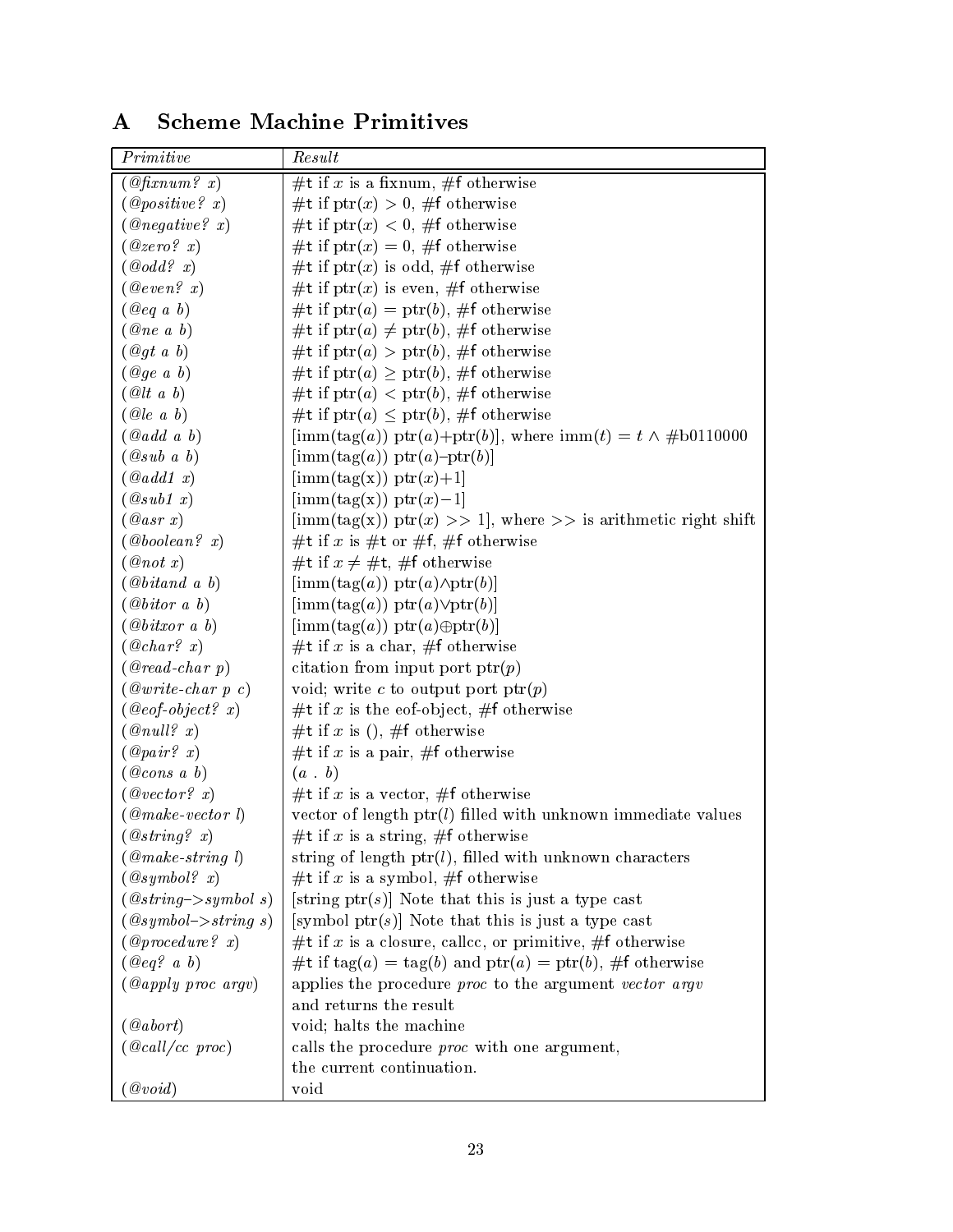| $Qread-obj \ x \ offset)$                                | object at heap location $ptr(x)+ptr(offset)$                                |
|----------------------------------------------------------|-----------------------------------------------------------------------------|
| $\langle$ @write-obj x offset val)                       | void; writes object val to heap location $ptr(x)+ptr(offset)$               |
| $\left(\right. \mathcal{Q}gc\right)$                     | void; forces a garbage collection                                           |
| $\langle \mathit{Qargc}\rangle$                          | [fixnum <i>n</i> ], where <i>n</i> is the vector length of <i>lex-env</i> . |
| $\it(@execute~code~env)$                                 | executes the code vector <i>code</i> with initial environment               |
|                                                          | env and returns the result                                                  |
| $\left(\right. @intervals\text{-}enabled\text{?}\right)$ | $#t$ if interrupts are enabled, $#f$ otherwise                              |
| $\left(\mathcal{Q}$ <i>interrupts-enabled</i> x)         | #f if x is false, #t otherwise;                                             |
|                                                          | the interrupts-enabled flip-flop is set or reset accordingly.               |
| $\left(\> @interry t\text{-} handle r\right)$            | the current interrupt handler                                               |
| $(Qset\text{-}interrupt\text{-}handler\text{-}proc)$     | void; the interrupt handler is set to proc,                                 |
|                                                          | which should be a procedure (lambda $() )$                                  |
|                                                          | that's called when an interrupt occurs.                                     |
| $(\,\mathcal{Q}\,error\text{-}handler)$                  | the current error handler                                                   |
| $(Qset-error-handler\ proc)$                             | void; the error handler is set to proc.                                     |
|                                                          | which should be a procedure (lambda $(x, y) \ldots$ ),                      |
|                                                          | where $x$ is the error number and $y$ is the value of                       |
|                                                          | <i>acc</i> at the time of error.                                            |

## **B** Scheme Machine DDD Specification

```
(define\ scheme-machine(\lambda (go interrupt halt)
     (letrec
          ([start ; Wait for GO signal
            ; Pre: none
            (\lambda (acc val<sup>*</sup> lex-env k code pc tag addr ie port mem cont)
             (ii (go)(\Rightarrow load (addr (add (c24 0) (c24 0) tt)) (cont fetch))
                 (\Rightarrow start)))]
             [load ; Load all registers from the heap
              ; Pre: addr valid, cont = state to go after loading registers
              (\lambda (acc val<sup>*</sup> lex-env k code pc tag addr ie port mem cont)
               (\Rightarrow load-1 (addr (add addr (c24 0) tt)) (acc (alu-memrd mem addr))))]
             [load-1 ; Load all but acc from heap
              ; Pre: addr valid, cont = next-state
              (\lambda (acc val* lex-env k code pc tag addr ie port mem cont)
               (assign ((\text{val}^* (obj.ptr (memrd mem addr))) (addr (add addr (c24 0) tt)))(assign ((lex-env (obj.ptr (memrd mem addr))) (addr (add addr (c24 0) tt)))
                 (\text{assign } ((k \ (memrd \ mem addr)) \ (addr \ (add \ addr \ (c24 \ 0) \ tt))))(assign ((code (obj.ptr (memrd mem addr))) (addr (add addr (c24 0) tt)))
                     (\Rightarrow cont (pc (add (obj.ptr (memrd mem addr)) code tt))))))))]
             [save ; Save all registers on the heap
              ; Pre: addr valid, cont = state to go after dumping registers
              (\lambda (acc val<sup>*</sup> lex-env k code pc tag addr ie port mem cont)
               (\Rightarrow save-1 (mem (memwr mem addr acc)) (addr (add addr (c24 0) tt))))]
```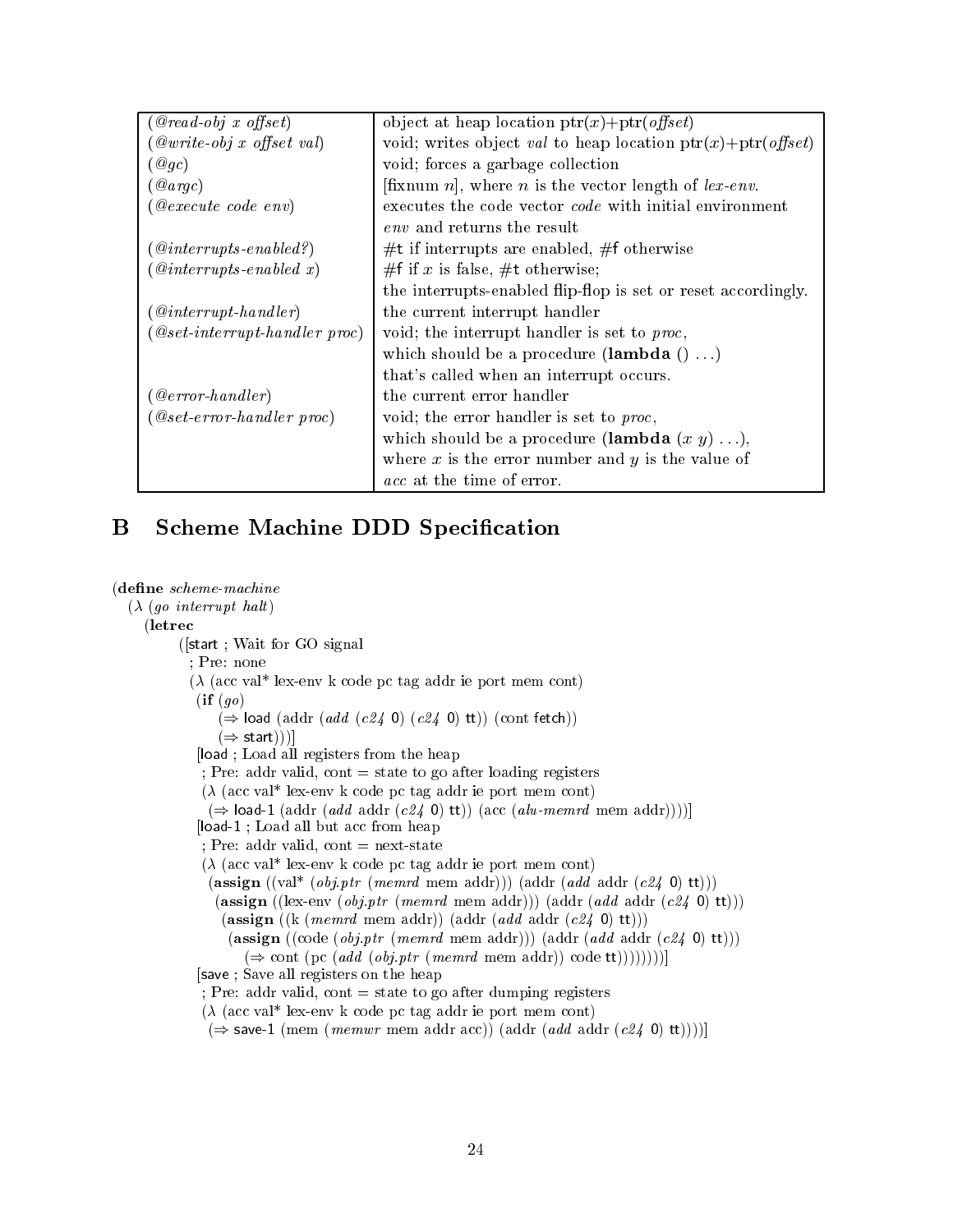[save-1 ; Save all registers except acc on the heap

; Pre: addr valid, cont  $=$  next-state

 $(\lambda$  (acc val<sup>\*</sup> lex-env k code pc tag addr ie port mem cont)

$$
(\text{assign } ((\text{mem } (memwr \text{ mem addr } (hcite < vector) < vec) val*)))
$$
\n
$$
(\text{addr } (addr \text{ (add r } (c24 \text{ 0) tt)))
$$

(assign ((mem (*memwr* mem addr (*hcite* <vector> <vec> lex-env)))  $(\text{addr} (add \text{addr} (c24 \text{ 0}) \text{ tt})))$ 

(assign ((mem (memwr mem addr k)) (addr (add addr  $(c24 0)$  tt)))

 $(\text{assign } ((\text{mem } (memwr \text{ mem addr } (hcite \le vector) \levec) )$ 

(addr  $(\text{add } \text{addr } (\text{c24 } 0) \text{ tt}))$  (pc  $(\text{add } \text{pc } (\text{complement code}) \text{ ff}))$ )

 $(\Rightarrow$  cont (mem (memwr mem addr (hcite  $\leq$ imm $\geq$   $\leq$ fixnum $\geq$  pc)))))))))]

[fetch ; Reads opcode into cont register, bumps PC, and goes to opcode

; Pre: valid PC

 $(\lambda$  (acc val<sup>\*</sup> lex-env k code pc tag addr ie port mem cont)  $(i\mathbf{f}$   $(halt)$ 

 $(\Rightarrow$  save (addr (add (c24 0) (c24 0) tt)) (cont start))

 $(i\mathbf{f}(\mathbf{and}(\text{interrupt})\mathbf{ie}))$ 

 $(\Rightarrow$  malloc  $(tag (c8 (make-tag vector>1)$ )

 $(\text{addr} (add (c24 0) (c24 5) \text{ tt})) (\text{cont interrupt-1}))$ 

(assign ((cont (*convert* (*memrd* mem pc))) (pc (*add* pc ( $c24$  0) tt)))  $(\Rightarrow \text{cont}))$ 

llit-inst

[lit-inst  $(\lambda$  (acc val<sup>\*</sup> lex-env k code pc tag addr ie port mem cont)  $(\Rightarrow$  fetch (acc (alu-memrd mem pc)) (pc (add pc (c24 0) tt))))] [varref-inst  $(\lambda$  (acc val\* lex-env k code pc tag addr ie port mem cont)  $(\Rightarrow$  lookup (pc (add pc (c24 0) tt)) (cont varref-inst-1) (addr  $(add (c24 0)$  lex-env tt)) (acc  $(alu\text{-}memrd$  mem pc))))] [varref-inst-1  $(\lambda$  (acc val<sup>\*</sup> lex-env k code pc tag addr ie port mem cont)  $(\text{let } ((m \ (memr d \text{ mem } addr)))$ (if  $(same-type?$  m  $\lt$  imm $>$   $\lt$ undefined $>$ )  $(\Rightarrow$  error (addr (add (c24 0) (c24 unbound-error) ff)) (acc (alu-void)))  $(\Rightarrow$  fetch (acc (hcite (obj.tag m) (alu-out (alu b+0 ? (obj.ptr m) ff))))))))] [varassign-inst  $(\lambda$  (acc val<sup>\*</sup> lex-env k code pc tag addr ie port mem cont)  $(\text{assign } ((\text{mem } (memwr \text{ mem } (c24 \text{ acc-loc}) \text{ acc})))$  $(\Rightarrow$  lookup (pc (add pc (c24 0) tt)) (cont varassign-inst-1) (addr  $(\text{add } (c24 0)$  lex-env tt))  $(\text{acc } (\text{alu-} \text{mem } \text{pc}))))$ [varassign-inst-1  $(\lambda$  (acc val<sup>\*</sup> lex-env k code pc tag addr ie port mem cont)  $(\text{assign } ((\text{acc } (alu\text{-}memrd \text{ mem } (c24 \text{ acc-loc}))))$  $(\Rightarrow$  fetch (mem (*memwr* mem addr acc)) (acc (*alu-void*)))))] [if-inst  $(\lambda$  (acc val<sup>\*</sup> lex-env k code pc tag addr ie port mem cont)

(if (true-value? acc)

 $(\Rightarrow$  fetch (pc (add pc (c24 0) tt)))

 $(\Rightarrow$  fetch (pc (add (obj.ptr (memrd mem pc)) code tt))))]] [proc-inst

 $(\lambda$  (acc val<sup>\*</sup> lex-env k code pc tag addr ie port mem cont)

 $(\Rightarrow$  malloc (tag (c8 (make-tag <fixed> <closure>))) (cont proc-inst-1)))]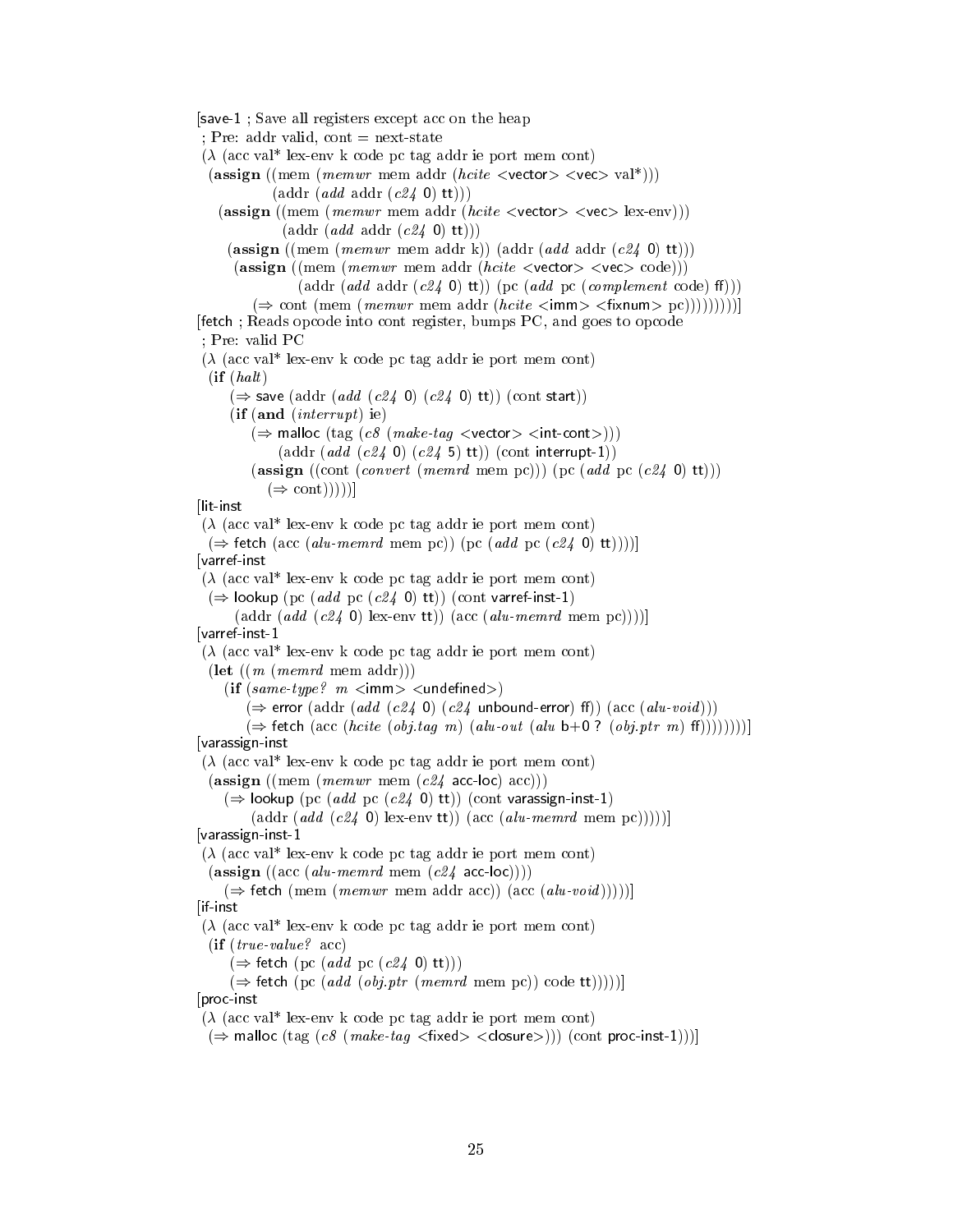[proc-inst-1

 $(\lambda$  (acc val<sup>\*</sup> lex-env k code pc tag addr ie port mem cont) (assign ((lex-env addr) (addr  $(add \ addr \ (c24 \ 0) \ tt)$ ) (mem (memwr mem addr (hcite  $\langle$ vector $\rangle$   $\langle$ vec $\rangle$  lex-env)))) (assign ((mem (*memwr* mem addr (*hcite*  $\langle$ vector $\rangle$   $\langle$ vec $\rangle$  code)))  $(\text{addr} (add \text{addr} (c24 0) \text{ tt})))$ ( $\text{assign} ((\text{acc} ( \text{alu} \text{-} \text{mem} \text{r} \text{d} \text{men} \text{pc})))$  ( $\text{pc} (\text{add} \text{pc} (\text{c24 0} \text{t})))$ ) (assign ((mem (memwr mem addr acc))  $(\text{addr} (add (c24 0) \text{lex-env ff})))$  $(\Rightarrow$  fetch (acc (*hcite*  $\langle$  fixed $\rangle$   $\langle$  closure $\rangle$  addr))  $(\text{lex-env} (obj.ptr (memrd mem addr))))))$ [save-inst  $(\lambda$  (acc val<sup>\*</sup> lex-env k code pc tag addr ie port mem cont)  $(\Rightarrow$  malloc  $(tag (c8 (make-tag vector> )))$  $(\text{addr} (add (c24 0) (c24 5) \text{ ff})) (\text{cont save-inst-1})))$ [save-inst-1  $(\lambda$  (acc val<sup>\*</sup> lex-env k code pc tag addr ie port mem cont) (assign ((acc (hcite  $\langle$ vector $\rangle$   $\langle$ save-cont $\rangle$  addr)) (addr (add addr (c24 0) tt))) (assign ((mem (*memwr* mem addr (*hcite*  $\langle$ vector $\rangle$   $\langle$ vec $\rangle$  val<sup>\*</sup>)))  $\text{(val* } (c24 \text{ zero-loc})) \text{ (addr } (add \text{addr } (c24 \text{ 0}) \text{ tt)))$ (assign ((mem (memwr mem addr (hcite  $\langle$ vector $\rangle$   $\langle$ vec $\rangle$  lex-env)))  $(\text{addr} (add \text{addr} (c24 \text{ 0}) \text{ tt})))$ (assign ((mem (memwr mem addr k)) (k acc) (addr  $(add \, addr \, (c24 \, 0) \, \text{tt}))$ ) (assign ((mem (*memwr* mem addr (*hcite*  $\langle$ vector $\rangle$   $\langle$ vec $\rangle$  code)))  $(\text{addr} (add \text{addr} (c24 0) \text{ tt})))$ (assign ((acc (alu-memrd mem pc)) (pc (add pc (c24 0) tt)))  $(\Rightarrow$  fetch (mem (memwr mem addr acc)) (acc (alu-void))))))))))] [args-inst  $(\lambda$  (acc val<sup>\*</sup> lex-env k code pc tag addr ie port mem cont)  $(\Rightarrow$  malloc (tag (c8 (make-tag <vector> <vec>)))  $(\text{addr} (add (c24 0) (obj.ptr (memrd mem pc)) ff))$ (pc  $(\text{add pc}(c24 0) \text{tt})) (\text{acc}(alu-void)) (\text{cont args-inst-1})).$ [args-inst-1  $(\lambda$  (acc val<sup>\*</sup> lex-env k code pc tag addr ie port mem cont)  $(\Rightarrow$  fetch  $(\text{val}^* \text{addr})))$ [push-inst  $(\lambda$  (acc val<sup>\*</sup> lex-env k code pc tag addr ie port mem cont) (assign ((addr (add val\* (obj.ptr (memrd mem pc)) tt)) (pc (add pc (c24 0) tt)))  $(\Rightarrow$  fetch (mem (*memwr* mem addr acc)) (acc (*alu-void*)))))] [interrupt-1  $(\lambda$  (acc val<sup>\*</sup> lex-env k code pc tag addr ie port mem cont)  $(\Rightarrow$  save (addr (add addr (c24 0) tt)) (cont interrupt-2)))] [interrupt-2  $(\lambda$  (acc val<sup>\*</sup> lex-env k code pc tag addr ie port mem cont) (assign ((acc (alu-memrd mem (c24 int-loc))) (addr (add addr (c24 -6) f()))  $(\Rightarrow$  apply-proc (ie ff) (k (*hcite* tag addr)))))] [lookup  $(\lambda$  (acc val\* lex-env k code pc tag addr ie port mem cont) (let  $((r (alu a-0 (obj. ptr acc) ? ff)))$  $(if (n$ -flag r)  $(\Rightarrow$  cont (pc (add pc (c24 0) tt)) (acc (hcite (obj.tag acc) (alu-out r)))  $(\text{addr} (add \text{addr} (obij \text{ptr} (memrd \text{mem pc})) \text{ff})))$  $(\Rightarrow$  lookup (acc (hcite (obj.tag acc) (alu-out r)))  $(\text{addr} \, (add \, (c24 \, 0) \, (obj.ptr \, (memrd \, mem \, addr)) \, (t))))$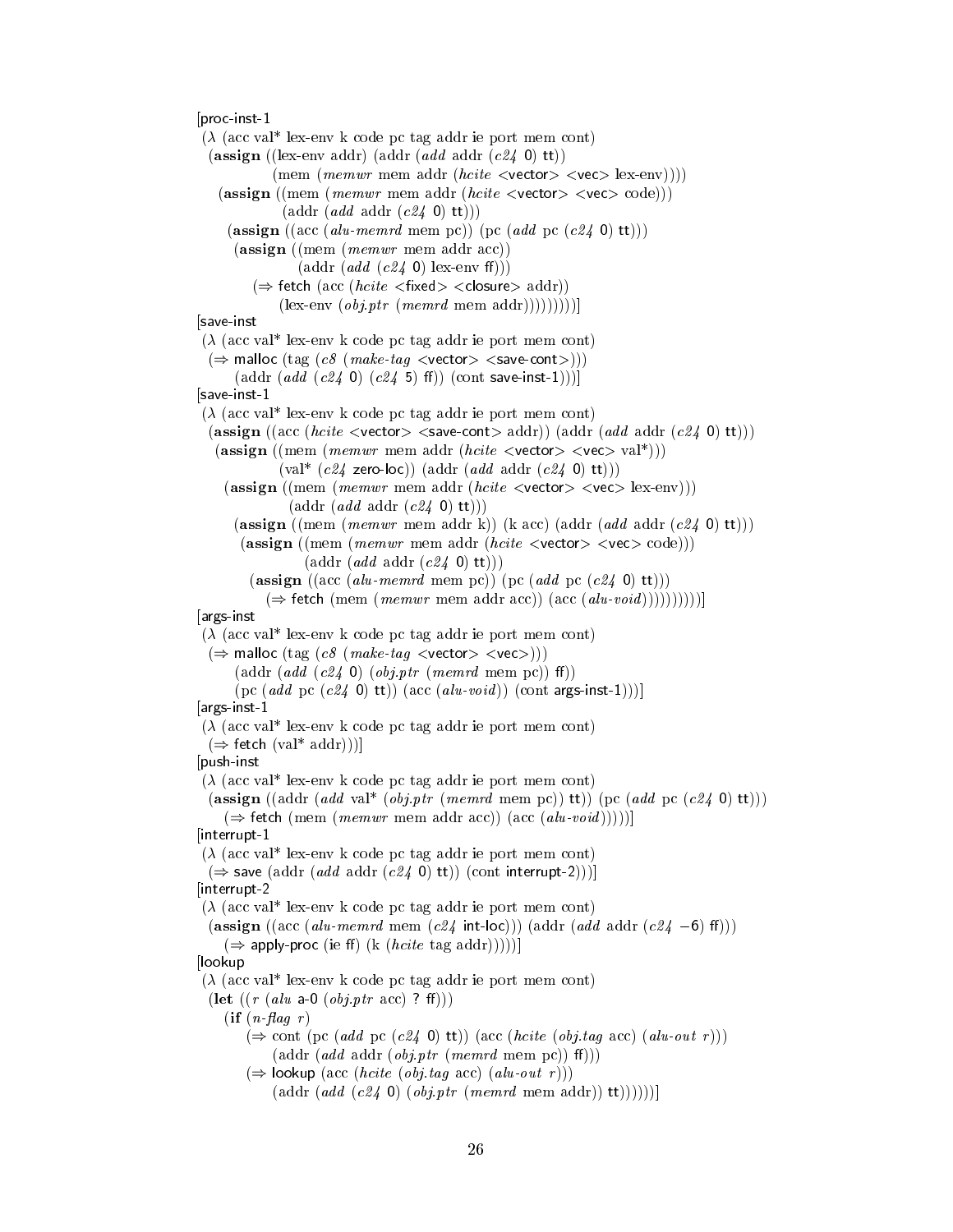#### [extend-env

; addr  $\rightarrow$  new rib  $(\lambda$  (acc val<sup>\*</sup> lex-env k code pc tag addr ie port mem cont) ;  $[pc-loc] \leftarrow pc$ ,  $pc \leftarrow rib+1$  $(\text{assign } ((\text{mem } (mem \text{rem } c24 \text{ pc-loc}) (hcite *simm* > *fixnum* > pc)))$  $(pc (add add r (c24 0) tt))$ ;  $[rib+1] \leftarrow lex-env$ , lex-env  $\leftarrow rib$ , pc  $\leftarrow rib$ , addr  $\leftarrow rib+1$ (assign ((mem (*memwr* mem pc (*hcite* <vector> <vec> lex-env))) (lex-env addr) (pc (add addr (c24 0) ff)) (addr (add addr (c24 0) tt))) :  $[k-loc] \leftarrow k$  $(\text{assign } ((\text{mem } (memwr \text{ mem } (c24 \text{ k-loc}) \text{ k})))$ ; acc  $\leftarrow$  [rib], addr  $\leftarrow$  rib+2, pc  $\leftarrow$  val<sup>\*</sup>+1  $(\Rightarrow$  extend-env-1 (acc (alu-memrd mem pc)) (addr  $(add \cdot add \cdot (c24 \cdot 0) \cdot tt))$  (pc  $(add \cdot val^* (c24 \cdot 0) \cdot tt))))$ ))) [extend-env-1  $(\lambda$  (acc val<sup>\*</sup> lex-env k code pc tag addr ie port mem cont) (let  $((r (alu a-0 (obj *ptr* acc) ? ff)))$  $(if (n$  *flag*  $r)$  $(\text{assign } ((\text{acc } (hcite (obj tag acc) (alu-out r)))$  $\text{(val* } (c24 \text{ zero-loc})) \text{ (k } (memrd \text{ mem } (c24 \text{ k-loc}))))$  $(\Rightarrow$  fetch (pc (add (obj.ptr (memrd mem (c24 pc-loc))) (c24 0) ff)))) (assign ((k (memrd mem pc)) (pc (add pc (c24 0) tt))  $(\text{acc}(\textit{heite}(\textit{obj}.tag \textit{acc}(\textit{alu-out }r))))$  $(\Rightarrow$  extend-env-1 (mem (memwr mem addr k)) (addr (add addr (c24 0) tt)))))))] [apply-proc  $(\lambda$  (acc val<sup>\*</sup> lex-env k code pc tag addr ie port mem cont)  $(if(same-type? \; acc < fixed) < closure)$ (assign ((addr (add (obj.ptr acc)  $(c24 0)$  ff))) (assign ((lex-env (*obj.ptr* (*memrd* mem addr))) (addr (*add* addr (*c24* 0) tt))) (assign ((code  $(obj.ptr$  (memrd mem addr))) (addr  $(add$  addr  $(c24 0)$  tt))) (assign ((pc (*add* (*obj.ptr* (*memrd* mem addr)) code tt))  $(\text{addr} (add val^*(c24 0) \text{ ff})))$  $(\Rightarrow$  malloc (cont extend-env) (tag (c8 (make-tag <vector> <vec>)))  $(\text{addr} (add (c24 0) (obj.ptr (memrd mem addr)) tt))))))$ (if  $(same-type? \text{ acc} \leq mm$ )  $\leq$ primitive $>$ ) (assign ((cont (convert acc)) (addr (add val\* (c24 0) tt)))  $(\Rightarrow$  cont)) (if  $(same-type? \text{ acc } <$ fixed $>$  < callcc $>$ )  $(\Rightarrow$  callcc (addr (add val\* (c24 0) tt)) (k (memrd mem (obj.ptr acc))))  $(\Rightarrow$  error (addr (add (c24 0) (c24 procedure-error) f(f)))))))] [callcc  $(\lambda$  (acc val\* lex-env k code pc tag addr ie port mem cont)  $(\Rightarrow$  apply-cont (acc (alu-memrd mem addr)))] [apply-cont  $(\lambda$  (acc val<sup>\*</sup> lex-env k code pc tag addr ie port mem cont) (if  $(same-type? \, k \le$ vector>  $\le$ int-cont>)  $(\Rightarrow$  load (addr (add (c24 0) (obj.ptr k) tt)) (cont fetch)) (if  $(same-type? \, k < vector > < save-cont)$ )  $(\Rightarrow$  load-1 (addr (add (c24 0) (obj.ptr k) tt)) (cont fetch)) ; Else it's a done-cont

 $(\Rightarrow$  save (addr (add (c24 0) (c24 0) tt)) (cont start))))]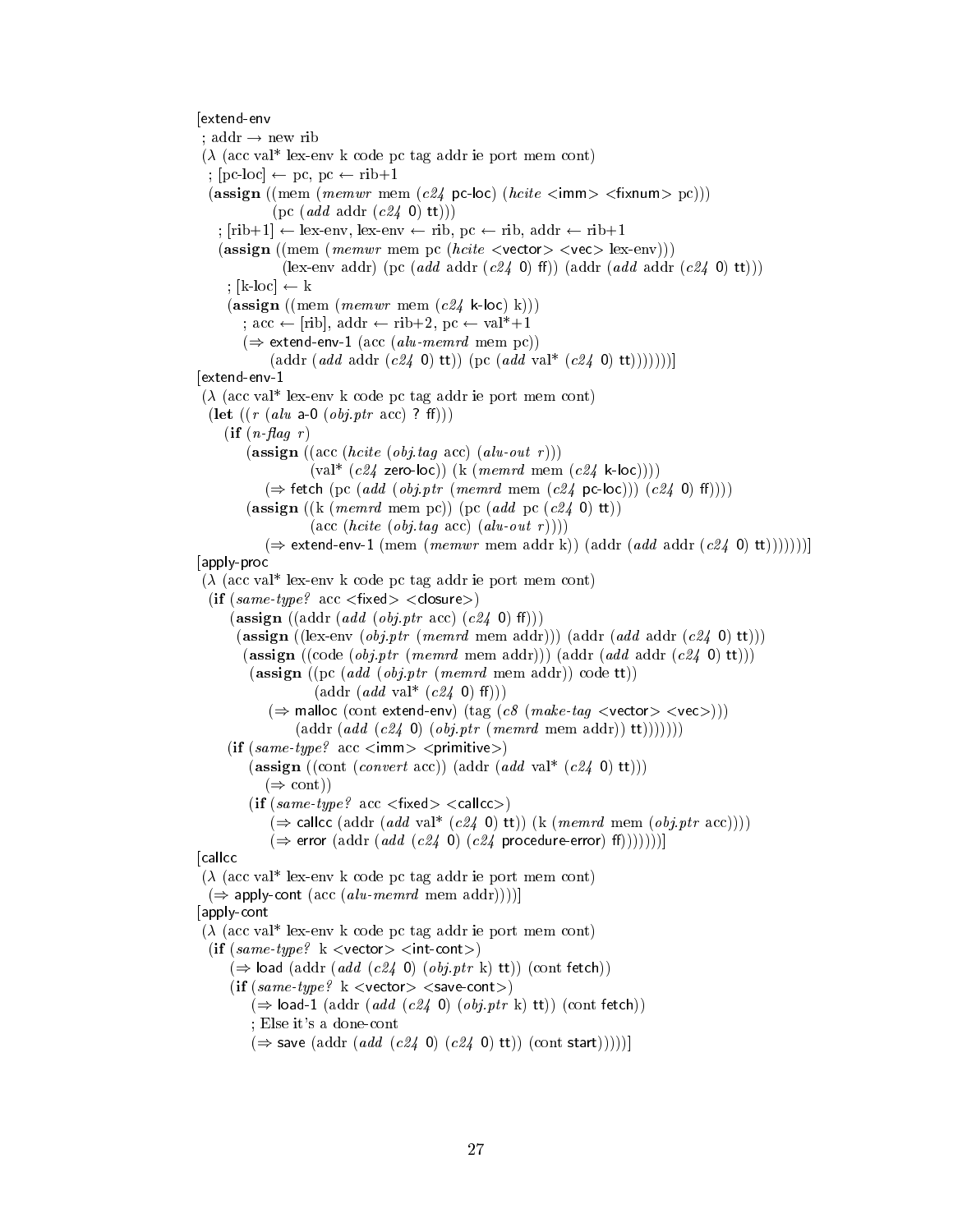[malloc ; Allocate ; Pre: tag+addr specify what to allocate, ; Post: addr contains the new address  $(\lambda$  (acc val<sup>\*</sup> lex-env k code pc tag addr ie port mem cont) (let  $((a (alloc \t{t} f (make\text{-}cite tag addr))))$ )  $(if (gc-needed? a)$  $(\Rightarrow \text{gc-1})$  $(if (alloc-done? a)$  $(\Rightarrow$  malloc-2)  $(\Rightarrow$  malloc)))))] [malloc-1  $(\lambda$  (acc val<sup>\*</sup> lex-env k code pc tag addr ie port mem cont) (let  $((a (alloc \t{t} f(make\text{-}cite tag addr))))$ )  $(if (gc-needed? a)$  $(\Rightarrow$  start (mem (panic mem)))  $(if (alloc-done? a)$  $(\Rightarrow$  malloc-2)  $(\Rightarrow$  malloc-1)))))] [malloc-2  $(\lambda$  (acc val<sup>\*</sup> lex-env k code pc tag addr ie port mem cont)  $[\Rightarrow]$ <br>
[malloc-3 malloc-3 (addr (add (c24 0) (mem-avail a) f(f)))))]  $(\lambda$  (acc val\* lex-env k code pc tag addr ie port mem cont)  $(\text{let } ((a (alloc \text{ff } f))))$  $(if (alloc-ready? a)$  $(\Rightarrow$  cont)  $(\Rightarrow$  malloc-3))))]  $\left[\text{gc-1}\right]$  $(\lambda$  (acc val<sup>\*</sup> lex-env k code pc tag addr ie port mem cont)  $(\text{let } ((a (alloc \text{ ttf } ?)))$  $(\text{assign } ((\text{mem } (memwr \text{ mem } (c24 \text{ acc-loc}) \text{ acc})))$  $(\text{let } ((a (alloc \text{ ttff } ?))))$ (assign ((mem (memwr mem (c24 val\*-loc) (hcite  $\langle$ vector $\rangle$   $\langle$ vec $\rangle$  val\*))))  $(\text{let } ((a (alloc \text{ ttf } ?)))$ (assign ((mem (*memwr* mem (*c24* lex-env-loc) (*hcite*  $\langle$ vector $\rangle$   $\langle$ vec $\rangle$  lex-env))))  $(\text{let } ((a (alloc \text{ ttf } ?)))$ (assign ((mem (*memwr* mem  $(c24 \text{ k-loc})$ )))  $(\text{let } ((a (alloc \text{ ttf } ?))))$ (assign ((mem (memwr mem (c24 code-loc) (hcite  $\langle$ vector $\rangle$   $\langle$ vec $\rangle$  code)))  $(pc (add pc (complement code) ff))$  $(\Rightarrow$  gc-2  $(\text{mem } (memwr \text{ mem } (c24 \text{ pc-loc}) (hcite *simm* > *fixnum* > pc)))))))))))))))$  $\left[\text{gc-2}\right]$  $(\lambda$  (acc val<sup>\*</sup> lex-env k code pc tag addr ie port mem cont)  $(\text{let } ((a (alloc \text{ff } f))))$  $(if (alloc\text{-}ready? a)$  $(if (eqv? \text{ cont } p\text{-gc-1})$  $(\Rightarrow$  cont) (assign  $((\text{acc } (alu\text{-}mem\text{-}rd \text{-}mem (c24 \text{-}acc\text{-}loc))))$ (assign  $((\text{val}^* (obj. ptr (memrd mem (c24 val*-loc))))))$  $(\text{assign } ((lex-env (obj.ptr (memrd mem (c24 lex-env-loc))))))$  $(\text{assign } ((k \ (memrd \ \text{mem } (c24 \ \text{k-loc}))))$ (assign  $((code (obj.ptr (memrd mem (c24 code-loc))))$ )  $(\Rightarrow$  malloc-1 (pc (add (obj.ptr (memrd mem (c24 pc-loc))) code tt))))))))))  $(\Rightarrow$  gc-2))))]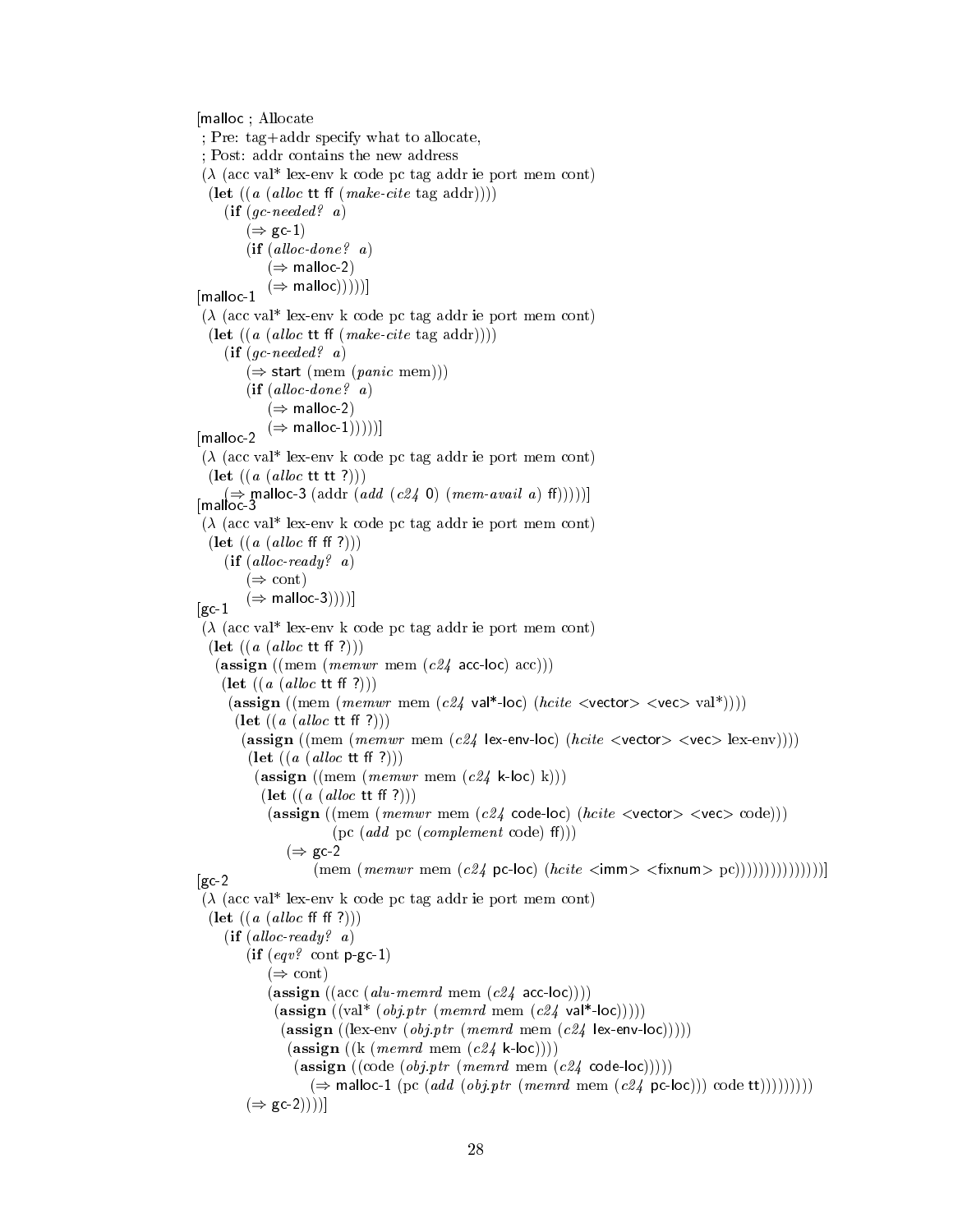#### [error

 $(\lambda$  (acc val<sup>\*</sup> lex-env k code pc tag addr ie port mem cont)  $(\Rightarrow$  malloc (tag (c8 (make-tag <vector> <vec>))) (addr (add (c24 0) (c24 2) ff)) (cont error-1) (pc (add addr (c24 0) ff))))] [error-1  $(\lambda$  (acc val<sup>\*</sup> lex-env k code pc tag addr ie port mem cont) (assign ((addr (add addr (c24 0) tt)) (val\* addr))  $(\text{assign} ((\text{mem} (mem wr \text{ mem} addr (hcite *simm* > *simum* > pc)))$  $(\text{addr} (add \text{addr} (c24 \text{ 0}) \text{ tt})))$  $(\text{assign } ((\text{mem } (memwr \text{ mem addr } acc)))$  $(\Rightarrow$  apply-proc (acc (alu-memrd mem (c24 err-loc))))))))]  $[p-fixnum?$  $(\lambda$  (acc val\* lex-env k code pc tag addr ie port mem cont)  $(\text{let } ((m \ (memr d \text{ mem } addr)))$  $(\text{zero-if} (\text{same-type? } m \leq m) > (\text{fixnum})$  ()()))] [p-positive?  $(\lambda$  (acc val<sup>\*</sup> lex-env k code pc tag addr ie port mem cont)  $(\textbf{let } ((m \ (memr d \text{ mem } addr)))$  $(\text{let } ((r (alu b+0 ? (obj. ptr m) ff)))$  $(\textbf{alu-if} (not (\textbf{or} (n\text{-flag } r) (z\text{-flag } r))))(\text{)}$ [p-negative?  $(\lambda$  (acc val<sup>\*</sup> lex-env k code pc tag addr ie port mem cont)  $(\text{let } ((m \ (memr d \text{ mem } addr)))$  $(\text{let } ((r (alu b+0 ? (obj. ptr m) ff)))$  $(\mathbf{alu\text{-}if} (n\text{-}flag\ r) () ))))$ [p-zero?  $(\lambda$  (acc val<sup>\*</sup> lex-env k code pc tag addr ie port mem cont)  $(\text{let } ((m \ (memr d \text{ mem } addr)))$  $(\text{let } ((r (alu b+0 ? (obj phr m) ff)))$  $(\mathbf{alu\text{-}if }(z\text{-}flag\ r) ( ) ( )))))$ [p-odd?  $(\lambda$  (acc val<sup>\*</sup> lex-env k code pc tag addr ie port mem cont)  $(\text{let } ((m \ (memrd \ \text{mem} \ \text{addr})))$  $(\mathbf{zero}\text{-}\mathbf{if} (c\text{-}odd? \ m) () ))$ [p-even?  $(\lambda$  (acc val<sup>\*</sup> lex-env k code pc tag addr ie port mem cont)  $(\text{let } ((m \ (memr d \text{ mem } addr)))$  $(\textbf{zero-if} (not (c-odd? m)) () ))$ [p-eq  $(\lambda$  (acc val<sup>\*</sup> lex-env k code pc tag addr ie port mem cont) (assign ((acc (alu-memrd mem addr)) (addr (add addr  $(c24 0)$  tt))) (let  $((r (alu a-b (obj.ptr acc) (obj.ptr (memrd mem addr)) tt)))$  $(\mathbf{alu\text{-}if }(z\text{-}flag\ r) ( ) ( )))))$ [p-ne  $(\lambda$  (acc val<sup>\*</sup> lex-env k code pc tag addr ie port mem cont) (assign ((acc (alu-memrd mem addr)) (addr (add addr  $(c24 0)$  tt))) (let  $((r (alu a-b (obj.ptr acc) (obj.ptr (memrd mem addr)) tt)))$  $(\textbf{alu-if} (not (z\text{-}\text{flag } r)) () ))$  $|p-gt|$  $(\lambda$  (acc val<sup>\*</sup> lex-env k code pc tag addr ie port mem cont) (assign ((acc (alu-memrd mem addr)) (addr (add addr  $(c24 0)$  tt))) (let  $((r (alu b-a (obj.ptr acc) (obj.ptr (memrd mem addr)) tt)))$  $(\textbf{alu-if} (\textbf{xor} (n\text{-flag } r) (v\text{-flag } r)) () ))$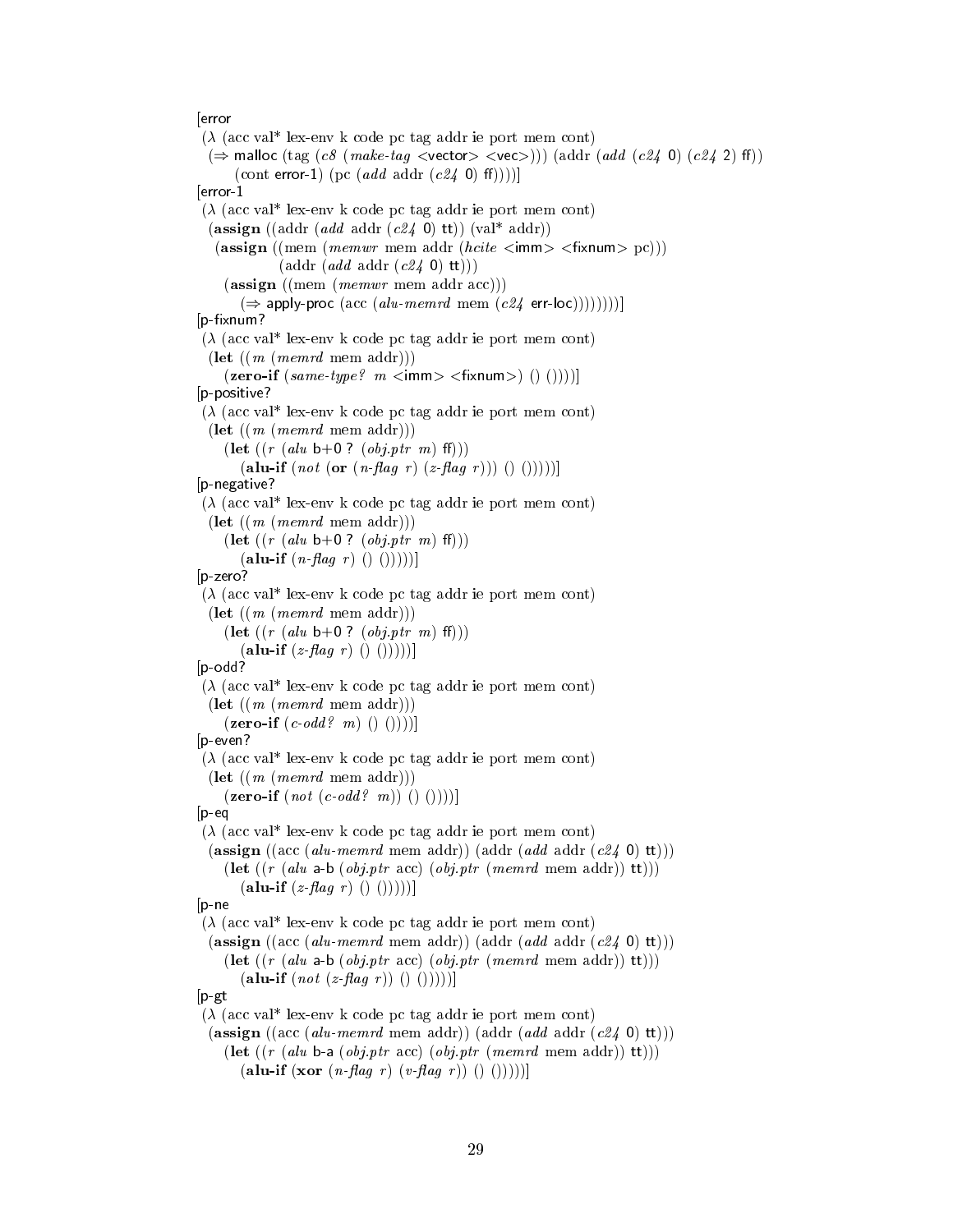#### [p-ge

 $(\lambda$  (acc val<sup>\*</sup> lex-env k code pc tag addr ie port mem cont) (assign  $((\text{acc } (alu\text{-}memrd \text{ mem } \text{addr})) (\text{addr } (add \text{addr } (c24 \text{ 0}) \text{ tt})))$ (let  $((r (alu a-b (obj.ptr acc) (obj.ptr (memrd mem addr)) tt)))$  $(\textbf{alu-if} (not (\textbf{xor} (n-\textit{flag} r) (v-\textit{flag} r))))()$ [p-lt  $(\lambda$  (acc val<sup>\*</sup> lex-env k code pc tag addr ie port mem cont) (assign  $((\text{acc } (alu\text{-}memrd \text{ mem } \text{addr})) (\text{addr } (add \text{addr } (c24 \text{ 0}) \text{ tt})))$ (let  $((r (alu a-b (obj.ptr acc) (obj.ptr (memrd mem addr)) tt)))$ (alu-if  $(xor (n-flag r) (v-flag r)) () ))$  $[p - e]$  $(\lambda$  (acc val<sup>\*</sup> lex-env k code pc tag addr ie port mem cont) (assign ((acc (alu-memrd mem addr)) (addr (add addr  $(c24 0)$  tt))) (let  $((r (alu b-a (obj.ptr acc) (obj.ptr (memrd mem addr)) tt)))$ (alu-if  $(not (xor (n-flag r) (v-flag r))) () ))$ [p-add  $(\lambda$  (acc val<sup>\*</sup> lex-env k code pc tag addr ie port mem cont) (assign ((acc (hcite (make-imm (memrd mem addr))  $(alu\text{-}out (alu b+0 ? (obj. ptr (memrd mem addr)) ff))))$  $(\text{addr} (add \text{addr} (c24 0) \text{ tt})))$ (let  $((r (alu a+b (obj.ptr acc) (obj.ptr (memrd mem addr)) ff)))$  $\left( \text{if} \left( v \text{--} flag \right) r \right)$  $(\Rightarrow$  error (addr (add (c24 0) (c24 overflow-error) ff))  $(\text{acc } (hcite (obj.tag acc) (alu-out r))))$  $(\Rightarrow$  apply-cont (acc (hcite (obj.tag acc) (alu-out r))))))))] [p-sub  $(\lambda$  (acc val<sup>\*</sup> lex-env k code pc tag addr ie port mem cont) (assign ((acc (hcite (make-imm (memrd mem addr))  $(alu\text{-}out (alu b+0 ? (obj. ptr (memrd mem addr)) ff))))$  $(\text{addr} (add \text{addr} (c24 0) \text{ tt})))$ (let  $((r (alu a-b (obj.ptr acc) (obj.ptr (memrd mem addr)) tt)))$  $(if (v - flag r))$  $(\Rightarrow$  error (addr (add (c24 0) (c24 overflow-error) ff))  $(\text{acc}(\textit{hcite}(\textit{obj}.tag \textit{acc}(\textit{alu-out }r))))$  $(\Rightarrow$  apply-cont (acc (*hcite* (*obj.tag* acc) (*alu-out r* ))))))))) [p-add1  $(\lambda$  (acc val<sup>\*</sup> lex-env k code pc tag addr ie port mem cont)  $(\text{let } ((m \ (memrd \ \text{mem} \ \text{addr})))$  $(\textbf{let } ((r (alu b+0 ? (obj. ptr m) tt)))$  $\left( \text{if} \left( v \text{-flag } r \right) \right)$  $(\Rightarrow$  error (addr (add (c24 0) (c24 overflow-error) ff))  $(\text{acc } (hcite (make-imm m) (alu-out r))))$  $(\Rightarrow$  apply-cont (acc (hcite (make-imm m) (alu-out r))))))))] [p-sub1  $(\lambda$  (acc val\* lex-env k code pc tag addr ie port mem cont)  $(\text{let } ((m \ (memr d \text{ mem } addr)))$  $(\text{let } ((r (alu b-0 ? (obj. ptr m) ff)))$  $(if (v \text{-} flag \r)$  $(\Rightarrow$  error (addr (add (c24 0) (c24 overflow-error) ff))  $(\text{acc } (hcite (make-imm m) (alu-out r))))$  $(\Rightarrow$  apply-cont (acc (hcite (make-imm m) (alu-out r))))))))] [p-asr  $(\lambda$  (acc val\* lex-env k code pc tag addr ie port mem cont)  $(\text{let } ((m \ (memr d \text{ mem } addr)))$  $(\text{let } ((r (alu b+0 ? (obj. ptr m) ff)))$  $(\Rightarrow$  apply-cont (acc (hcite (make-imm m) (asr (alu-out r))))))))]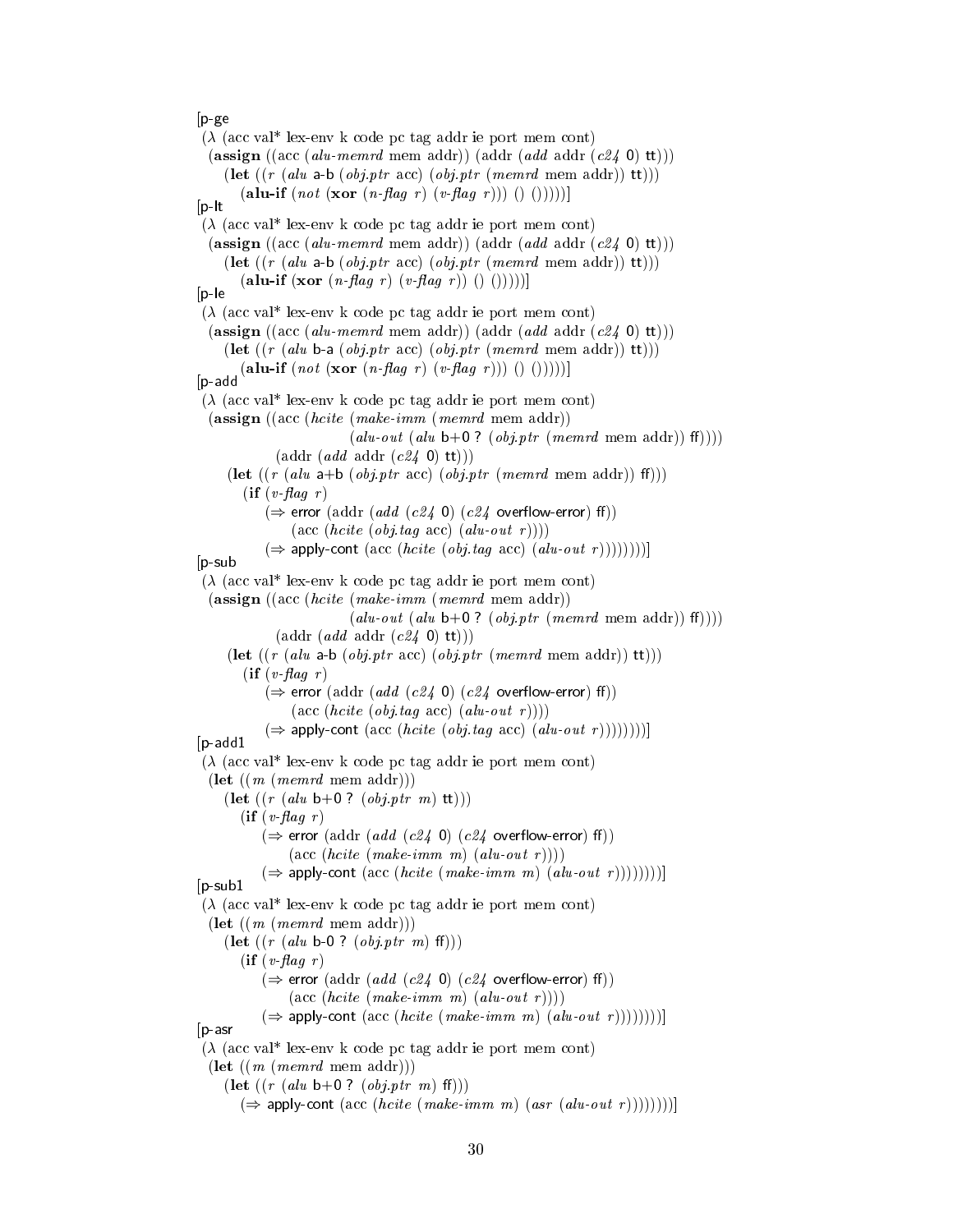[p-boolean?  $(\lambda$  (acc val<sup>\*</sup> lex-env k code pc tag addr ie port mem cont)  $(\text{let } ((m \ (memr d \text{ mem } addr)))$ (zero-if (or  $(same-type? \text{ } m \text{ } < \text{imm}> < \text{true}$ )  $(same-type? \text{ } m \text{ } < \text{imm}> < \text{false}$ )) () ()))) [p-not  $(\lambda$  (acc val<sup>\*</sup> lex-env k code pc tag addr ie port mem cont)  $(\text{let } ((m \ (memr d \text{ mem } addr)))$  $(**zero-if** (same-type?  $m <$   $\langle m \rangle$  <  $\langle false \rangle$  ( ) ( ) ) )$ [p-bitand  $(\lambda$  (acc val<sup>\*</sup> lex-env k code pc tag addr ie port mem cont) (assign ((acc (hcite (make-imm (memrd mem addr))  $(alu\text{-}out (alu b+0 ? (obj. ptr (memrd mem addr)) ff))))$  $(\text{addr} (add \text{addr} (c24 0) \text{ tt})))$ (let  $((r (alu a&b (obj.ptr acc) (obj.ptr (memrd mem addr)) tt)))$  $(\Rightarrow$  apply-cont (acc (hcite (obj.tag acc) (alu-out r)))))))] [p-bitor  $(\lambda$  (acc val<sup>\*</sup> lex-env k code pc tag addr ie port mem cont) (assign ((acc (hcite (make-imm (memrd mem addr))  $(alu\text{-}out (alu b+0 ? (obj. ptr (memrd mem addr)) ff))))$  $(\text{addr} (add \text{addr} (c24 0) \text{ tt})))$ (let  $((r (alu aorb (obj.ptr acc) (obj.ptr (memrd mem addr)) tt)))$  $(\Rightarrow$  apply-cont (acc (hcite (obj.tag acc) (alu-out r)))))))] [p-bitxor  $(\lambda$  (acc val<sup>\*</sup> lex-env k code pc tag addr ie port mem cont) (assign ((acc (hcite (make-imm (memrd mem addr))  $(alu\text{-}out (alu b+0 ? (obj. ptr (memrd mem addr)) ff))))$  $(\text{addr} (add \text{addr} (c24 0) \text{ tt})))$ (let  $((r (alu axorb (obj.ptr acc) (obj.ptr (memrd mem addr)) tt)))$  $(\Rightarrow$  apply-cont (acc (hcite (obj.tag acc) (alu-out r)))))))] [p-char?  $(\lambda$  (acc val<sup>\*</sup> lex-env k code pc tag addr ie port mem cont)  $(\text{let } ((m \ (memr d \text{ mem } addr)))$  $(\text{zero-if} (same-type? \ m \text{ < } m) \text{ < } \text{ < } (n)$  () ())))] [p-read-char  $(\lambda$  (acc val<sup>\*</sup> lex-env k code pc tag addr ie port mem cont) (assign ((pc (add (obj.ptr (memrd mem addr)) (c24 0) ff))  $(\text{addr} (add \text{addr} (c24 0) \text{ tt})))$  $; PC = port number$  $(\text{let } ((p \text{ } (pred \text{ port } pc)))$  $(\Rightarrow$  apply-cont (acc (hcite (obj.tag p) (alu-out (alu b+0 ? (obj.ptr p) ff))))))))] [p-write-char  $(\lambda$  (acc val<sup>\*</sup> lex-env k code pc tag addr ie port mem cont) (assign ((pc (add (obj.ptr (memrd mem addr)) (c24 0) ff)) (addr (add addr (c24 0) tt))) ;  $PC =$  port number,  $ACC = char$  $(\text{assign } ((acc (alu-memrd \text{ mem } addr)))$  $(\Rightarrow$  apply-cont (port (*pwrite* port pc acc)) (acc (*alu-void*))))))] [p-eof-object?  $(\lambda$  (acc val\* lex-env k code pc tag addr ie port mem cont)  $(\textbf{let } ((m \ (memr d \text{ mem } addr)))$  $(\text{zero-if} (same-type? \ m \text{ < } m) \text{ < } \text{cof-object} > (0))$ [p-null?  $(\lambda$  (acc val<sup>\*</sup> lex-env k code pc tag addr ie port mem cont)  $(\text{let } ((m \ (memr d \text{ mem } addr)))$  $(\text{zero-if} (same-type? \ m \text{ < } m) \text{ < } \text{null} > (0.1))$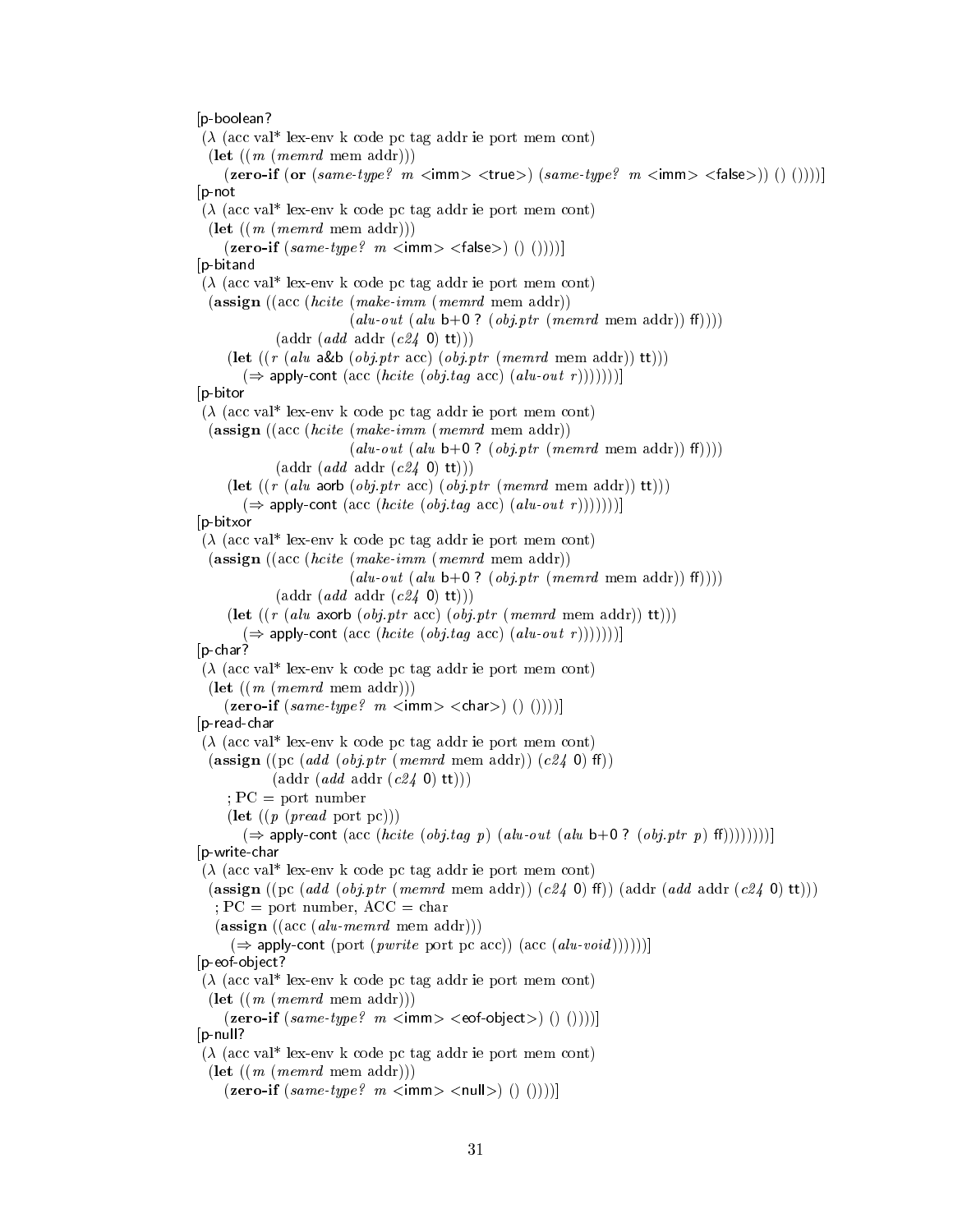[p-pair?

```
(\lambda (acc val<sup>*</sup> lex-env k code pc tag addr ie port mem cont)
 (\text{let } ((m \ (memr d \text{ mem } addr)))(zero-if(same-type? m <fixed> \langle pair \rangle () ()))]
[p-cons
(\lambda (acc val<sup>*</sup> lex-env k code pc tag addr ie port mem cont)
 (\Rightarrow malloc (tag (c8 (make-tag <fixed> <pair>)))
      (pc (\text{add } \text{addr } (\text{c24 } 0) \text{ ff})) (cont p-cons-1)))]
|p-cons-1
(\lambda (acc val<sup>*</sup> lex-env k code pc tag addr ie port mem cont)
 (assign ((acc (alu-memrd mem pc)) (pc (add pc (c24 0) tt)) (val* addr))
   (assign ((mem (memwr mem addr acc)) (addr (\text{add } \text{addr} (\text{c24 0} \text{ t})))(\text{assign } ((acc (alu-memrd \text{ mem } pc)))(assign ((mem (memwr mem addr acc)) (addr (add \text{ val}*(c24 0) \text{ ff})))
        (\Rightarrow apply-cont (acc (hcite <fixed> <pair> addr)))))))))
[p-vector?
(\lambda (acc val<sup>*</sup> lex-env k code pc tag addr ie port mem cont)
 (\textbf{let } ((m \ (memr d \text{ mem } addr)))(\text{zero-if} (same-type? \ m \text{ 2vector} > \text{2vec}) ()()))]
[p-make-vector
(\lambda (acc val<sup>*</sup> lex-env k code pc tag addr ie port mem cont)
 (\Rightarrow malloc (tag (c8 (make-tag <vector> <vec>))) (cont p-make-vector-1)
      (\text{addr} (add (c24 0) (obj.ptr (memrd mem addr)) ff))))[p-make-vector-1
(\lambda (acc val<sup>*</sup> lex-env k code pc tag addr ie port mem cont)
 (\Rightarrow apply-cont (acc (hcite <vector> <vec> addr))))]
[p-string?
(\lambda (acc val<sup>*</sup> lex-env k code pc tag addr ie port mem cont)
 (\text{let } ((m \ (memr d \text{ mem } addr)))(\text{zero-if} (same-type? \ m \text{ <vector>} \text{ <string>}) () ))[p-make-string
(\lambda (acc val<sup>*</sup> lex-env k code pc tag addr ie port mem cont)
 (\Rightarrow malloc (tag (c8 (make-tag <vector> <string>))) (cont p-make-string-1)
      (\text{addr} (add (c24 0) (obj.ptr (memrd mem addr)) ff))))[p-make-string-1
(\lambda (acc val<sup>*</sup> lex-env k code pc tag addr ie port mem cont)
 (\Rightarrow apply-cont (acc (hcite \levector\ge \lestring\ge addr))))]
[p-symbol?
(\lambda (acc val* lex-env k code pc tag addr ie port mem cont)
 (\text{let } ((m \ (memrd \ \text{mem} \ \text{addr})))(zero-if(same-type? m < vector > <symbols)) () ()))]
[p-string->symbol
(\lambda (acc val<sup>*</sup> lex-env k code pc tag addr ie port mem cont)
 (\Rightarrow apply-cont (acc (hcite \ltvector> \ltsymbol>(alu\text{-}out (alu b+0 ? (obj.ptr (memrd mem addr)) ff))))[p-symbol->string
(\lambda (acc val* lex-env k code pc tag addr ie port mem cont)
 (\Rightarrow apply-cont (acc (hcite <vector> <string>
                                 (alu\text{-}out (alu b+0 ? (obj. ptr (memrd mem addr)) f))))[p-procedure?
(\lambda (acc val<sup>*</sup> lex-env k code pc tag addr ie port mem cont)
 (\textbf{let } ((m \ (memr d \ mem \text{ addr})))(zero-if (or (same-type? m <'imm> <'spiniive>)(same-type? m <'first>)(same-type? \ m \ < fixed > \ < called) \ ( ) \ ( ) \ ( ))))
```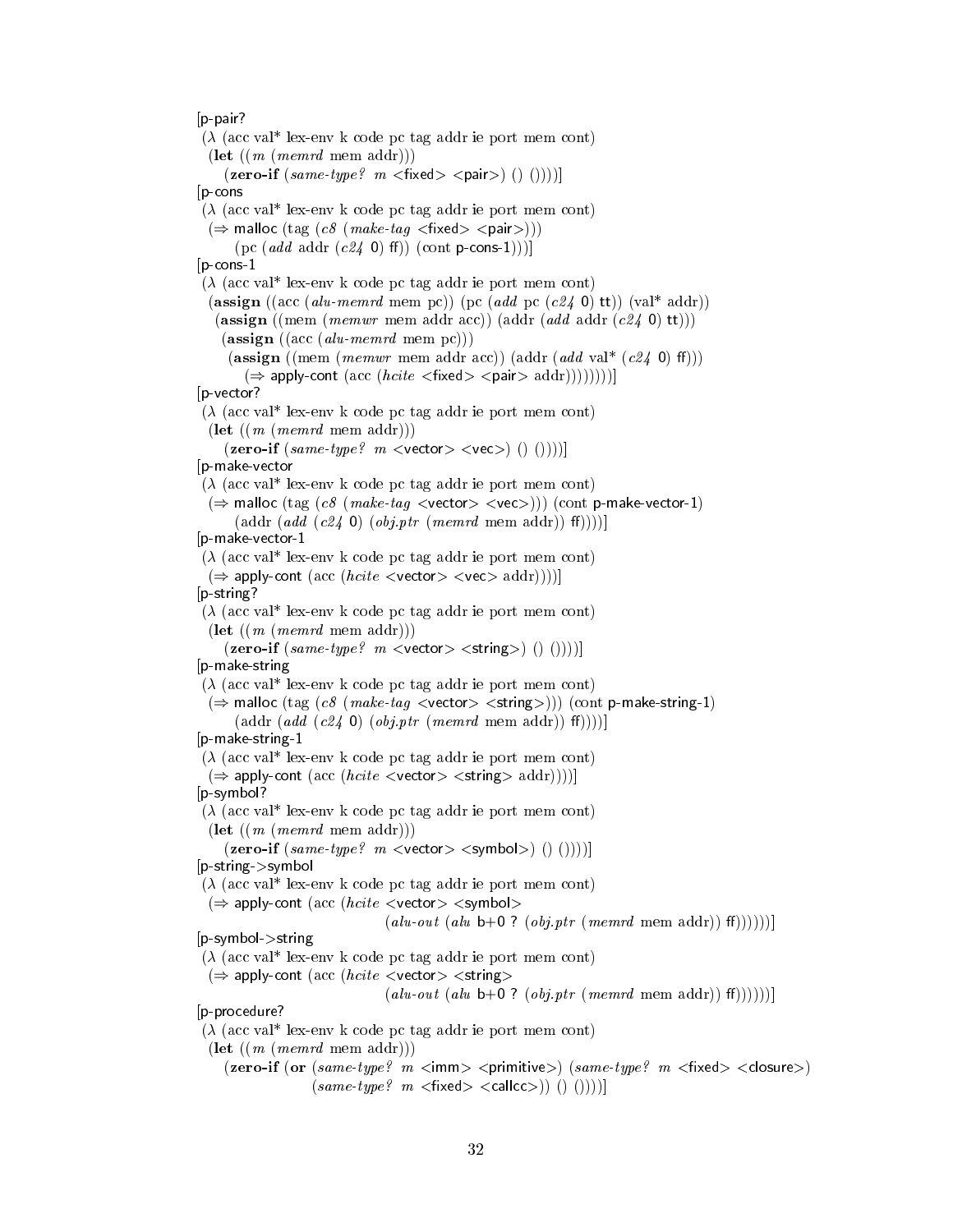#### $[p-eq]$

 $(\lambda$  (acc val<sup>\*</sup> lex-env k code pc tag addr ie port mem cont) (assign  $((\text{acc } (alu\text{-}memrd \text{ mem } \text{addr})) (\text{addr } (add \text{addr } (c24 \text{ 0}) \text{ tt})))$  $(\textbf{let } ((m \ (memr d \text{ mem } addr)))$ (let  $((r (alu a-b (obj.ptr acc) (obj.ptr m) tt)))$ (alu-if (and  $(same-type? \; \text{acc}(\text{obj}.tag.type \; m)(\text{obj}.tag.sub \; m)) (z-flag \; r)) () () )))))$ [p-apply  $(\lambda$  (acc val<sup>\*</sup> lex-env k code pc tag addr ie port mem cont) (assign ((acc (alu-memrd mem addr)) (addr (add addr  $(c24 0)$  tt)))  $(\Rightarrow$  apply-proc (val\* (*obj.ptr* (*memrd* mem addr))))))] [p-abort  $(\lambda$  (acc val<sup>\*</sup> lex-env k code pc tag addr ie port mem cont)  $(\Rightarrow$  save (acc (alu-void)) (addr (add (c24 0) (c24 0) tt)) (cont start)))]  $[p$ -call/cc  $(\lambda$  (acc val<sup>\*</sup> lex-env k code pc tag addr ie port mem cont)  $(\Rightarrow$  malloc (tag (c8 (make-tag <vector> <vec>))) (addr (add (c24 0) (c24 0) tt))  $(\text{acc } (alu\text{-}mem\text{-}rd \text{ mem } \text{addr})) (\text{cont } p\text{-}call/cc\text{-}1)))$  $[p$ -call/cc-1  $(\lambda$  (acc val<sup>\*</sup> lex-env k code pc tag addr ie port mem cont)  $(\Rightarrow$  malloc (tag (c8 (make-tag <fixed> <callcc>))) (val\* addr) (pc (add addr (c24 0) tt)) (cont p-call/cc-2)))] [p-call/cc-2  $(\lambda$  (acc val<sup>\*</sup> lex-env k code pc tag addr ie port mem cont)  $(\text{assign } ((\text{mem } (memwr \text{ mem } addr \text{ k})))$  $(\Rightarrow$  apply-proc (mem (memwr mem pc (hcite tag addr))))))] [p-void  $(\lambda$  (acc val<sup>\*</sup> lex-env k code pc tag addr ie port mem cont)  $(\Rightarrow$  apply-cont (acc (alu-void)))] [p-read-obj  $(\lambda$  (acc val\* lex-env k code pc tag addr ie port mem cont) (assign ((addr (add (c24 0) (obj.ptr (memrd mem addr)) ff)) (pc (add addr (c24 0) tt))) ; ADDR  $\rightarrow$  object, PC  $\rightarrow$  offset (assign ((addr (add addr (obj.ptr (memrd mem pc)) f()))  $(\Rightarrow$  apply-cont (acc (alu-memrd mem addr))))))] [p-write-obj  $(\lambda$  (acc val\* lex-env k code pc tag addr ie port mem cont) (assign ((addr (add (c24 0) (obj.ptr (memrd mem addr)) ff) (pc (add addr (c24 0) tt))) ; ADDR  $\rightarrow$  object, PC  $\rightarrow$  offset (assign ((addr (add addr (obj.ptr (memrd mem pc)) ff)) (pc (add pc (c24 0) tt)))  $(\text{assign } ((acc (alu-memrd \text{ mem } pc)))$  $(\Rightarrow$  apply-cont (acc (alu-void)) (mem (memwr mem addr acc)))))))]  $[p-gc]$  $(\lambda$  (acc val\* lex-env k code pc tag addr ie port mem cont)  $(\Rightarrow$  malloc (tag (c8 (make-tag <vector> <vec>))) (addr  $(add (c24 0) (c24 #x7ffff) ff)$ ) (cont p-gc-1)))]  $[p-gc-1]$  $(\lambda$  (acc val<sup>\*</sup> lex-env k code pc tag addr ie port mem cont)  $(\Rightarrow$  load-1 (addr (add (c24 0) (c24 val\*-loc) ff)) (acc (alu-void)) (cont apply-cont)))] [p-argc  $(\lambda$  (acc val\* lex-env k code pc tag addr ie port mem cont) (assign ((addr (add (c24 0) lex-env f()))  $(\Rightarrow$  apply-cont (acc (*hcite* (*obj.tag* (*memrd* mem addr))  $(alu\text{-}out (alu b-0 ? (obj.ptr (memrd mem addr)) ff))))$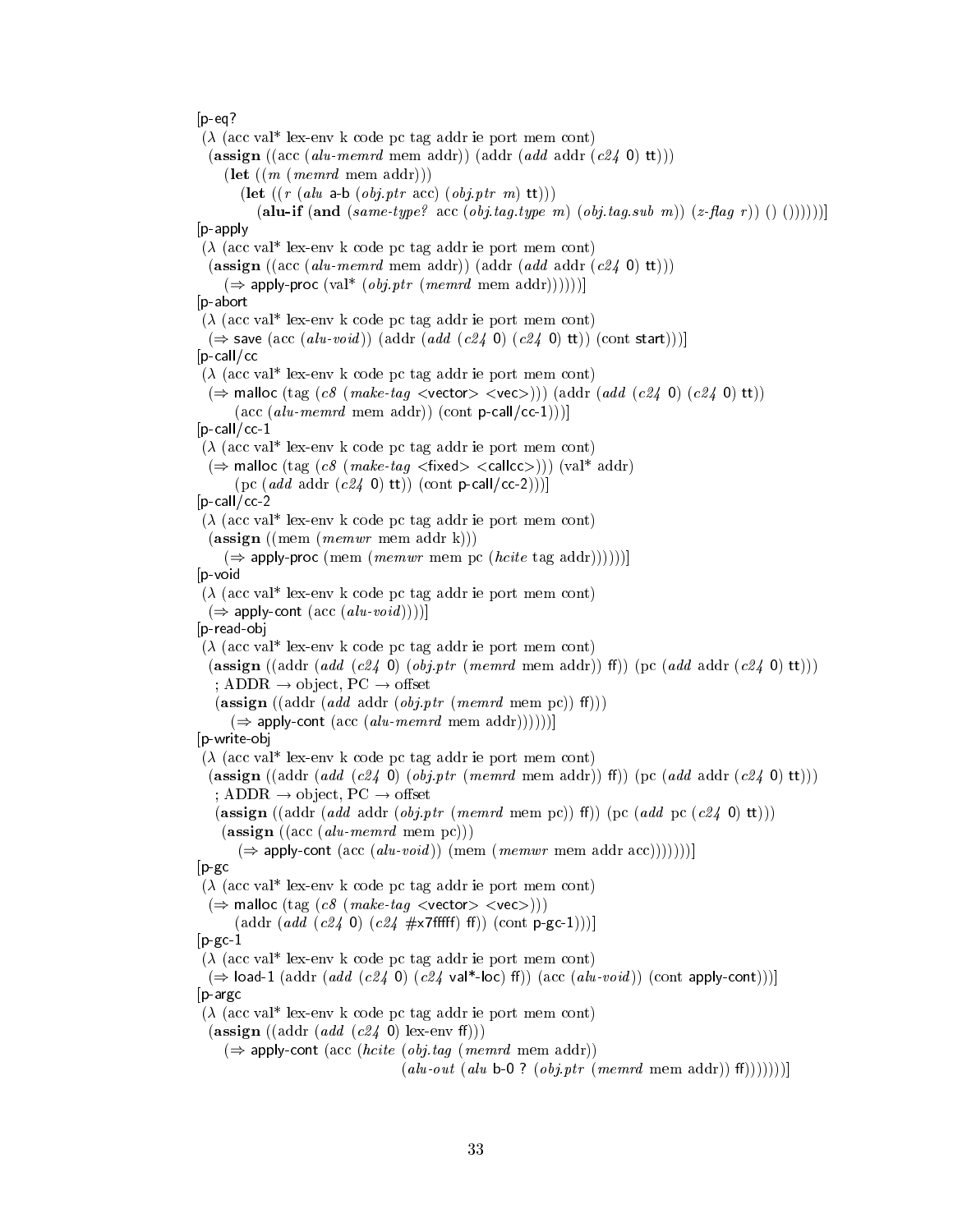#### [p-execute

 $(\lambda$  (acc val<sup>\*</sup> lex-env k code pc tag addr ie port mem cont) (assign ((code (*obj.ptr* (*memrd* mem addr))) (addr (*add* addr (*c24* 0) tt))) (assign ((lex-env (*obj.ptr* (*memrd* mem addr))) (addr (*add* (*c24* 0) (*c24* 0) ff)))  $(\Rightarrow$  fetch (pc (add addr code tt)) (val\* (c24 zero-loc)) (acc (alu-void)))))] [p-interrupts-enabled?  $(\lambda$  (acc val<sup>\*</sup> lex-env k code pc tag addr ie port mem cont)  $(**zero-if**$  ie  $() ()$ [p-interrupts-enabled  $(\lambda$  (acc val<sup>\*</sup> lex-env k code pc tag addr ie port mem cont)  $(\text{let } ((m \ (memr d \text{ mem } addr)))$  $(\mathbf{zero}\text{-}\mathbf{if}(true\text{-}value\text{? } m) ((ie \text{tt}))((ie \text{ff}))))]$ [p-interrupt-handler  $(\lambda$  (acc val<sup>\*</sup> lex-env k code pc tag addr ie port mem cont)  $(\Rightarrow$  apply-cont (acc (alu-memrd mem (c24 int-loc)))))] [p-set-interrupt-handler  $(\lambda$  (acc val\* lex-env k code pc tag addr ie port mem cont)  $(\text{assign } ((\text{acc } (alu\text{-}memrd \text{ mem } \text{addr})))$  $(\Rightarrow$  apply-cont (mem (*memwr* mem (c24 int-loc) acc)) (acc (*alu-void*)))))] [p-error-handler  $(\lambda$  (acc val<sup>\*</sup> lex-env k code pc tag addr ie port mem cont)  $(\Rightarrow$  apply-cont (acc (alu-memrd mem (c24 err-loc)))))] [p-set-error-handler  $(\lambda$  (acc val<sup>\*</sup> lex-env k code pc tag addr ie port mem cont)  $(\text{assign } ((\text{acc } (alu\text{-}memrd \text{ mem } \text{addr})))$  $(\Rightarrow$  apply-cont (mem (*memwr* mem (*c24* err-loc) acc)) (acc (*alu-void*))))]) (start ? ? ? ? ? ? ? ? ? ? ? ?))))

### (extend-syntax (zero-if)

```
((\_pred ((reg1 exp1) ...)(reg2 exp2) ...))(if pred
     (\Rightarrow apply-cont (acc (hcite \langleimm> \langletrue> (alu-out (alu clr ? ? ff))))
           (\text{reg1} \ \text{exp1}) \ \ldots)(\Rightarrow apply-cont (acc (hcite \langleimm\rangle \langle false\rangle (alu-out (alu clr ? ? ff))))
           (\text{reg2 } \exp 2) \dots ))))
```
#### (extend-syntax (alu-if)

 $((\_pred ((reg1 exp1) ...)(reg2 exp2) ...))$ (if pred  $(\Rightarrow$  apply-cont (acc (hcite  $\leq$ imm $\geq$   $\leq$ true $\geq$   $(alu\text{-}out r))$ ) (reg1 exp1) ...)  $(\Rightarrow$  apply-cont (acc (hcite  $\leq$ imm $>$   $\leq$ false $>$  (alu-out r))) (reg2 exp2) ...))))

#### (extend-syntax (alu-void)

 $((-)$ 

 $(hcite *imm* > *void* > (alu-out (alu clr ? ? ff))))$ 

#### (extend-syntax (alu-memrd)

 $((-$  mem addr)

(hcite (obj.tag (memrd mem addr)) (alu-out (alu b+0 ? (obj.ptr (memrd mem addr))  $(f))$ )))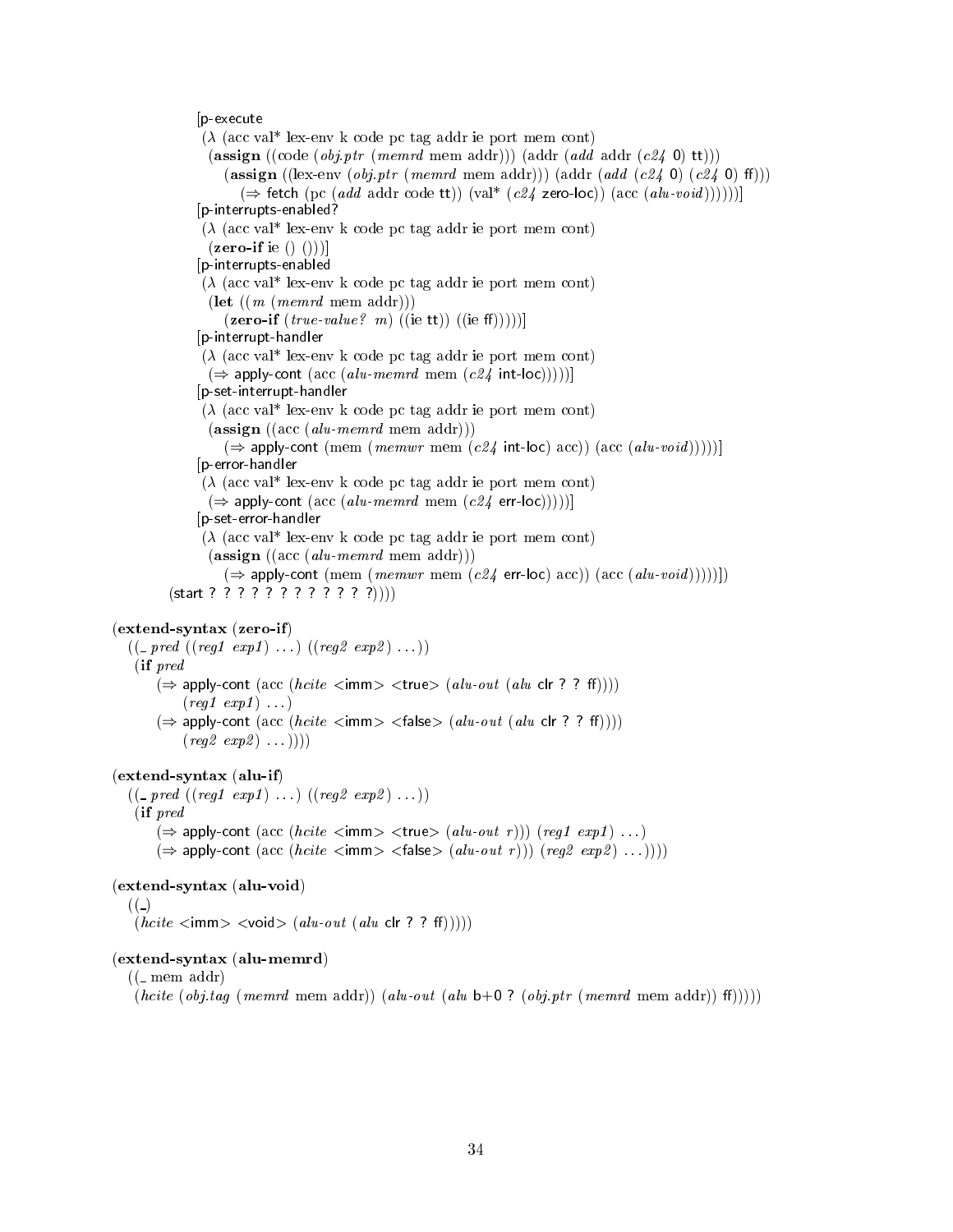## C DDD Scripts

C.1 seq.s

```
(load "/u/base/DDD/V1/ddd so")(load "add ss")
(ddd-file-overwrite \#t)(\text{define } \textit{scmac} \ (\textit{read-file} \ \text{"machine ss"}))(\text{let } ([SEQ (itrsys->seqsys scmac)])(set! SEQSYS_1 SEQ)(self. <i>SELECT_1</i> (segsys. <i>select</i> <i>SEQSYS_1</i>))(self. SYSTEM_1 (seqsys. system SEQSYS_1))(self. BASE_1 (seqsys. base  SEQSYS_1))(set! SYSTEM_1 (rename-stream 'VAL* 'VALS SYSTEM_1))
    Rename the start state so that it's first
  (set! \; SYSTEM_1 \; (subst^* \; 'START \; 'A-STATEIT \; SYSTEM_1))(set! SELECT_1 (subst* 'start 'a-start SELECT_1))
  (write-file SELECT_1 "seqsel.ss")
  (write-file SYSTEM_1 "seq.ss")
  (system > rtt \; SYSTEM_1 "seq.rtt")
  (exit)(exit 1)
```

```
C.2alu.s
```

```
(load "/u/base/DDD/V1/ddd so")(\text{load "fm/f ss")}(load "add.ss")
```
 $(\text{define } SYSTEM \ (read-file \ "seq ss"))$ 

```
(\text{let}^* ([SYS SYSTEM]
```

```
Abstract ALU
```

```
[SYS (car (factor-general 'ALU 'ABS-ALU 'ALU ) SYS )][SYS (remove-stream 'ALU <i>SYS</i> )][SYS (remove-output 'ALU <i>SYS</i> )][SYS (remove-stream 'ALU-INST <i>SYS</i> )][SYS (remove-input 'ALU-INST <i>SYS</i> )][SYS (remove-output 'ALU-INST <i>SYS</i> )][SYS (rename-stream 'ALU-V0 'ALU-F <i>SYS</i> )][SYS (rename-stream 'ALU-V1 'ALU-A <i>SYS</i> )][SYS (rename-stream 'ALU-V2 'ALU-B <i>SYS</i> )][SYS (rename-stream 'ALU-V3 'ALU-CIN <i>SYS</i> )]
```
R is also the ALU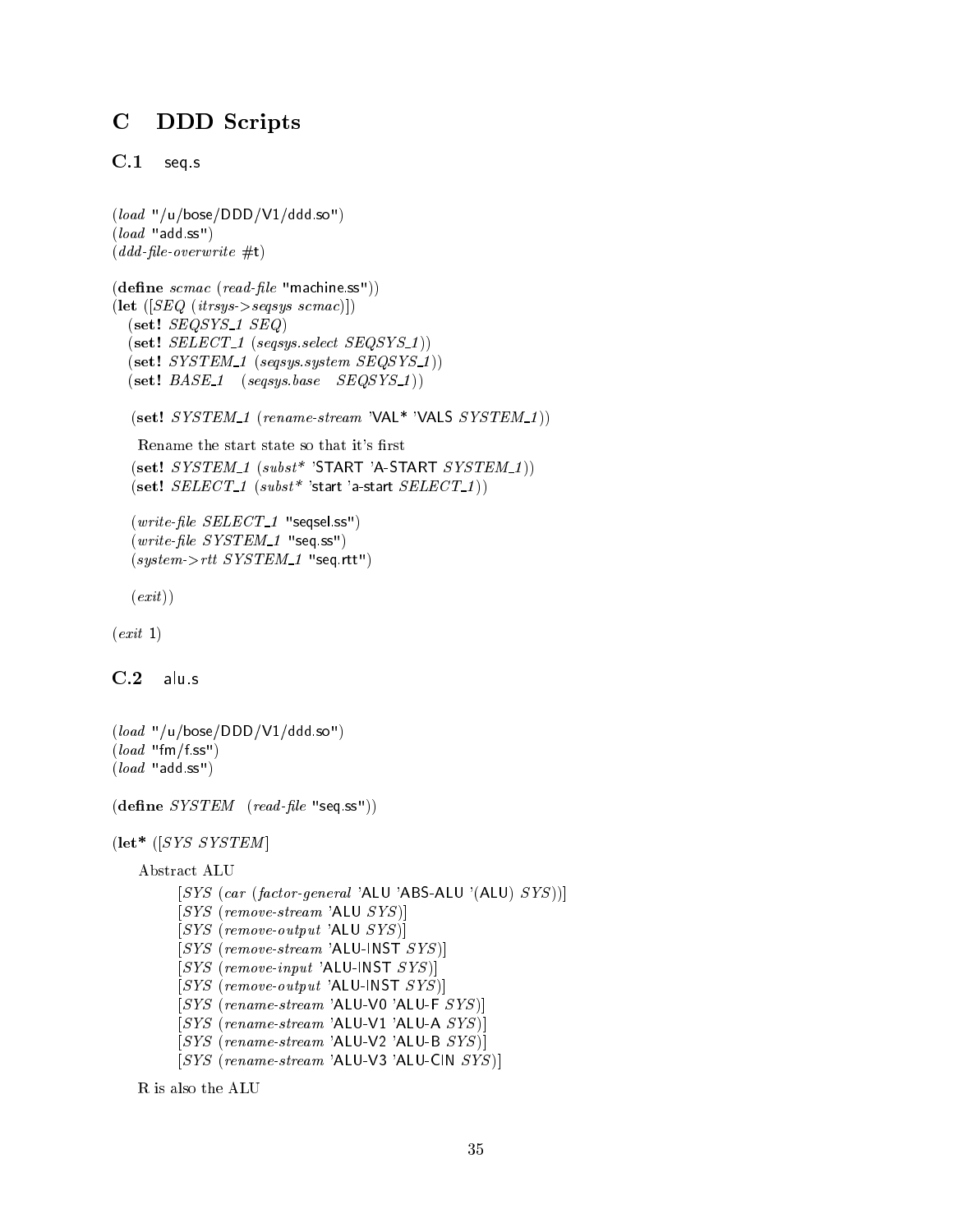- $[SYS$  (if  $(eqv?$  'ALU  $(constant\text{-}stream?$ 'R  $SYS)$ ) (remove-stream 'R SYS )
	- $(\textit{error}~'$ alu s "streqn R is not just ALU"))]
- $[SYS (remove-stream 'R *SYS* )]$
- $[SYS (remove-input 'R *SYS* )]$
- $[SYS (remove-output 'R *SYS*$
- $[SYS (subset^* 'R 'ALU *SYS* )]$

### Break ACC into ACC.TAG&ACC.PTR

- $[SYS (car (rename-function 'MAKE-CITE 'CONCAT-ACC 'ACC  $SYS$ ))]$
- [SYS (car (factor-general 'ACC-FRAG 'ABS-ACC-FRAG '(CONCAT-ACC) SYS))]
- $[SYS (remove-stream 'ACC-FRAG  $SYS$  )]$
- $[SYS (remove-input 'ACC-FRAG *SYS* )]$
- $[SYS (remove-output 'ACC-FRAG *SYS* )]$
- $[SYS (remove-stream 'ACC-FRAG-INST *SYS* )]$
- $[SYS (remove-input 'ACC-FRAG-INST *SYS* )]$
- $[SYS (remove-output 'ACC-FRAG-INST *SYS* )]$
- [SYS (rename-stream 'ACC-FRAG-V0 'ACC TAG SYS)]
- [SYS (rename-stream 'ACC-FRAG-V1 'ACC PTR SYS)]
- $[SYS (make-reg-stream 'ACC TAG *SYS* )]$
- $[SYS (make-reg-stream 'ACC. PTR *SYS* )]$
- [SYS (if (eqv? 'ACC-FRAG (constant-streqn? 'ACC SYS))  $(remove-stream$ 'ACC  $SYS$ )
	- (error 'alu.s "ACC didn't fragment into ACC.TAG & ACC.PTR"))]
- $[SYS (remove-input 'ACC *SYS* )]$
- $[SYS (remove-output 'ACC *SYS* )]$
- $[SYS$  (subst<sup>\*</sup> 'ACC '(MAKE-CITE ACC.TAG ACC.PTR)  $SYS$ )]

#### Abstract ADDERs

- $[SYS (car (rename-function 'ADD 'ADD-ADD R 'ADD R 'SUS$
- $[SYS (car (factor-general 'ADDER-ADDR 'ABS-ADD-ADDR 'ADD-ADDR) SYS$ ))]
- $[SYS (remove-stream 'ADDER-ADDR  $SYS$ )]$
- $[SYS (remove-output 'ADDER-ADDR *SYS* )]$
- $[SYS (remove-stream 'ADDER-ADDR-INST *SYS* )]$
- $[SYS (remove-input 'ADDER-ADDR-INST *SYS* )]$
- $[SYS (remove-output 'ADDER-ADDR-INST *SYS* )]$
- $[SYS (rename-stream 'ADDER-ADDR-V0 'ADDER-ADDR-A  $SYS$  )]$
- [SYS (rename-stream 'ADDER-ADDR-V1 'ADDER-ADDR-B SYS)]
- [SYS (rename-stream 'ADDER-ADDR-V2 'ADDER-ADDR-CIN SYS)]
- [SYS (car (rename-function 'ADD 'ADD-PC 'PC SYS))]
- [SYS (car (factor-general 'ADDER-PC 'ABS-ADD-PC '(ADD-PC) SYS))]
- $[SYS (remove-stream 'ADDER-PC  $SYS$  )]$
- $[SYS (remove-output 'ADDER-PC *SYS* )]$
- $[SYS (remove-stream 'ADDER-PC-INST *SYS* )]$
- $[SYS (remove-input 'ADDER-PC-INST *SYS* )]$
- $[SYS (remove-output 'ADDER-PC-INST *SYS* )]$
- [SYS (rename-stream 'ADDER-PC-V0 'ADDER-PC-A SYS)]
- [SYS (rename-stream 'ADDER-PC-V1 'ADDER-PC-B SYS)]
- $[SYS (rename-stream 'ADDER-PC-V2 'ADDER-PC-CIN  $SYS$ )])$

(set! SYSTEM SYS)

 $(delete-file "alu.rtt")$  $(system > rtt \; SYSTEM \text{ "alu.rtt"})$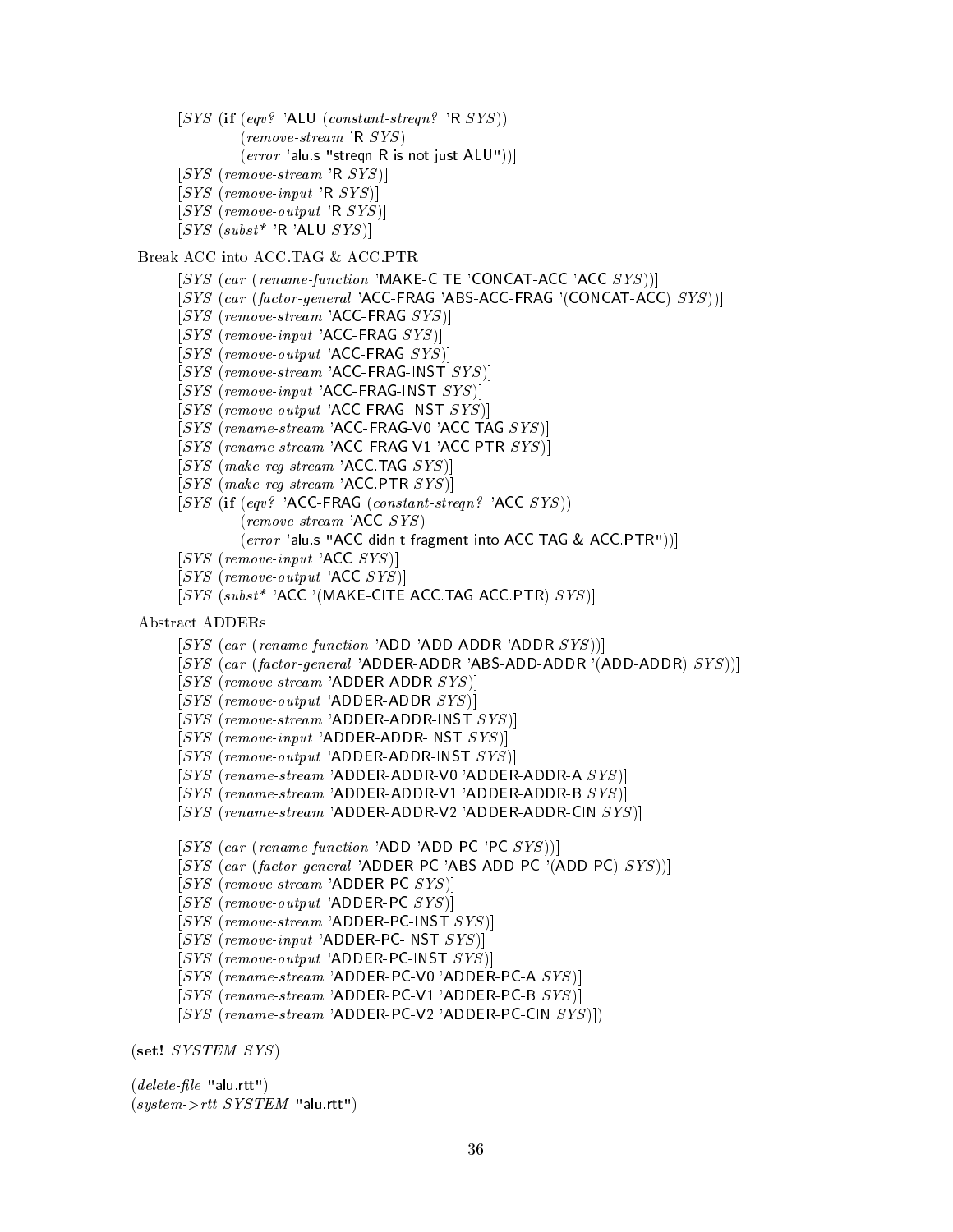```
(delete-file "alu.ss")
(write-file SYSTEM "alus")(exit)
```
 $(exit 1)$ 

C.3 alloc.s

```
(load "/u/bose/DDD/V1/ddd.so")
(load "add.ss")
(\text{define } SYSTEM \text{ (read-file "alu.ss"))Abstract ALLOC
(\textbf{let*} ([sys SYSTEM]
         [sys (car (factor-general 'ALLOC 'ABS-ALLOC '(ALLOC) sys))]
         [sys (remove-stream 'ALLOC sys)][sys (remove-output 'ALLOC sys)]
         [sys (remove-stream 'ALLOC-INST sys)][sys (remove-input 'ALLOC-INST sys)][sys (remove-output 'ALLOC-INST sys )][sys (rename-stream 'ALLOC-V0 'ALLOC-ALLOC sys)]
        [sys (rename-stream 'ALLOC-V1 'READ-AVAIL sys)]
        [sys (rename-stream 'ALLOC-V2 'TAG-SIZE sys )]
    A is short for ALLOC
            [sys (if (eqv? 'ALLOC (constant-stream? 'A sys))(remove-stream 'A sys )
                      (error 'alloc.s "streqn A is not just ALLOC"))]
            [sys (remove-input 'A sys )]
            [sys (remove-output 'A sys)][sys (subst * 'A 'ALLOC sys )])(set! SYSTEM sys )
   (delete-file "alloc rtt")(system ->rtt SYSTEM "alloc.rtt")
   (delete-file "alloc.ss")
   (write-file SYSTEM "alloc.ss")
   \text{( }exit)\mathbf{I} and \mathbf{I} and \mathbf{I} and \mathbf{I} and \mathbf{I} and \mathbf{I} and \mathbf{I} and \mathbf{I} and \mathbf{I} and \mathbf{I} and \mathbf{I} and \mathbf{I} and \mathbf{I} and \mathbf{I} and \mathbf{I} and \mathbf{I} and \mathbf{I} and 
(exit 1)C.4mem s
```

```
(load "/u/base/DDD/V1/ddd so")(load "add.ss")
```

```
(\text{define } SYSTEM \ (read-file \ "alloc.ss"))
```

```
(\text{let}^* ([SYS SYSTEM])
```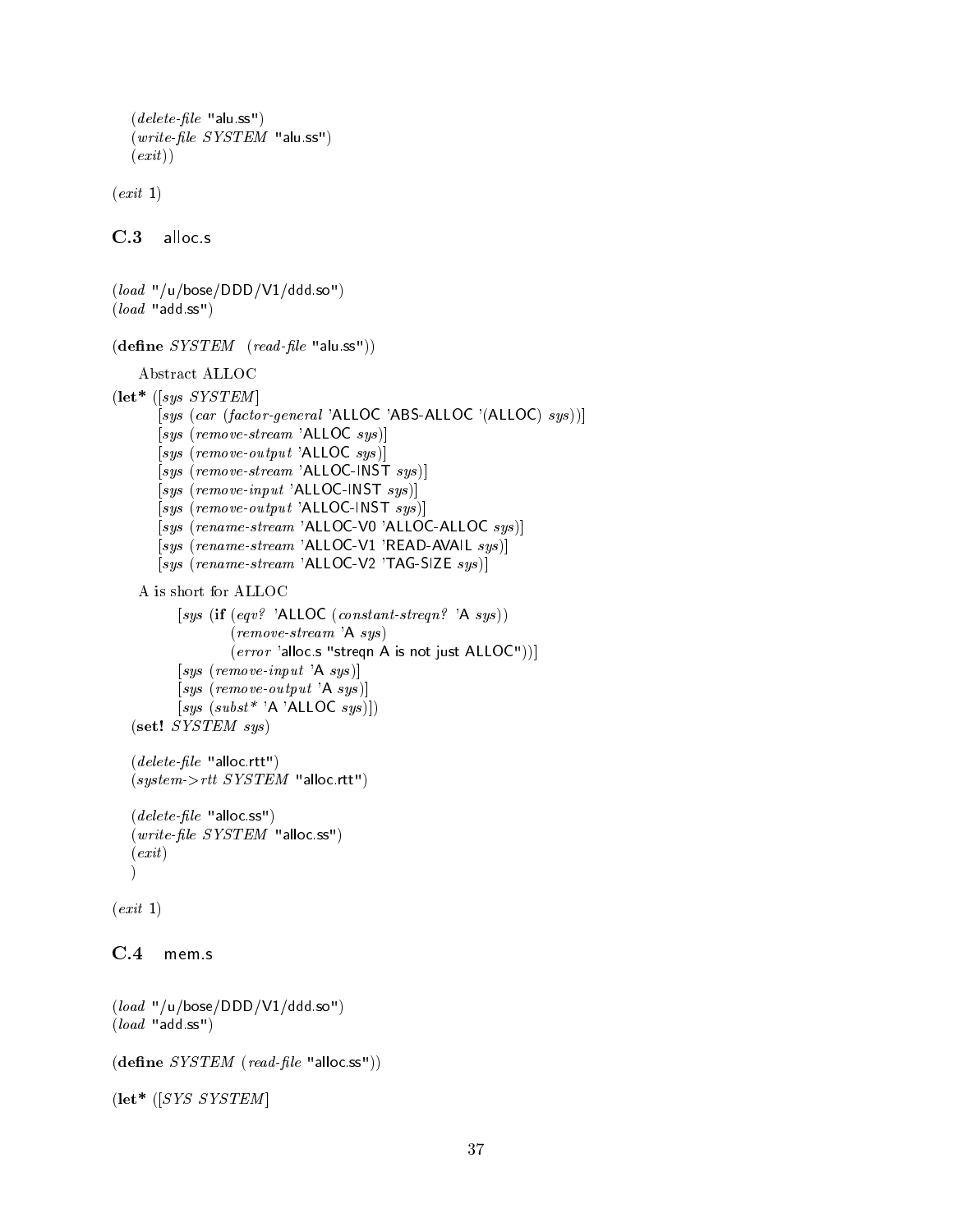```
Abstract PORT
```

```
[SYS (car (factor-streqn 'PORT-OUT 'ABS-PORT 'PORT SYS))]
```

```
[SYS (remove-stream 'PORT-V0 <i>SYS</i> )]
```

```
[SYS (remove-input 'PORT-V0 <i>SYS</i> )]
```

```
[SYS (remove-stream 'PORT-PROBE-0-V0 <i>SYS</i> )]
```
- $[SYS (remove-input 'PORT-PROBE-0-V0 *SYS* )]$
- [SYS (merge-streams 'PORT-INST 'PORT-PROBE-0-INST 'PORT-INST SYS)]
- [SYS (merge-streams 'PORT-V1 'PORT-PROBE-0-V1 'PORT-ADDR SYS)]
- [SYS (rename-stream 'PORT-V2 'PORT-DATA SYS)]
- $[SYS (subset^* 'PORT-OUT-0 'PORT-OUT SYS )]$
- $[SYS (subset^* 'PORT-OUT0 'PORT-OUT SYS )]$
- $[SYS (remove-stream 'PORT-OUT  $SYS$  )]$
- $[SYS (remove-input 'PORT-OUT *SYS* )]$

```
P is just PORT-OUT
```

```
[SYS (if (eqv? 'PORT-OUT (constant\text{-}step? 'P SYS))
```

```
(remove-stream \ P \ SYS)
```

```
(error 'mem.s "stregn P is not just PORT-OUT"))]
```

```
[SYS (remove-input 'P <i>SYS</i> )]
```
- $[SYS (remove-output 'P *SYS* )]$
- $[SYS (subset^* 'P 'PORT-OUT *SYS* )]$

Abstract MEM

```
[SYS (car (factor-stream 'MEM-OUT 'ABS-MEM 'MEM <i>SYS</i>
```

```
[SYS (remove-stream 'MEM-V0 <i>SYS</i> )]
```

```
[SYS (remove-input 'MEM-V0 <i>SYS</i> )]
```
- $[SYS (remove-output 'MEM-V0 *SYS* )]$
- $[SYS (remove-stream 'MEM-PROBE-0-V0 *SYS* )]$
- $[SYS (remove-input 'MEM-PROBE-0-V0 *SYS* )]$
- $[SYS (remove-output 'MEM-PROBE-0-V0 *SYS* )]$
- $[SYS$  (merge-streams 'MEM-INST 'MEM-PROBE-0-INST 'MEM-INST  $SYS$ )
- $[SYS (merge-streams 'MEM-V1 'MEM-PROBE-0-V1 'MEM-ADDR  $SYS$ )]$
- $[SYS (rename-stream 'MEM-V2 'MEM-DATA  $SYS$  )]$
- $[SYS (subset^* 'MEM-OUT-0 'MEM-OUT *SYS* )]$
- $[SYS (subset^* 'MEM-OUT0 'MEM-OUT SYS')]$
- $[SYS (remove-stream 'MEM-OUT *SYS* )]$

M is just MEM-OUT

```
[SYS (if (eqv? 'MEM-OUT (constant\text{-}stream?'M SYS))
         (remove-stream \, 'M \,SYS)
```

```
(error 'mem.s "stregn M is not just MEM-OUT"))]
```

```
[SYS (remove-input 'M <i>SYS</i> )]
```

```
[SYS (remove-output 'M <i>SYS</i>
```

```
[SYS (subset^* 'M 'MEM-OUT <i>SYS</i> )]
```

```
Combine PORT + MEM + TAG-SIZE buses
```

```
[SYS (merge-streams 'MEM-ADDR 'PORT-ADDR 'ADDR-OUT SYS)]
```
- $[SYS$  (merge-streams 'MEM-DATA 'PORT-DATA 'DATA-OUT  $SYS$ )]
- $[SYS (subset^* 'MEM-OUT 'DATA-IN *SYS* )]$
- $[SYS (subset^* 'PORT-OUT 'DATA-IN *SYS* )]$
- [SYS (merge-streams 'TAG-SIZE 'DATA-OUT 'DATA-OUT SYS)])

```
(set! SYSTEM SYS)
```
 $(delete$ -file "mem.rtt") (system->rtt SYSTEM "mem.rtt")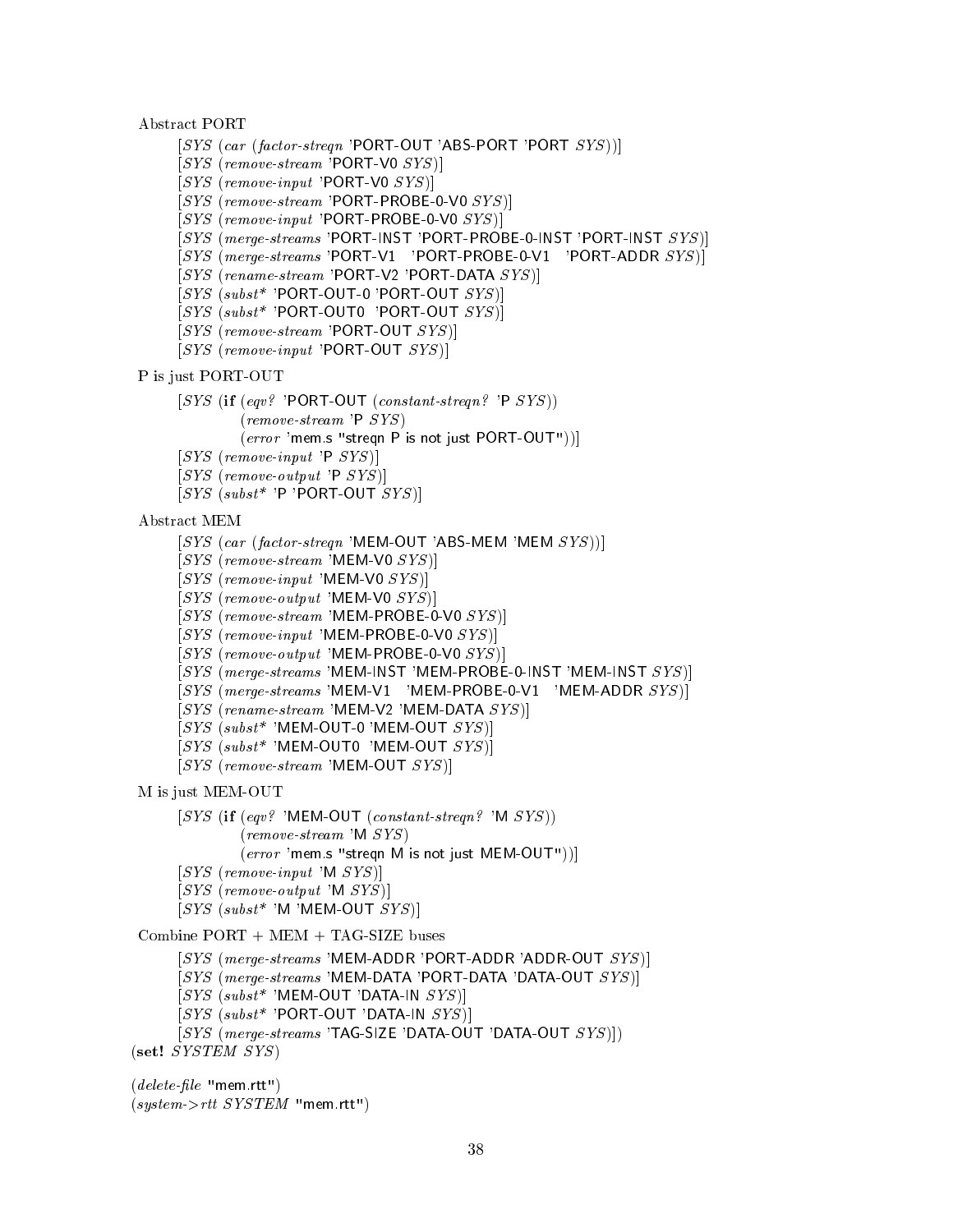$(delete$ -file "mem.ss")  $(write-file < *SYSTEM* "mem.ss")$ 

 $\left(\,exit\,) \right)$ 

 $(exit 1)$ 

C.5 const.s

```
(load "/u/bose/DDD/V1/ddd.so")
```
This routine goes through a given system and factors out all constants. It will only factor out constants used more than once in a given streqn. Furthermore, no streqn will contain more than one constant box when the routine finishes. Constants are represented by a function, whose name is given. Unfortunately, factor-const may not produce the minimal number of constant boxes. This particular optimization problem is equivalent to graph coloring and is thus NP-complete.

### (define factor-const

```
(lambda (name system)
  (let ([streqns (system.streqns system)]
        [name-prefix (string-append (symbol->string name) "-")])
     (let loop
           ([poss (target-streams name steps)]\lceil db'(\cdot) \rceil[n 0]
            [sys system])
        (if (null? \ poss); All done - time to factor 'em out!
            (let factor
                  ([lst \ db][sys\; sys](if (null? \; lst)sys
                   (\textbf{let*} \ (|entry \ (car \ lst))[name (car entry)]
                           [values (cdr entry )]
                           [sys (factor-const2 \text{ name values sys})])(factor (cdr lst) sys))))
```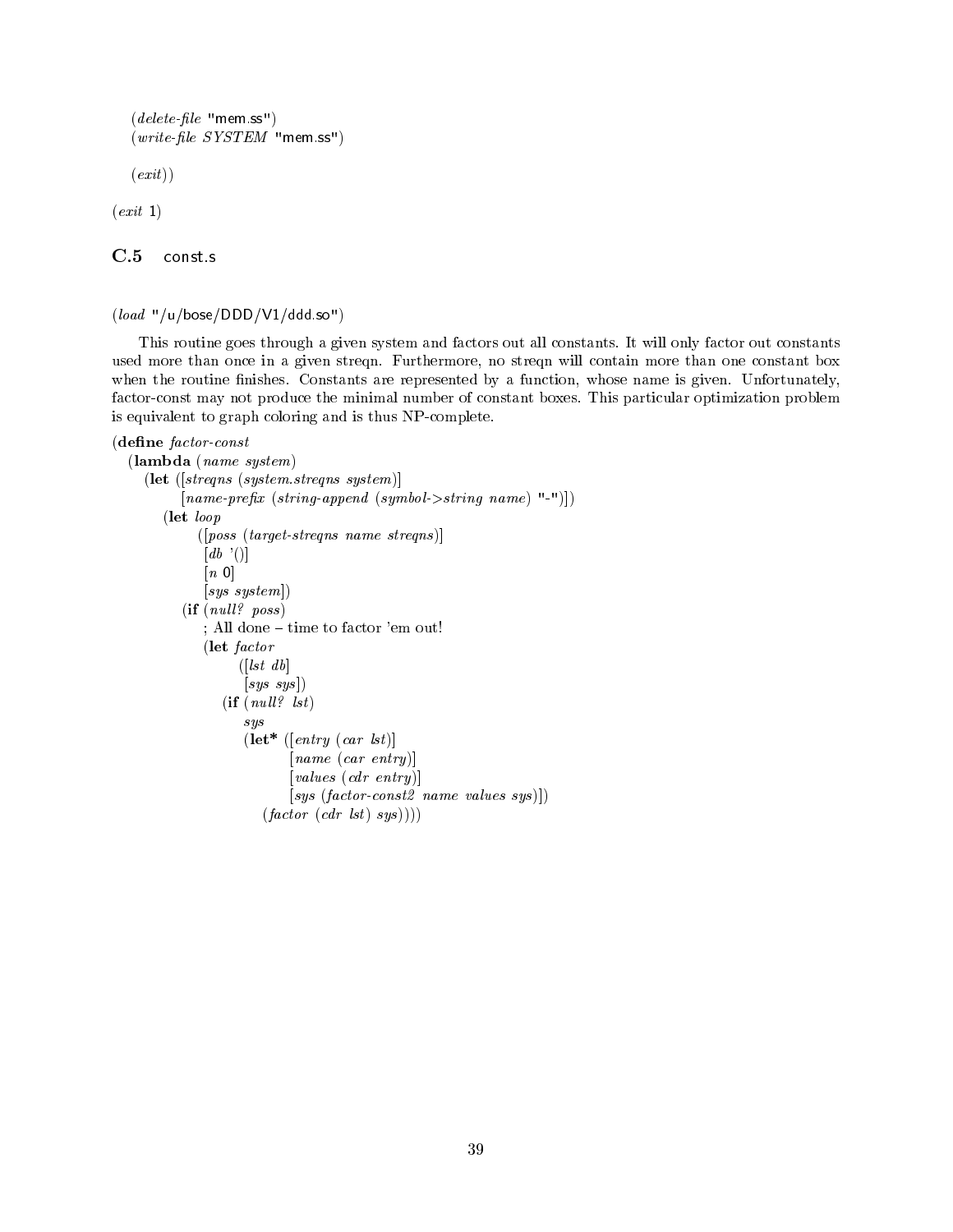```
(let ([streqn (car poss )]
                            [rest (cdr poss)])(\text{let } (f \mid \text{list } (stream > function-list name stream))[streqn-name (streqn.name streqn)])
                        (let merge
                               ([pre \; db][post'()])(if (null? pre); Not mergeable = so we create another entry
                                (let \left(\left\lceil new\text{-}n\ (add\ 1\ n)\right\rceil\right)[new-name (string->symbol
                                                      (suring\text{-}append\ name\text{-}prefix(number \gt{string } n))))(let ([sys (car (rename-function
                                                       name
                                                       new-name
                                                       streqn-name
                                                       (sys))]
                                          \lceil new \; (cons \; new \text{-}name \; flst) \rceil)(log_{\textit{op} \textit{rest}} (cons\textit{new post}) \textit{new-n sys})
                                   ; Test for mergeability
                                   (\text{let* } (entry (car pre))new-name (car entry)]
                                            [{\it flat2 (cdr entry)}]\lceil new\text{-}flst \text{ (merge-function-lists }\text{flst }\text{flst2}) \rceil(if new\text{-}flst; They merged successfully
                                          (\text{let } ( \text{new-entry } (\text{cons } \text{new-name } \text{new-first} ) )[sys (car (rename-function
                                                              name
                                                              new-name
                                                              streqn-name
                                                              sys)])
                                             (diagnostic "Merged" streqn-name "with" new-name)
                                             (loop rest
                                                     (cons new-entry (append post (cdr pre)))
                                                     \boldsymbol{n}sys)); No merge
                                          (merge (cdr pre) (cons entry post))))))))))(define factor-const2(letrec ([rm (lambda (name 1st))
                      (if (null? 1st)'()
                           (\text{let } (head \ (car \ lst))[tail (cdr 1st)](if (eq? head name)
                                  (if (pair? \ head)(cons (rm name head )
                                              (rm \text{ name } tail))(cons head
                                              (rm \ \textit{name tail}))))))
```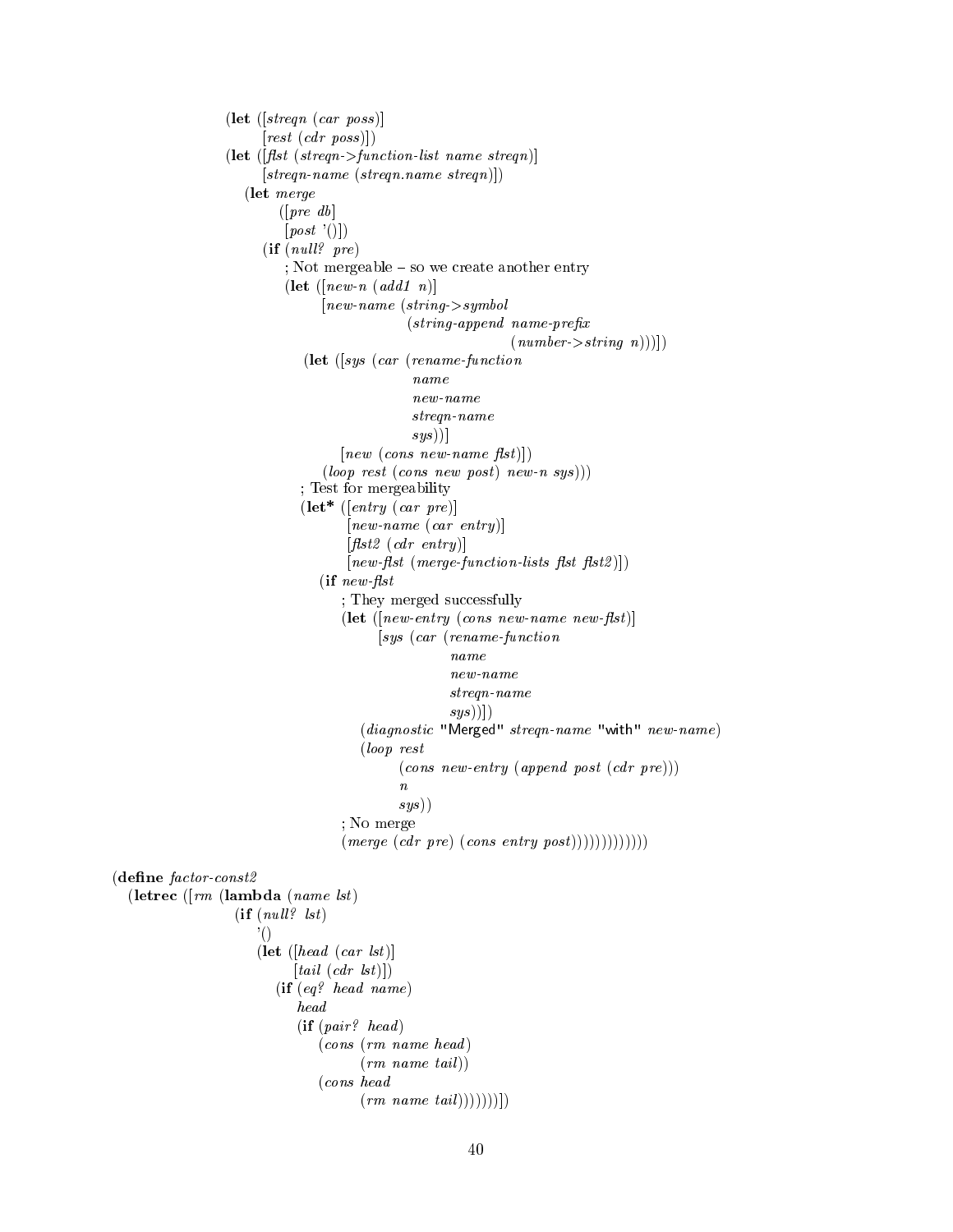(lambda (name values system) (diagnostic "factoring constant: " name)  $(\textbf{let } (\text{[stress } (rm \ name \text{ (system} \text{.} streams \text{ system}))))$ (build-system (system.name system) (system.inputs system)  $(\text{append streams} (\text{list} (\text{list name values})))$  $(system.outputs system))))))$ (define show-const (lambda (name system) ; Find the streqns that have more than 1 unique constant (let loop ([poss (target-streqns name (system.streqns system))]  $\lceil db'(\cdot)\rceil$  $(if (null? \ pos)$ ; Now compute the compatibility chart  $(if (null? db)$ ; No constants found! (printf "No optimization of  $\tilde{ }$  s needed $\tilde{ }$ n"  $name)$  $(\textbf{let } loop1 \; ([base \; db])$  $(if (null? \ base)$ ; Done!  $(void)$  $(\textbf{let* } ($ entry  $(\textit{car base})$ ]  $[{\it flat (cdr entry)}])$  $(printf "s" (car entry))$  $(\text{let } loop2 \; ( [lst \; (cdr \; base)] )$  $(if (null? \; lst)$  $(newline)$  $(\textbf{let* } ([entry2 (car 1st)])$  $[{\it flat2 (cdr entry2)}]$  $[merged (merge-function-lists flst flst2)])$  $(if (merge-function-lists flst \text{f}lst2)$  $(printf " s " (car entry2))$  $(printf$  "'s "  $(car \ entry2))$ )  $(logp2~(cdr~lst))))$  $(logp1 (cdr base))))$  $(\text{let}^* \ (| \text{stream} \ (car \ poss))$  $[{\it flat (stream}>function-list \; name \; stream)]$  $[entry (cons (stream.name stream) fits)$  $(logp (cdr pos) (cons entry db))))))$  $(\text{define } SYSTEM \ (read-file \ "mem.ss"))$ Abstract Constants  $(printf$  "C32 chart:"n")  $(show\text{-}const$  'C32 SYSTEM)  $(printf$  "C24 chart:"n")

 $(show\text{-}const$  'C24 SYSTEM)

 $(printf$  "C8 chart:"n") (show-const 'C8 SYSTEM )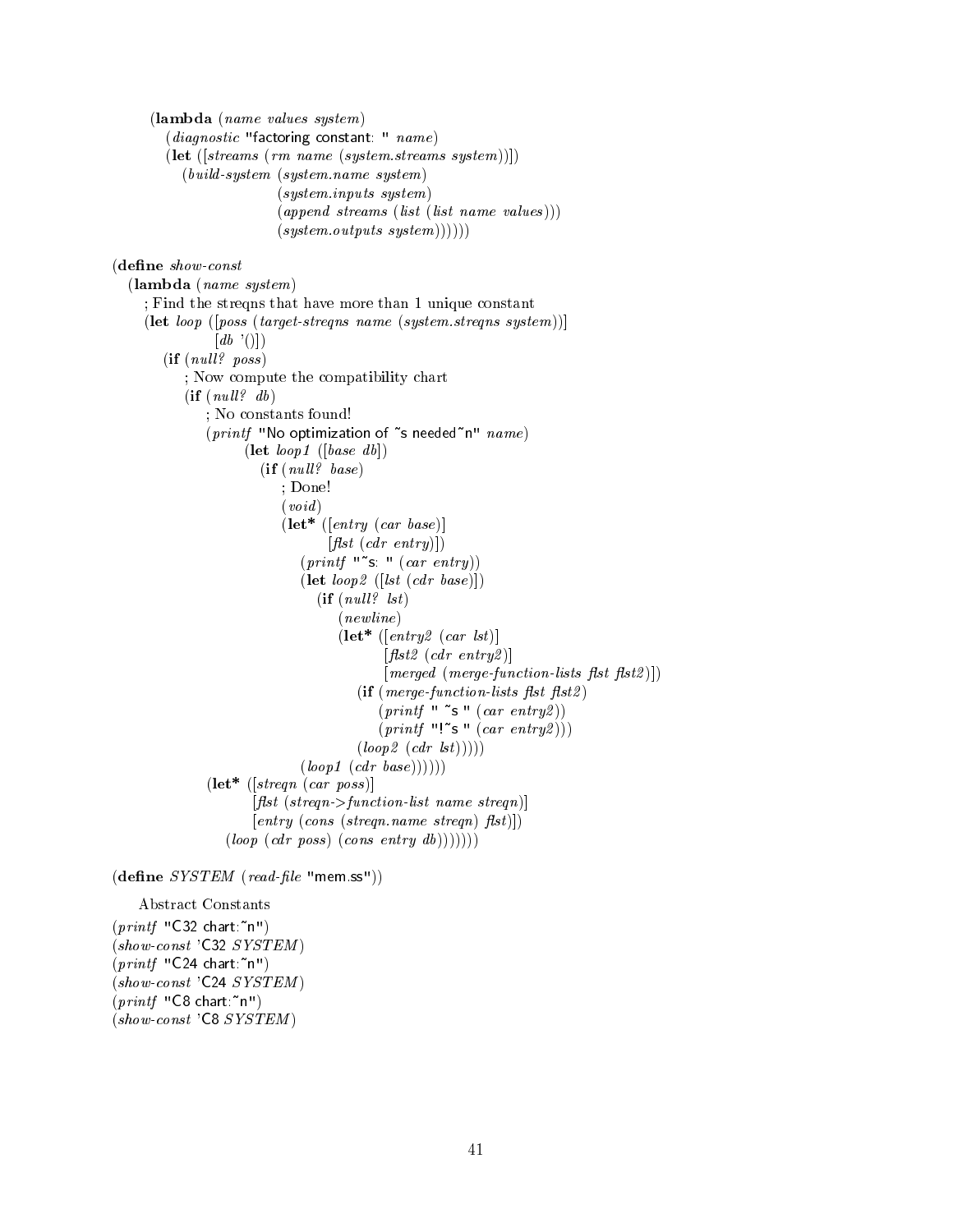```
(\text{let}^* ([SYS SYSTEM]
        [SYS (factor \cdot const \cdot 'C32 \cdot SYS )][SYS (factor-const 'C24 SYS)]
        [SYS (factor-const 'C8 <i>SYS</i> )][SYS (make-unique. ? \& NOP \; SYS)])
   (set! SYSTEM SYS)
   (delete-file "const. rtt")(system > rtt \; SYSTEM \text{ "const.}rtt")(delete\text{-}file "const.ss")
   (write-file SYSTEM "const.ss")
   \left(\,exit\,) \right)(exit 1)C.6 sel.s
(case-sensitive #t)(load "sm.rep")
\left( \text{load "pal ss"} \right)(ddd-file-overwrite \#t)(dene SYSTEM
  (subst* 'C24-1-? '(C24 0)(subst^* 'C24-0-?' (C24 1)
        (subst^* 'C8-1-? '(C8 (MAKE-TAG <VECTOR> <VEC>))
          (subst^* 'C8-0-? '(C8 (MAKE-TAG <VECTOR> <VEC>))
             (\text{read-file "const ss"))))))(define SELECT (read-file "seqsel.ss"))(load "sel2.ss")
(load "actel.ss")
(define\ single-row > bit-segsys(lambda (name sys sel rep.map)
     (\text{let* } (\text{[}seq \text{ (}optimize\text{-}segsys \text{ }sel \text{ (}single-row \text{-}system \text{ }name \text{ } sys))[sel (segsys.sleepct seq)][sys (seqsys.system seq )]
             [bits (cdr (project-streams repmap (system-streams sys) 32))]|sys(build-system
              (system.name sys )
               (system.inputs sys )
               (cons (system status sys) bits)(system.outputs sys))(\text{ optimize-}segsys\ \text{sel}\ \text{sys})))
```
 $(define\ generate-sel-map)$ 

(lambda (seq name)

```
(\textbf{let } (\text{[steps (systems.steps (segsys. system seq))})).(car (stregn > map/cctel (car stregns) name))))
```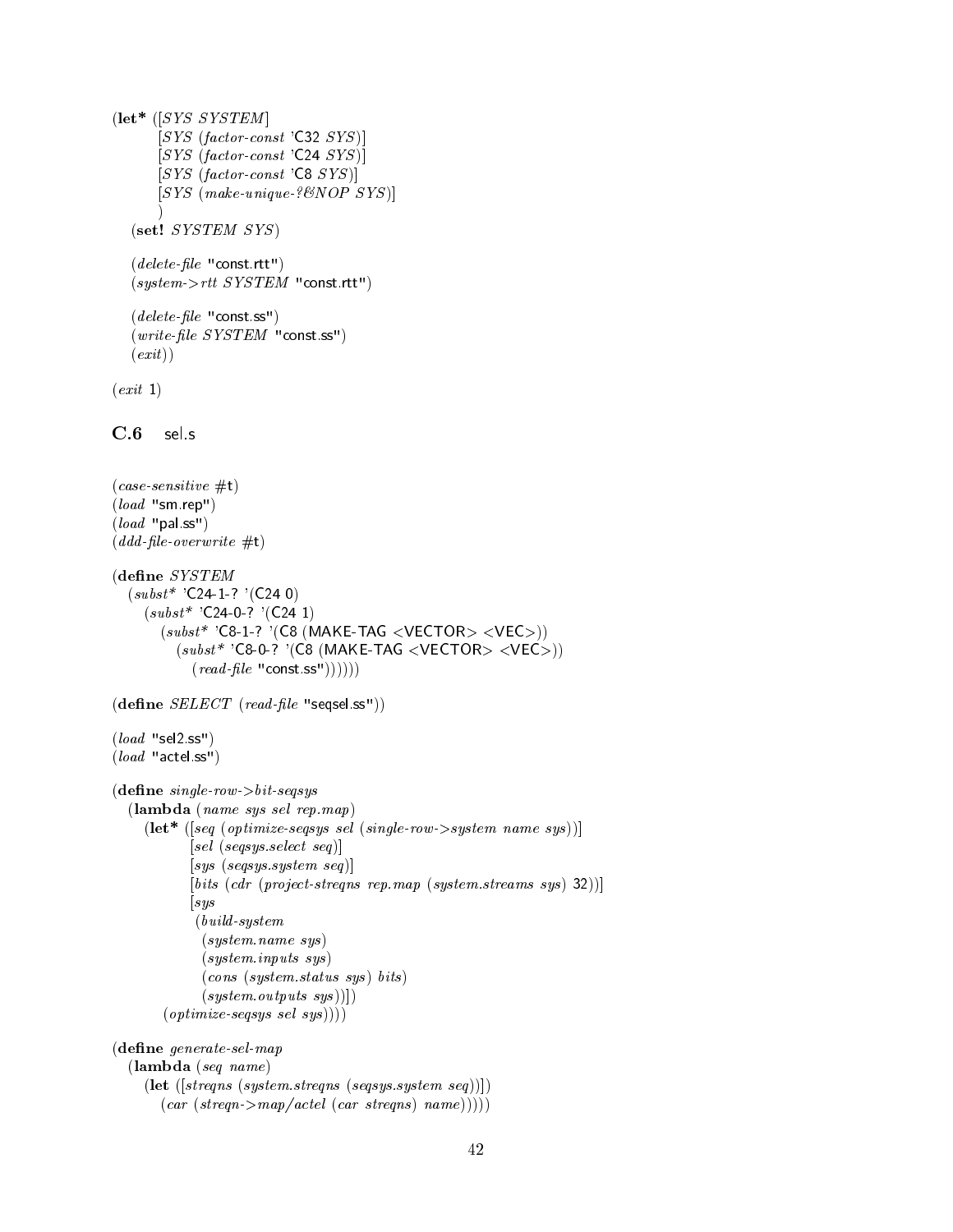(define  $ACC.TAG.SEQ$  (single-row- $> bit\text{-}seqsys$  'ACC.TAG SYSTEM SELECT sm.map))  $(\text{define } ACC. TAG. sel (segsys. select ACC. TAG. SEQ))$  $(\text{define } ACC. TAG. sel. beqn$  $(self + map \gt \text{booleans } ACC.TAG.sel (generate-sel-map ACC.TAG.SEQ 'ACC.TAG))$  $(\text{define } ACC.PTR. SEQ (single-row= bit-segsys 'ACC.PTR SYSTEM SELECT sm.max))$  $(\text{define } ACC.PTR.sel (segsys. select } ACC.PTR.SEQ))$  $(\text{define } ACC.PTR.$ sel.begn  $(self + map > booleanes \, ACC.PTR. sel \ (generate-sel-map \, ACC.PTR. SEQ \, 'ACC.PTR))$ (define  $VALS. SEQ$  (single-row- $> bit\text{-}seqsys$  'VALS SYSTEM SELECT sm.map))  $(\text{define } VALS. \text{sel } (segsys. \text{select } VALS. \text{SEQ}))$ (define VALS.sel.beqn  $(self-map \rightarrow booleans \; VALS. sel \; (generate \; sel \; map \; VALS. SEQ \; VALS)))$  $(\text{define } LEX-ENV. SEQ \text{ (single-row} > bit-seqsys \text{ 'LEX-ENV } SYSTEM \text{ SELECT } sm.map))$  $(define$   $LEX$ - $ENV.sel$   $(seqsys. select$   $LEX$ - $ENV. SEQ$  $))$  $(define$  LEX-ENV.sel.beqn  $(self + map > boolean \text{LEX-}\text{ENV}\text{.} \text{sel} \text{ (generate-sel-map } \text{LEX-}\text{ENV}\text{.} \text{SEQ 'LEX-}\text{ENV}))$  $(\text{define } K.$  SEQ  $(single-row > bit-segsys$  'K SYSTEM SELECT sm.map))  $(\text{define } K.\text{sel } (seqsys.\text{select } K.\text{SEQ}))$  $(define K. sel. begn$  $(self-map \gt \text{boolean } K.\text{sel} (generate \text{ } \text{sel-map} K.\text{ } SEQ \text{ } 'K)))$  $(\text{define } CODE. SEQ \text{ (single-row-} \text{}> bit-seqsys \text{ 'CODE } SYSTEM \text{ SELECT } sm.map))$  $(define\ CODE. sel\ (segsys. select\ CODE. SEQ))$ (define CODE.sel.beqn  $(self-map \gt \text{boolean } CODE \text{.} sel \text{ (generate } \text{.} gen \text{ on } CODE \text{.} SEQ \text{ 'CODE)}))$  $(\text{define } ADDER-PC-A. SEQ \ (single-row-bit-segsys \text{ 'ADDER-PC-A } SYSTEM \t SELECT \t smmap))$  $(\text{define } ADDER-PC-A.\text{sel } (segsys.\text{select } ADDER-PC-A.\text{SEQ}))$ (define  $ADDER-PC-A.$ sel.beqn (sel+map->booleqns ADDER-PC-A.sel (generate-sel-map ADDER-PC-A.SEQ 'ADDER-PC-A)))  $(\text{define } ADDER-PC-B. SEG (single-row-bit-seasys \text{'ADDER-PC-B SYSTEM SELECT sm.map}))$  $(define ADDER-PC-B.sel (segsys. select ADDER-PC-B. SEQ))$  $(define$   $ADDER-PC-B$ .sel.begn  $(self-map \gt \textit{booleans} \, ADDER\text{-}PC\text{-}B\text{.sel} \, (generate\text{-}sel\text{-}map \, ADDER\text{-}PC\text{-}B\text{.SEQ} \, 'ADDER\text{-}PC\text{-}B)))$  $(\text{define } TAG.SEQ \ (single-row > bit-segsys \ 'TAG \ SYSTEM \ SELECT \ sm.max) )$  $(\text{define } TAG.sel (segsys.select TAG. SEQ))$  $(define$  TAG.sel.beqn  $(self + map \gt \boldsymbol{boolean} \ \ \textit{TAG}.\ \boldsymbol{sel} \ \textit{(generate-sel-map} \ \ \textit{TAG}.\ \boldsymbol{SEQ} \ \ \text{'TAG}))$  $(\text{define } ADDER\text{-}ADDR\text{-}A.SEQ (single-row-}bit-segsys \text{ 'ADDER-ADDR-A } SYSTEM \text{ SELECT } sm.map))$  $(\text{define } ADDER\text{-}ADDR\text{-}A\text{.}sel (segsys\text{.}select \text{ } ADDER\text{-}ADDR\text{-}A\text{.}SEQ))$ (define ADDER-ADDR-A.sel.beqn  $(self + map > booleanes$   $ADDER$ - $ADDR$ - $A$ .sel  $(generate-sel-map ADDER-ADDR-A.SEQ'ADDER-ADDR-A))$  $(\text{define } ADDER\text{-}ADDR\text{-}B.SEQ \text{ (single-row}>bit\text{-}seqsys \text{'ADDER\text{-}ADDR-B SYSTEM SELECT sm-map)})$  $(\text{define } ADDER\text{-}ADDR\text{-}B\text{.}sel$   $(seqsys\text{.}select \text{ } ADDER\text{-}ADDR\text{-}B\text{.}SRQ))$  $(define$   $ADDER$ - $ADDR$ - $B$ .sel.begn (sel+map->booleqns ADDER-ADDR-B.sel  $(generate\text{-}sel\text{-}map\text{-}ADDER\text{-}ADDR-B.SEQ\text{'ADDER\text{-}ADDR-B})))$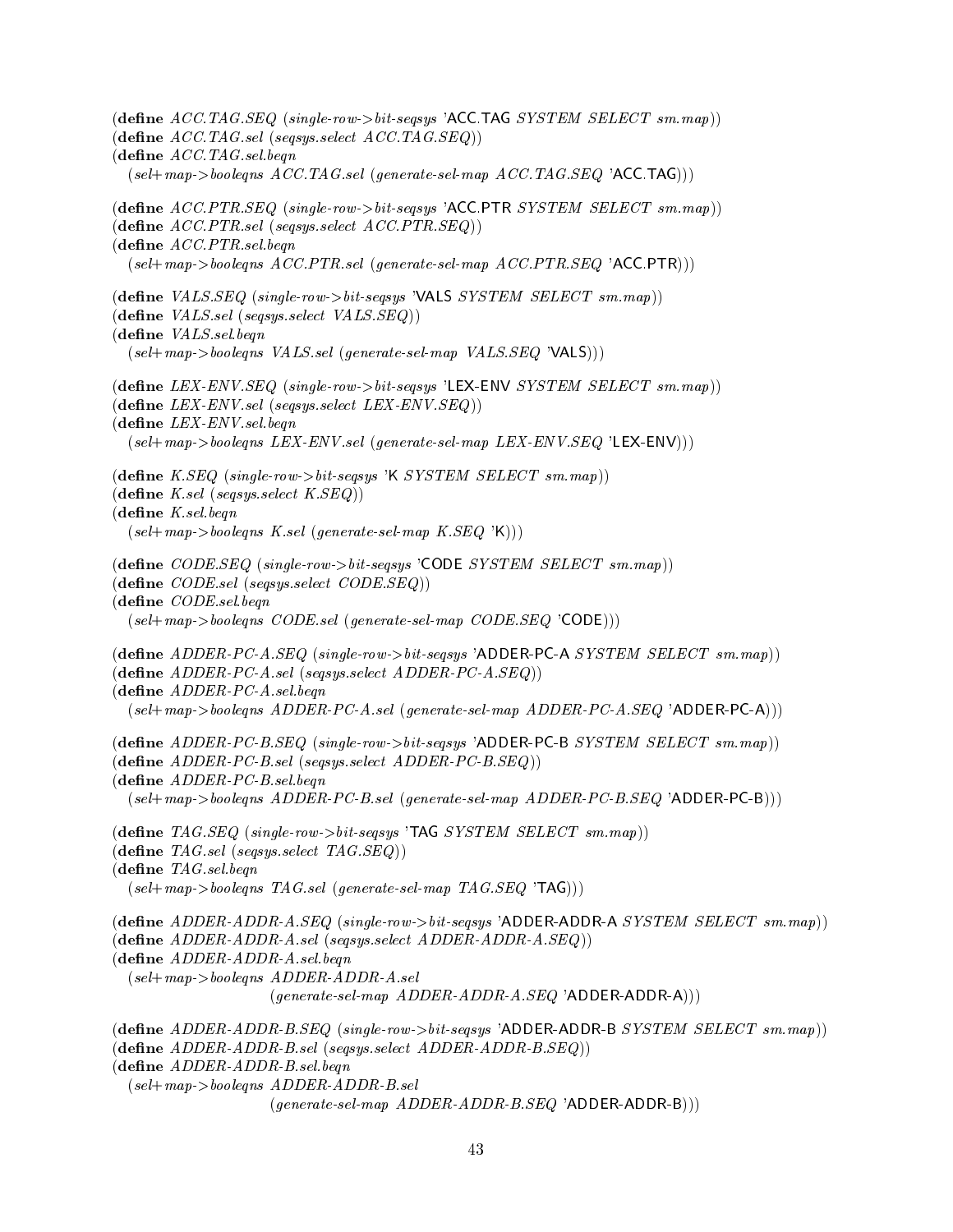(define  $ADDR\text{-}OUT.SEQ$  (single-row- $> bit\text{-}segsys$  'ADDR-OUT SYSTEM SELECT sm.map))  $(define ADDR-OUT.sel (segsys.select ADDR-OUT.SEQ))$  $(define$   $ADDR$ - $OUT$ .sel.beqn  $(self-map \gt \textit{booleans} \, \, ADDR\text{-}OUT\text{.} \, sel \, \, (generate\text{-}sel\text{-}map \, \, ADDR\text{-}OUT\text{.} \, SEQ \, \, \, \land \, \text{ADDR\text{-}OUT}))$ (define  $DATA\text{-}OUT\_SEQ$  (single-row- $\gt{bit\text{-}seqsys}$  'DATA-OUT SYSTEM SELECT sm.map))  $(\text{define } DATA\text{-}OUT\text{.}sel\text{ }(\text{segsys}\text{.}select\text{ }DATA\text{-}OUT\text{.}SEQ))$  $(define~DATA-OUT.sel. *begin*$ (sel+map->booleqns DATA-OUT.sel (generate-sel-map DATA-OUT.SEQ 'DATA-OUT))) (define  $C24$ -1.SEQ (single-row- $> bit$ -seqsys 'C24-1 SYSTEM SELECT sm.map))  $(\text{define } C24\text{-}1.\text{sel } (segsys.\text{select } C24\text{-}1.\text{SEQ}))$  $(define C24-1. sel. begn$  $(self-map \ge booleans \; C24-1.\; sel \; (generate \; sel \; map \; C24-1.\; SEQ \; 'C24-1)))$  $(\text{define } C24\text{-}0. SEQ \ (single-row-}bit-seqsys \ 'C24\text{-}0. SYSTEM \ SELECT \ sm-map))$  $(\text{define } C24\text{-}0.\text{sel } (segsys.\text{select } C24\text{-}0.\text{SEQ}))$  $(define C24-0. sel. begn$  $(self-map \gt \text{boolean } C24 - 0.\text{sel} \text{ (generate-sel-map } C24 - 0.\text{SEQ 'C24-0)}))$  $(\text{define } C8-1. SEQ \ (single-row > bit-segsys \ 'C8-1 \ SYSTEM \ SELECT \ sm-map))$  $(\text{define } C8\text{-}1.\text{sel } (segsys.\text{select } C8\text{-}1.\text{SEQ}))$  $(define C8-1. sel. begn$  $(self + map \gt \boldsymbol{boolean} \ \ \textit{CS-1}.\ \textit{sel} \ \ \textit{(generate-sel-map} \ \ \textit{CS-1}. \ \textit{SEQ'}\ \texttt{CS-1)}))$  $(\text{define } C8\text{-}0.$  SEQ  $(single-row > bit-seqsys$  'C8-0 SYSTEM SELECT  $sm-map)$ )  $(\text{define } C8\text{-}0\text{.}sel (segsys\text{.}select C8\text{-}0\text{.}SEQ))$  $(define C8-0. sel. beam$  $(self-map \gt \text{boolean } CS - 0.\text{sel } (generate \text{ } \text{sel} - map \text{ } CS - 0.\text{ } SEQ \text{ } ^{\prime}$ C8-0))  $(define \, SEL.min$ (espresso (append ACC.TAG.sel.beqn ACC.PTR.sel.beqn VALS.sel.beqn LEX-ENV.sel.beqn K.sel.beqn CODE.sel.beqn ADDER-PC-A.sel.beqn ADDER-PC-B.sel.beqn TAG.sel.beqn ADDER-ADDR-A.sel.beqn ADDER-ADDR-B.sel.beqn ADDR-OUT.sel.beqn DATA-OUT.sel.beqn C24-1.sel.beqn C24-0.sel.beqn C8-1.sel.beqn C8-0.sel.beqn  $\lambda$ 'booleqns 'SEL))  $(system$  "rm  $*$  SEL SEL.sch")  $(booleans > eqn \, SEL.min '() 'static "SEL eqn")$ 

Write the equations for the datapath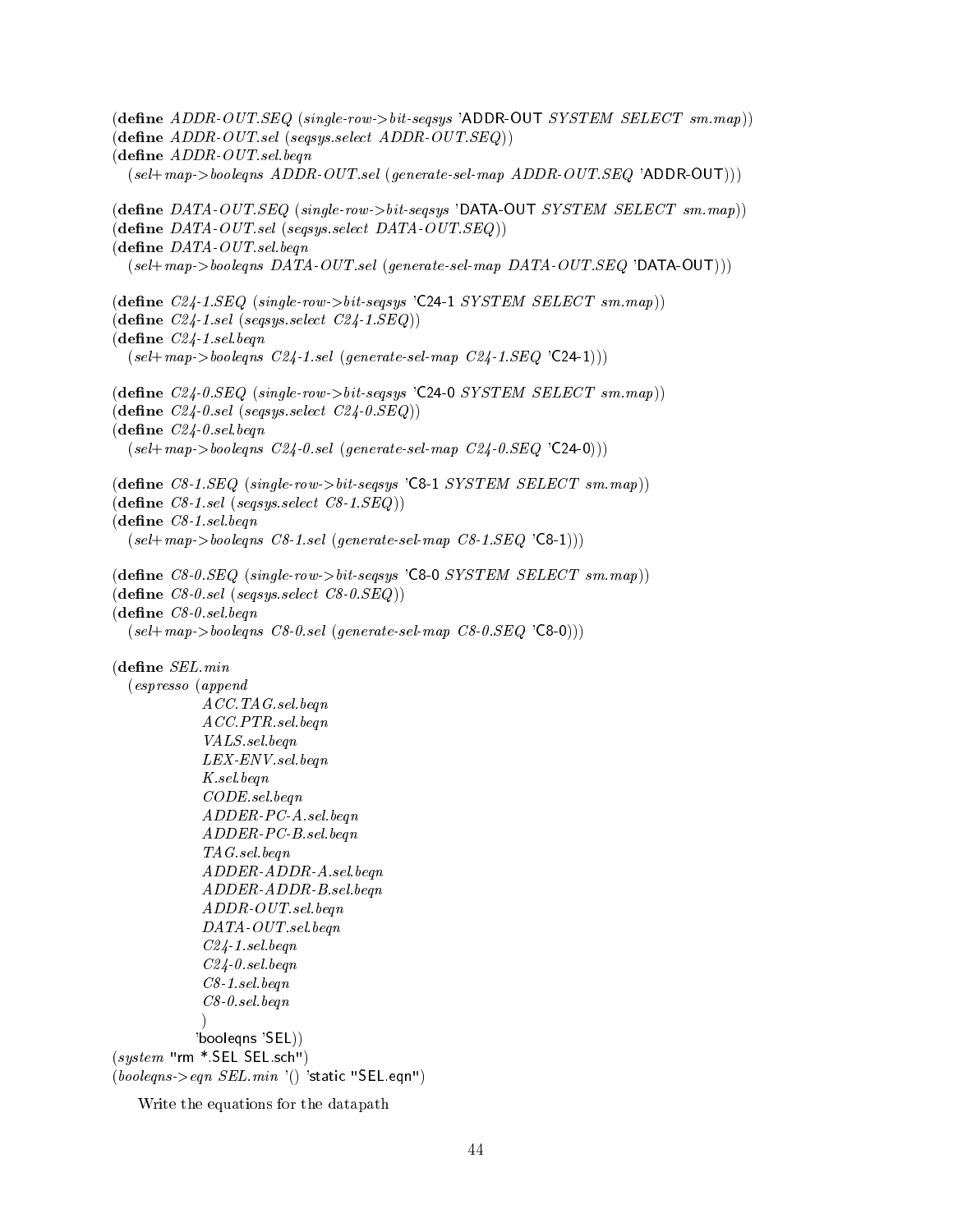```
(define\ write-bit(\textbf{lambda} (seq \text{filename})(write-file (system. streams (segsys. system. seq))filename))(\text{let } ([cd (current\text{-}directory \text{})])(current-directory "bit")
  (write-bit ACC.TAG.SEQ "acc.tag.bit")
  (write-bit ACC.PTR. SEQ "acc.ptr.bit")
  (write-bit \ <i>VALS. SEQ</i> \ "vals-bit")(write-bit LEX-ENV. SEQ "lex-env. bit")
  (write-bit K. SEQ "k. bit")(write-bit CODE, SEQ "code.bit")
  (write-bit ADDER-PC-A.SEQ "adder-pc-a.bit")
  (write-bit ADDER-PC-B.SEQ "adder-pc-b.bit")
  (write-bit TAGSEG "tag.bit")
  (write-bit ADDER-ADDR-A.SEQ "adder-addr-a.bit")
  (write-bit ADDER-ADDR-B.SEQ "adder-addr-b.bit")
  (write-bit ADDR-OUT. SEQ "addr-out.bit")
  (write-bit \text{ }DATA\text{-}OUT\text{ }SEG "data-out.bit")
  (write-bit C24-1. SEQ "c24-1. bit")(write-bit C24-0.SEQ "c24-0.bit")
  (write-bit C8-1. SEQ "c8-1. bit")(write-bit \; CS-0.SEQ \; "c8-0.bit")(current\cdot directory \cdots
```
 $(load "sm.rep")$  $(\text{load "pal ss")}$  $(ddd$ -file-overwrite  $\#t)$ 

 $(\text{define } SYSTEM \ (read-file \ "const.ss"))$  $(define SELECT (read-file "seqsel.ss"))$ 

```
(define STATE (extract-stream 'STATE SYSTEM ))
(\text{define } \textit{CONT} \text{ (extract-stream 'CONT} \textit{ SYSTEM}))(\text{define } MEM\text{-}INST \text{ } (extract\text{-}stream \text{ } 'MEM\text{-}INST \text{ } SYSTEM))(define \, PORT\text{-}INST \, (extract\text{-}stream \, 'PORT\text{-}INST \, SYSTEM))(\text{define} ALU-F (extract-stream 'ALU-F SYSTEM))(\text{define } ALU-CIN \ (extract-stream \ 'ALU-CIN \ SYSTEM))(\text{define } ADDER\text{-}ADDR\text{-}CIN \text{ (extract-stream 'ADDER-ADDR\text{-}CIN \text{ } SYSTEM)} )(define ADDER-PC-CIN (extract-stream 'ADDER-PC-CIN SYSTEM))(\text{define } ALLOC-ALLOC \text{ } (extract-stream \text{ } 'ALLOC-ALLOC \text{ } SYSTEM))(\text{define } READ\text{-}AVAIL \text{ } (extract\text{-}stream \text{ } 'READ\text{-}AVAIL \text{ } SYSTEM))(\text{define } IE \text{ } (extract\text{-}stream \text{ } 'IE \text{ } SYSTEM))
```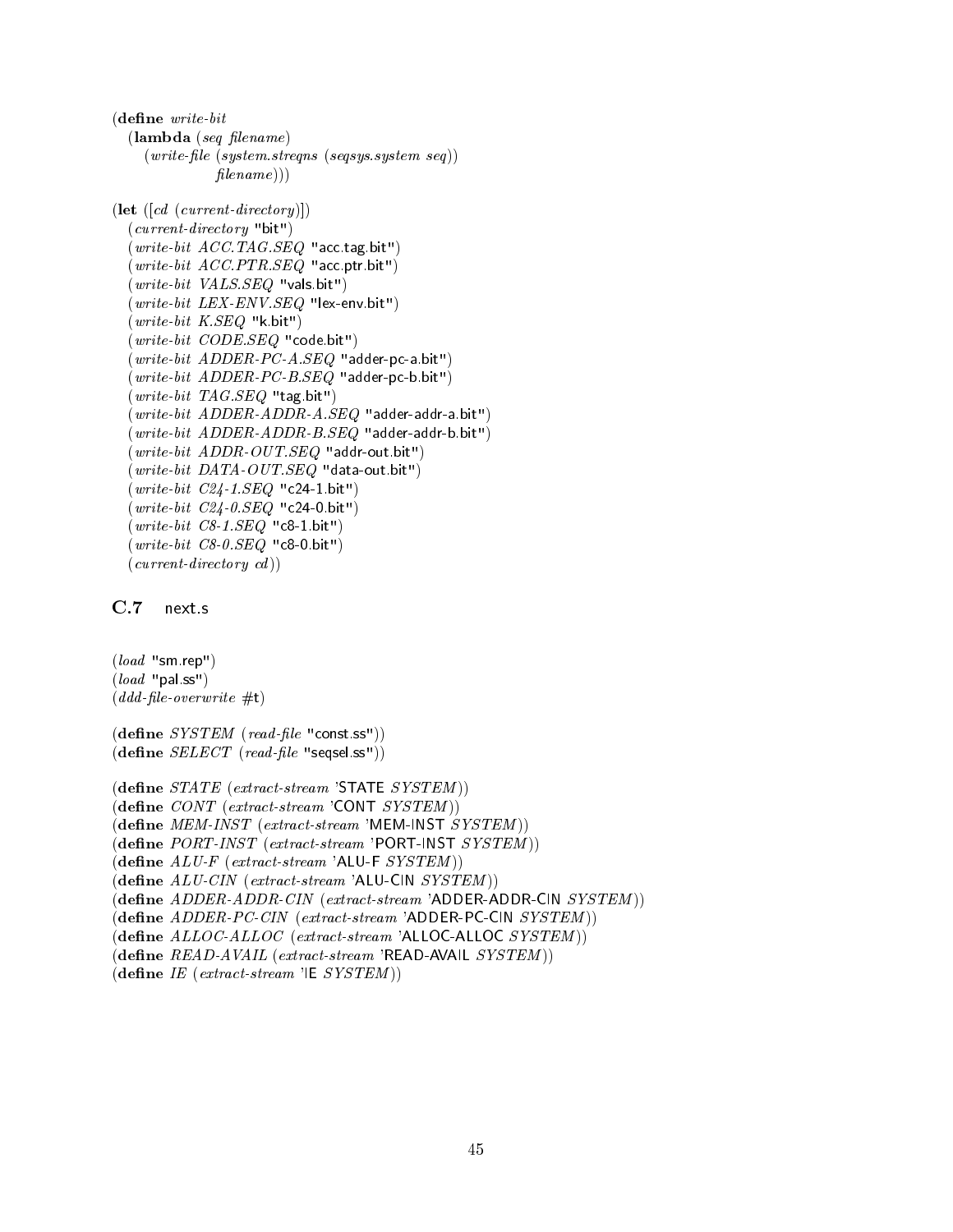$(\text{define } NEXT\text{-}STATE\ (optimize\text{-}sel\ (partial\text{-}eval\; STATE\; SEXECT)))$ 

 $(d$ efine NEXT-CONT (optimize-sel (partial-eval CONT SELECT)))

 $(\text{define } NEXT\text{-}MEM\text{-}INST (optimize-sel (partial-eval MEM\text{-}INST SELECT)))$ 

 $(d$ efine  $NEXT\cdot PORT\cdot INST$  (optimize-sel (partial-eval  $PORT\cdot INST$   $SELECT$ )))

 $(\text{define } NEXT\text{-}ALU\text{-}F \text{ (}optimize\text{-}sel \text{ (}partial\text{-}eval \text{ } ALU\text{-}F \text{ } SELECT))\text{)}$ 

 $(\text{define } NEXT\text{-}ALU\text{-}CIN \text{ (primitive-}sel \text{ (partial-eval } ALU\text{-}CIN \text{ SELECT})))$ 

(dene NEXT-ADDER-ADDR-CIN (optimize-sel (partial-eval ADDER-ADDR-CIN SELECT )))

 $(define NEXT-ADDER-PC-CIN (optimize-sel (partial-eval ADDER-PC-CIN SELECT)))$ 

 $(\text{define } NEXT\text{-}IE \text{ (}optimize\text{-}sel \text{ (}partial\text{-}eval \text{ }IE \text{ } SELECT))\text{)}$ 

 $(\text{define } NEXT\text{-}ALLOC\text{-}ALLOC$  (optimize-sel (partial-eval  $ALLOC\text{-}ALLOC$   $SELECT$ )))

 $(\text{define } NEXT\text{-}READ-AVAIL \text{ (primitive-}sel \text{ (partial-eval } READ-AVAIL SELECT)))$ 

 $(\text{define } NEXT\text{-}STATE.BIN \text{ (project-sel state map } NEXT\text{-}STATE))$ 

 $(define NEXT-CONT.BIN (project-sel state.map NEXT-CONT))$ 

 $(\text{define } NEXT\text{-}MEM\text{-}INST. BIN (project-sel mem.map NEXT\text{-}MEM\text{-}INST))$ 

 $(d$ efine NEXT-PORT-INST.BIN (project-sel port.map NEXT-PORT-INST))

 $(\text{define } NEXT-ALU-F.BIN (project-sel alu-fmap NEXT-ALU-F))$ 

 $(d$ efine NEXT-ALU-CIN.BIN (project-sel 1bit.map NEXT-ALU-CIN))

(dene NEXT-ADDER-ADDR-CIN.BIN (project-sel 1bit.map NEXT-ADDER-ADDR-CIN ))

(define NEXT-ADDER-PC-CIN.BIN (project-sel 1bit.map NEXT-ADDER-PC-CIN))

 $(\text{define } NEXT\text{-}IE.BIN (project-sel 1bit.map NEXT\text{-}IE))$ 

 $(\text{define } NEXT\text{-}ALLOC\text{-}ALLOC. BIN (project-sel 1bit.map NEXT\text{-}ALLOC\text{-}ALLOC))$ 

 $(\text{define } NEXT-READ-AVAIL.BIN (project-sel 1bit-map NEXT-READ-AVAIL))$ 

 $(define\ bin\geq eqn$ 

(lambda (bin)

 $(symbolic\gt{bit}$   $(map \ sel\gt{boolean} \ bin) \ case (map)))$ 

 $(define NEXT-STATEEDN (bin > eqn NEXT-STATEBIN))$ 

 $(d$ efine *NEXT-CONT.EQN*  $(bin > eqn$  *NEXT-CONT.BIN* $))$ 

 $(\text{define } NEXT\text{-}MEM\text{-}INST.EQN (bin>eqn NEXT\text{-}MEM\text{-}INST.BIN))$ 

 $(\text{define } NEXT\text{-}PORT\text{-}INST\text{-}EQN \text{ } (bin\text{-}\text{-}\text{eqn } NEXT\text{-}PORT\text{-}INST\text{-}BIN))$ 

- $(\text{define } NEXT\text{-}ALU\text{-}F.EQN \text{ (bin}\text{-}\text{-}eqn \text{ } NEXT\text{-}ALU\text{-}F.BIN))$
- $(d$ efine NEXT-ALU-CIN.EQN  $(bin > eqn$  NEXT-ALU-CIN.BIN $))$

 $(\text{define } NEXT\text{-}ADDER\text{-}ADDR\text{-}CIN\text{-}EQN\text{ (bin->eqn } NEXT\text{-}ADDR\text{-}CIN\text{-}BIN))$ 

 $(\text{define } NEXT\text{-}ADDER\text{-}PC\text{-}CIN\text{-}EQN\text{ (bin}\text{-}\text{-}eqn$   $NEXT\text{-}ADDER\text{-}PC\text{-}CIN\text{-}BIN))$ 

 $(\text{define } NEXT\text{-}IE\text{-}EQN \text{ (bin}\text{-}\text{-}\text{eqn } NEXT\text{-}IE\text{-}BIN))$ 

 $(\text{define } NEXT\text{-}ALLOC\text{-}ALLOC\text{-}EQN \text{ (bin}\text{-}\text{seqn } NEXT\text{-}ALLOC\text{-}ALLOC\text{-}BIN))$ 

 $(\text{define } NEXT\text{-}READ\text{-}AVAIL \text{}.EQN \text{ (bin->eqn } NEXT\text{-}READ\text{-}AVAIL \text{}.BIN))$ 

espresso is used for its side-effect here!! It generates GENERATORS.min, which the DDD Scheme monster reads and converts to GENERATORS.sch

 $(define \t\t\t GENERATORS.min$ 

(espresso (append NEXT-STATE.EQN NEXT-CONT.EQN NEXT-MEM-INST.EQN NEXT-PORT-INST.EQN NEXT-ALU-F.EQN NEXT-ALU-CIN.EQN NEXT-ADDER-ADDR-CIN.EQN NEXT-ADDER-PC-CIN.EQN NEXT-IE.EQN NEXT-ALLOC-ALLOC.EQN NEXT-READ-AVAIL.EQN ) 'booleqns 'GENERATORS))

(write-file (apply append (map sch-; pal (read-file "GENERATORS.sch"))) "GENERATORS.pal")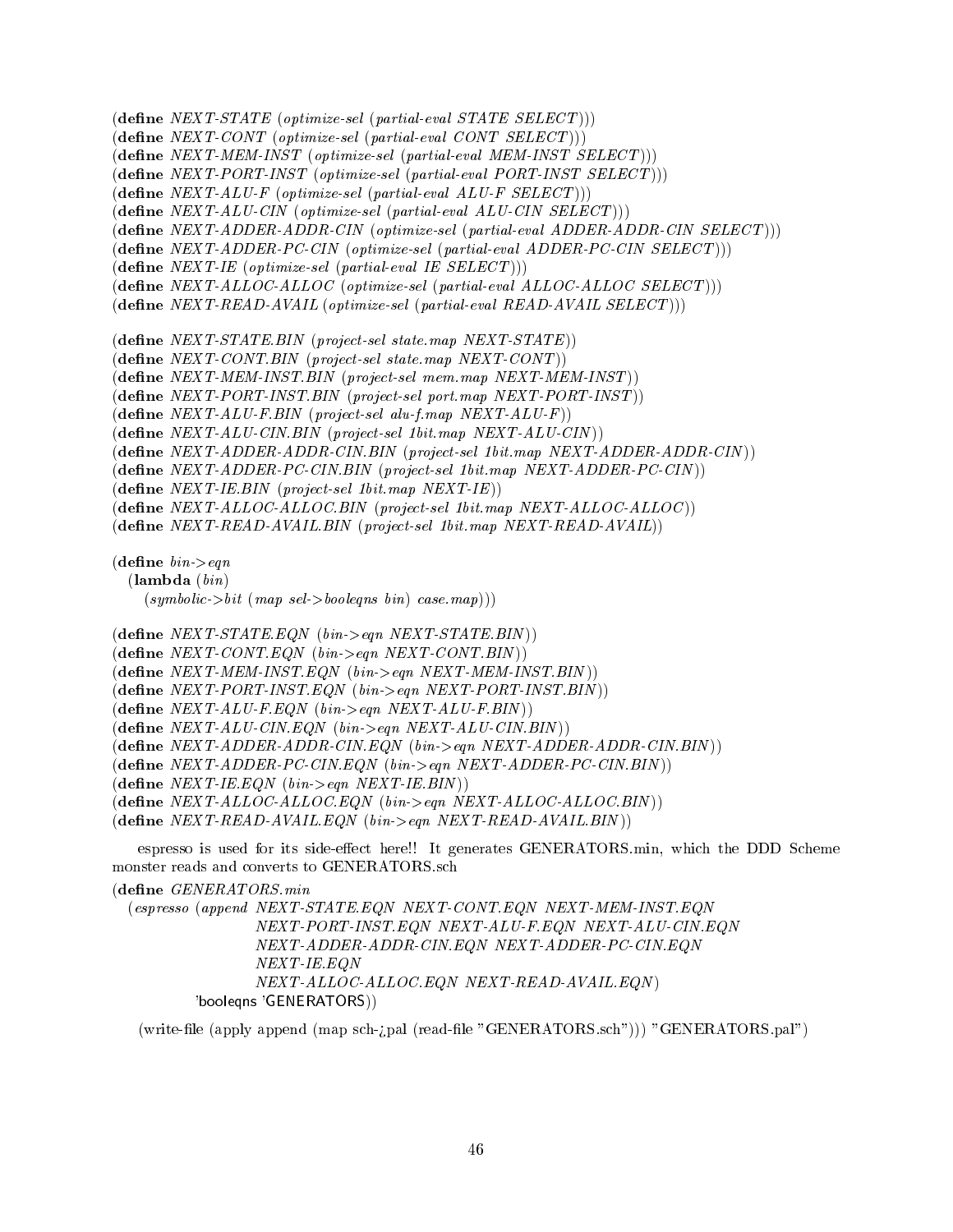(system "rm \*.GENERATORS GENERATORS.sch")  $(booleans\text{~}seqn$  *GENERATORS.min* (append (eval-slice 'STATE sm.map) (eval-slice 'CONT sm.map)  $\left(\text{eval-slice 'IE } \text{sm}.\text{map}\right)$ 'static "GENERATORS.eqn")

 $(booleans > eqn trivial-preds.bool '() 'static "trivial-preds.eqn")$ 

(define PREDS.min (espresso preds.bool 'booleqns 'PREDS)) (system "rm \*.PREDS PREDS.sch PREDS.min")  $(booleans\rightarrow eqn \ PREDS.min \ '() 'static "preds eqn")$ 

C.8 actel.s

```
(if (not (case-sensitive))
   (load "ddd/ddd so"))(ddd-file-overwrite #t)
(load "add.ss")
(\text{load "optmux.ss")}(load "actel.ss")
(define \; actel \cdot it)(lambda (lename name)
     (\textbf{let*} ([streqns (read-file filename)]
            [step -> actel (cdr (stream >map/cctel (car streqns) name))])(diagnostic \text{ "Generating Actel description for." } name)(\text{ optimize-actel (apply append (map stream > acted strength))))))
```
 $(define \; actel-it-noopt$ 

(lambda (lename name)  $(\textbf{let*}$   $([strength\;filename)]$  $[step -> actel (cdr (stream >map/cctel (car stregns) name))])$ (diagnostic "Generating Actel description for:"  $name)$  $(\text{apply append }(\text{map stream} > \text{actel stream}))))$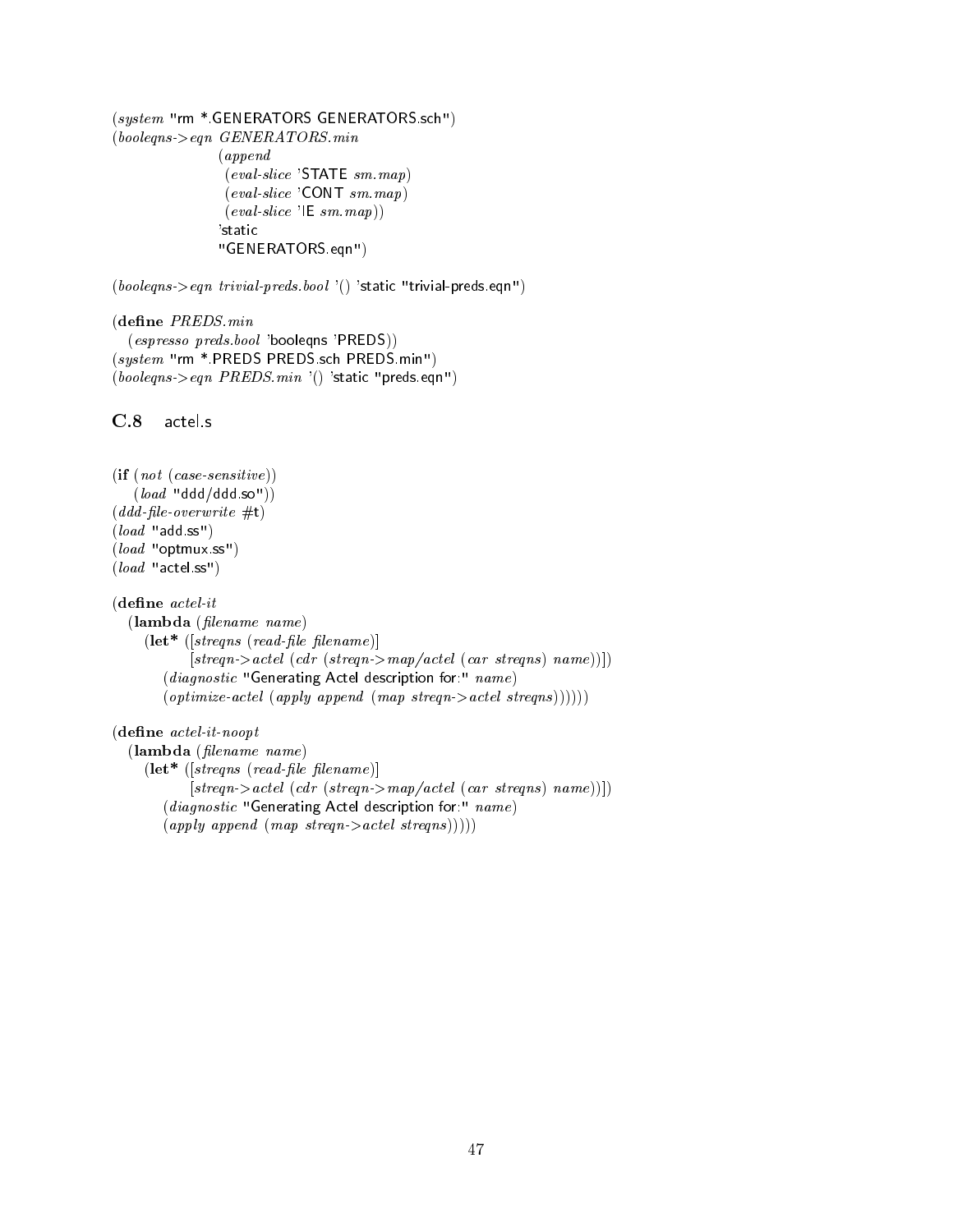```
(define\ make\ acted(lambda ()
       (\text{let } ([cd \ (current\text{-}directory)])(current-directory "bit")
          (set! actel
                (optimize-actel
                 (append
                   (\textit{actel-it-noopt "c24-1 bit" 'C24-1})(\text{actel-it-no} "c24-0.bit" 'C24-0)
                   (\textit{actel-it-no}o\textit{pot} "c8-1.bit" 'C8-1)
                   (\textit{actel-it-no}o\textit{not "c8-0.}bit" 'C8-0)
                   (\textit{actel-it} "acc.tag.bit" 'ACC.TAG)
                   (\textit{actel-it} "acc.ptr.bit" 'ACC.PTR)
                   (\textit{actel-it "vals bit" 'VALS})(\textit{actel-it} "lex-env.bit" 'LEX-ENV)
                   (\textit{actel-it "k bit" 'K})(actel-it "code.bit" 'CODE)
                   (\textit{actel-it} "adder-pc-a.bit" 'ADDER-PC-A)
                   (actel-it "adder-pc-b.bit" 'ADDER-PC-B)
                   (\textit{actel-it "tag bit" 'TAG})(actel-it "adder-addr-a.bit" 'ADDER-ADDR-A)
                   (\emph{actel-it} "adder-addr-b.bit" 'ADDER-ADDR-B)
                   (actel-it "addr-out.bit" 'ADDR-OUT)
                   (\textit{actel-it} "data-out.bit" 'DATA-OUT)
                  )))
          (current\cdot directory\ cd))(if (not (open-output "mods.actel")))(error 'make-actel "couldn't open mods.actel"))
       (\textbf{let } ([p \ (ddd\text{-}out\text{-}port)])(fprint f p "(inputs)~n(outputs)~n")
          (for-each
           (\textbf{lambda} \ (mod)(display mod p)
              (new line p))actel )
          (close-output))))
```
## D Actel Multiplexor Optimizer

```
(define \ match?(lambda (lst1 lst2)(and
        \mathbf{a} and \mathbf{a} and \mathbf{a} and \mathbf{a} and \mathbf{a} and \mathbf{a} and \mathbf{a} and \mathbf{a}(eq? (length lst1) (length lst2))(andmap
           (\textbf{lambda} (a \; b))(or (eq? a b)(eq? \, a \, '?)(eq? b '?)lst1 lst2))))
```
 $(\text{define module}.\textit{name}(\text{lambda}(l) \text{ (car (reverse l))))$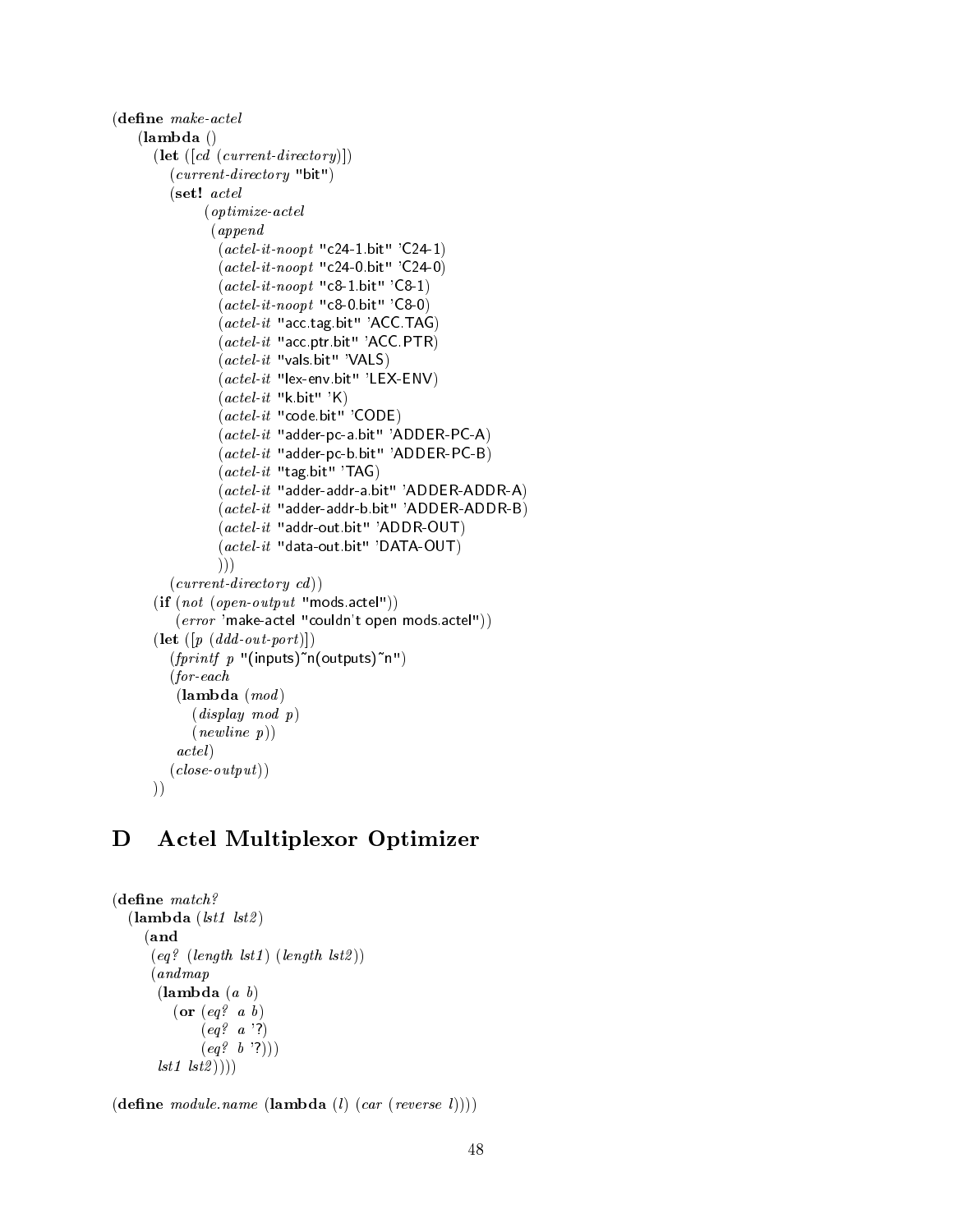```
(\text{define } nop \text{ (lambda } (des \text{ changed } des))(define\ replace-with(lambda (old-name new-name)
     (letrec ([help (lambda (des )
                         (if (null? ds)'()
                             (let ([head (car des )]
                                   [tail (cdr des)])(if (eq? old-name (module.name head))(help tail )
                                    \left( \text{cons head (help tail)}))))(lambda (des changed )
           (diagnostic "folding" old-name "to" new-name)
           (changed )
           (subst * old-name new-name (help des))))(define\ optimizer(\textbf{let } (\text{header } (\textbf{lambda } (lst) (reverse } (cdr (reverse \text{lst}))))))(\textbf{lambda} \text{ (nand } \textit{lst})(\textbf{let } ([hdr \; (header \; nand[name \ (module.name \ nand)](\textbf{let } loop \;([lst \;lst])(if (null? \; lst)nop
                  (\textbf{let } ([head (car \;lst)])(if (equal? <i>hdr (header head))(replace-with (module.name head) name)(logp (cdr (lst))))))))))
```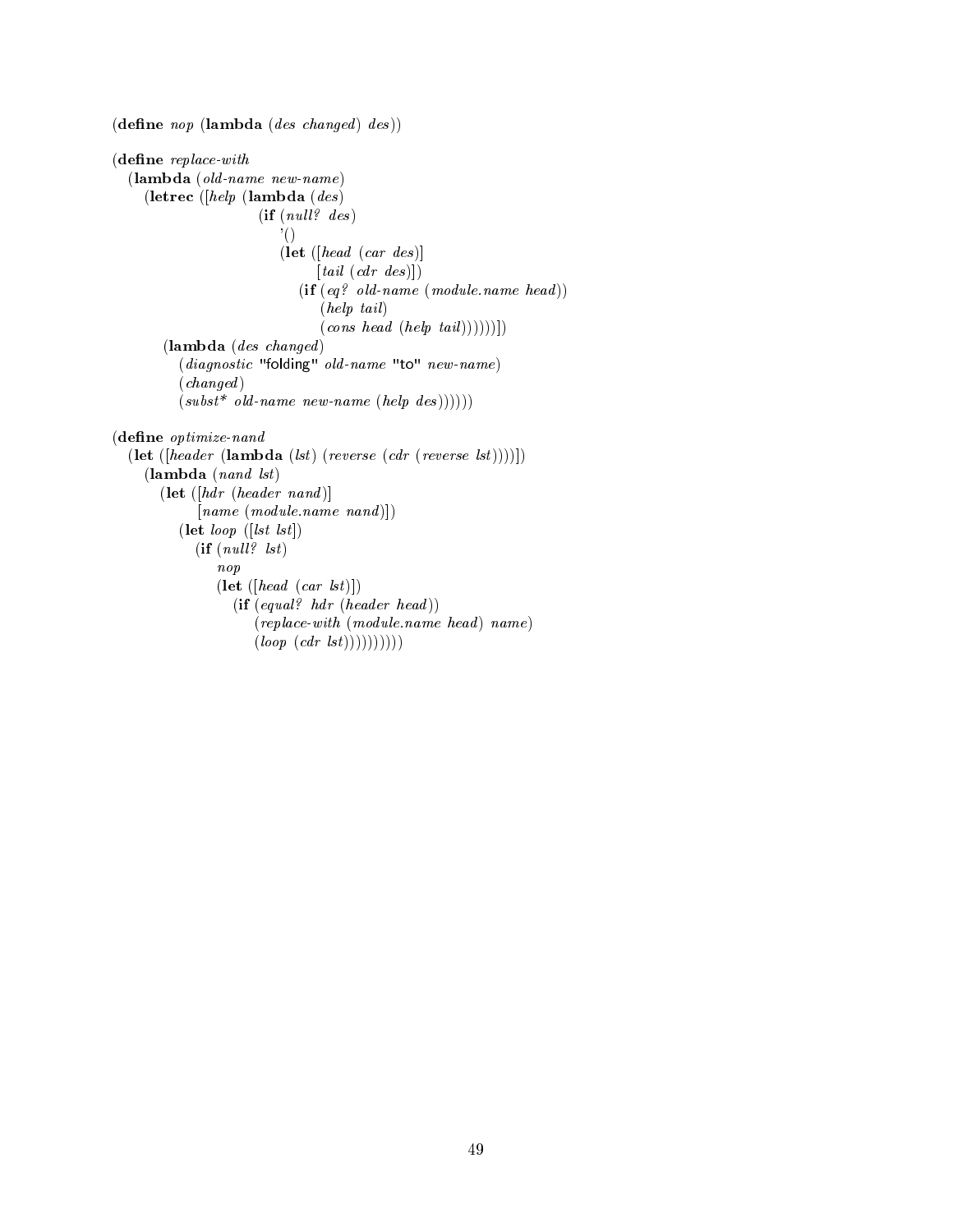```
(define\ optimizer - mx4(let ([low (lambda(s)(string->symbol
                               (string\text{-}append\ (symbol\text{-}symbol\text{-}string\ s) ".L"))]
         [non.? (lambda (l)(cond
                     [(not (eq? (car l) '?))(car l)][(not (eq? (cadr l) '?))(cadr l)][(not (eq? (caddr l) '?))(caddr l)][else (cadddr l) ]))](lambda (mx4, lst))(let ([f (subrange 1 4 m<i>x</i>4))
               [s1 (list-ref mx4 5)]
              [s0 (list-ref mx4 6)]
              [name (list-ref mx4 7)][hdr (subrange 0 6 mx4)])
           (cond
            \mathcal{L} (condition to the condition of \mathcal{L}[(match? f '(0 0 0 0)) (replace-with name '0)][(match? f '(1 1 1 1)) (replace-with name '1)][(match? f '(0 0 1 1)) (replace-with name s1)][(match? f'(0 1 0 1)) (replace-with name s0)][(match? f (make-list 4 (non-? f))) (replace-with name (non-? f))][else
             (\text{let } loop \;([lst \;lst])(if (null? \; lst)nop
                    (\text{let } (\text{head } (car \text{lst})))(i\mathbf{f}(\mathbf{and} (eq? (car <i>hd</i>r) (car <i>head</i>)))\ (equal? \ hat (subrange 0 6 head)))(replace-with (module.name head) name)(logp (cdr (lst))))))))))(dene optimize-actel
  (\textbf{lambda} (des))(\text{let* } ([changed? \#f])[changed (lambda () (set! changed? \#t)]])
        (let loop ([lst des ]
                    [des\ des](if changed?
               (optimize-actel des )
               (if (null? 1st)des
                   (\textbf{let* } ([head~(\textit{car list})])[tail (cdr 1st)][action (case (car head)[mx4ddd (optimize-mx4 head tail)][(NAND2 NAND2A NAND3 NAND3A)
                                       (optimize-nand head tail)]
                                      [else~nop]](loop \ tail \ (action \ des \ changed)))))))))
```
## E Actel Fanout Utility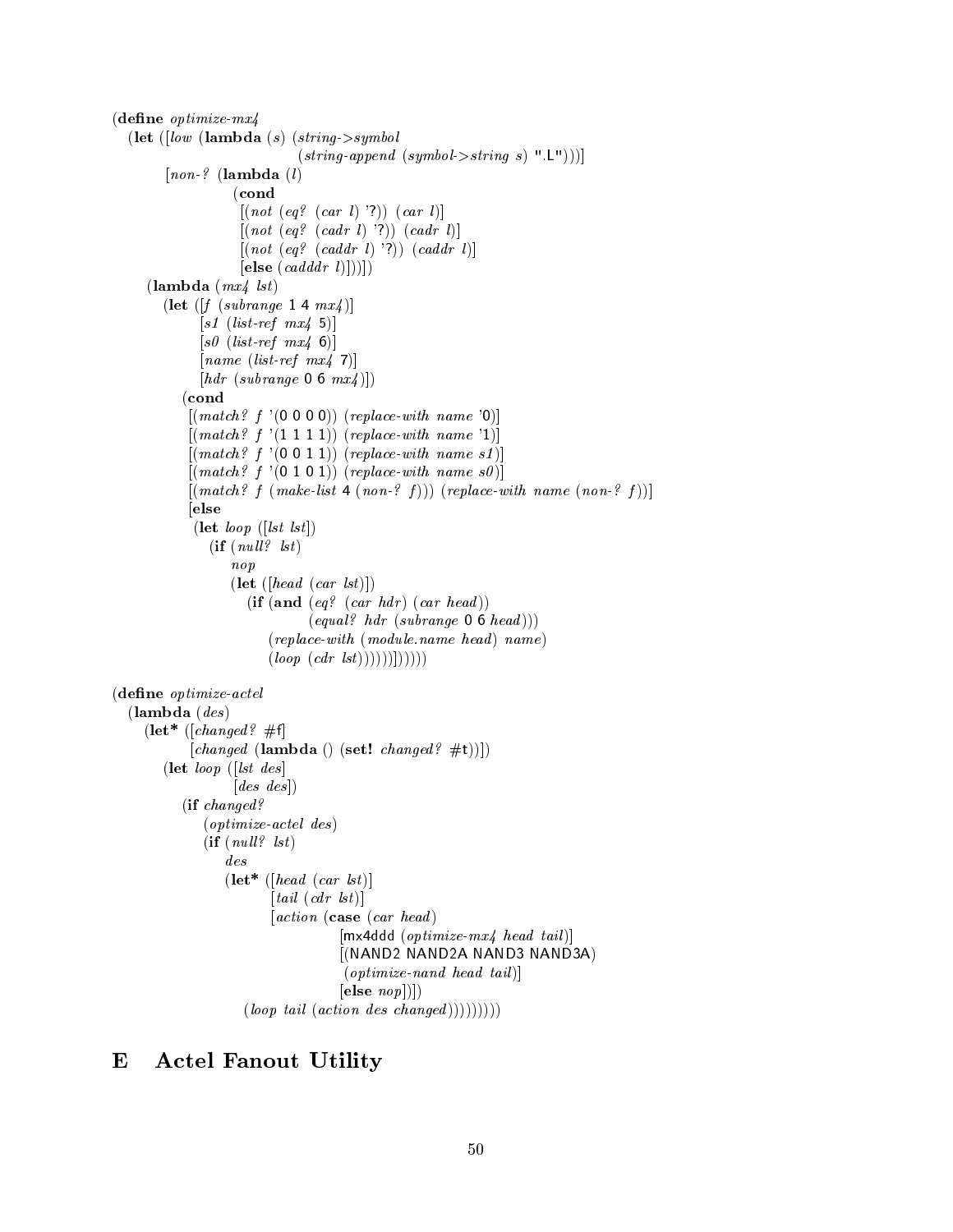```
(define fanout
   (lambda (mods )
      (let* ([counts (get-counts mods )]
                [bufs (get-new counts)][lst (get-transformer \ counts)][converter (build-analyzer
                                 (lambda (l))(map
                                      (\textbf{lambda}(i))((cdr (assq i lst))))(l))])
          (\text{append }(\text{map } \text{converter } \text{mods } \text{) \text{ }\text{bufs }))))(define\ get\ counts(\textbf{lambda} \, (mod s))(\text{let}^* ([lst ]))[analyzer (build-analyzer
                               (lambda (l)(for-each
                                    (\textbf{lambda}(i))(\text{let } ([r (assq i 1st)])(if r(set-cdr! r (add1~(cdr~r)))(\textbf{set!} \; \mathit{lst} \; (\mathit{append!} \; \mathit{lst} \; (\mathit{loss} \; \mathit{ i } \; \mathit{ 1}))))))ll))])
          (for-each analyzer mods )
          (1st))(define \; build\text{-}analyzer(\textbf{lambda}(f))(\textbf{lambda} \ (mod)(\textbf{case}~(\textit{car}~\textit{mod})[(outddd triddd mx4ddd dfm6addd cm8ddd cm8addd dfddd)
              \mathcal{E}((car \mod) , \mathcal{Q}(f (rdc (cdr \mod))) , (rac \mod))[(ioddd)
              (\textbf{let } ( [l \ (f \ (list \ (cadr \ mod) \ (cadddr \ mod)))])((i \text{odd}), (car \text{ } l), (caddr \text{ } mod), (cadr \text{ } l), (rac \text{ } mod)))[(inddd \, clkddd) \, mod][else
              \{(error \text{'}build-analyzer \text{''unrecognized module } \text{``s''} \text{''} mod)])\}(define\ get-transformer(lambda (counts )
       (map
        (\textbf{lambda}(r))(\text{let } (|name~(car~r))\lceil \text{count}(\text{cdr } r) \rceil)(cons name
                        (\textbf{let } ([t (build-t name count)])[cnt 0](lambda ()
                               (\textbf{set!} \>\> \textit{cnt} \>\> (\textit{add1} \>\> \textit{cnt}))(t \; cnt))))))counts))
```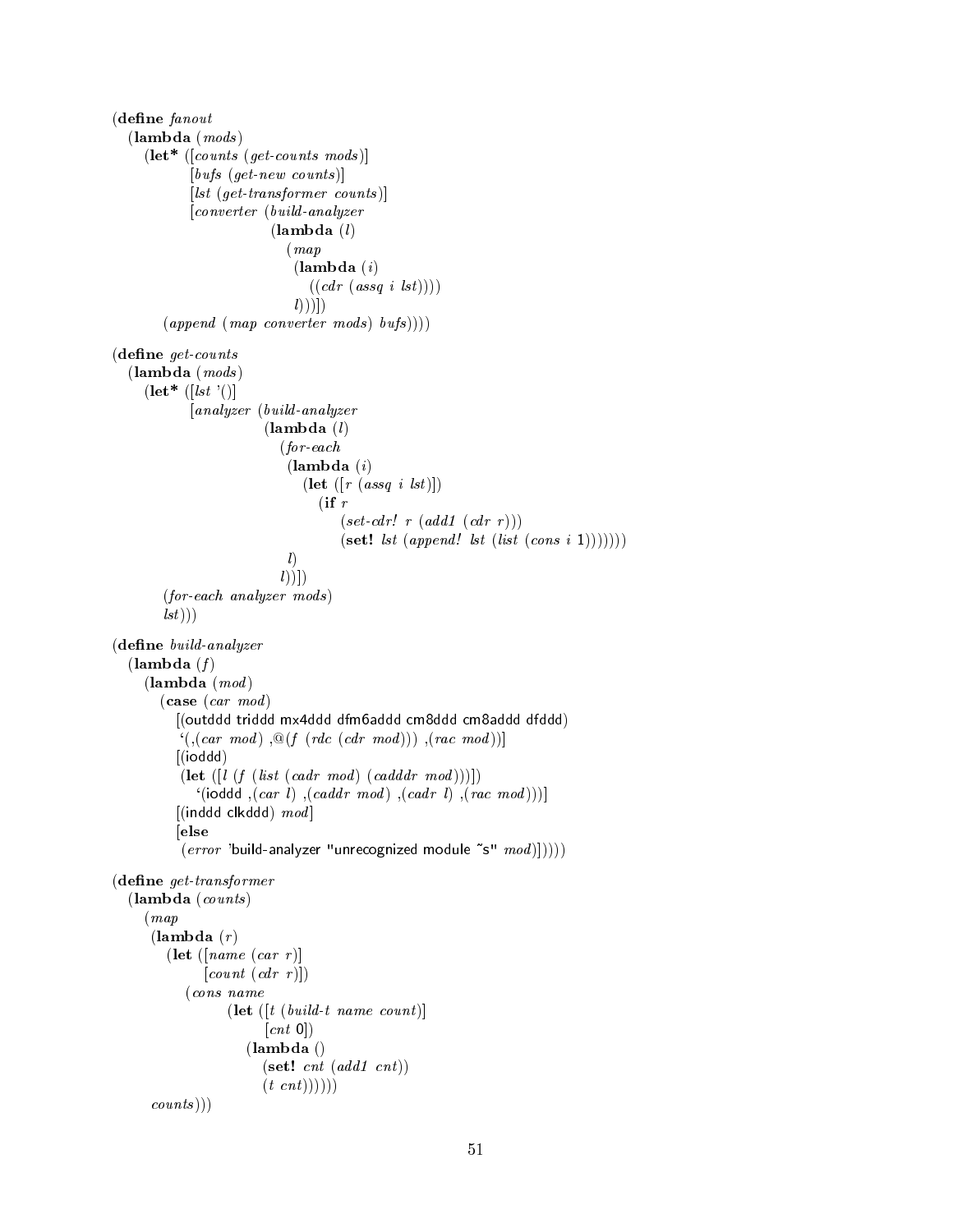```
(define make-buf)(lambda (name . endings )
      (printf "Adding"s buffers for "s"n" (length endings) name)
      (map
       (\textbf{lambda} (ending))((m \times 4ddd, name GND GND GND GND GND ,(make\text{-}ide\text{-}name\text{-}ending)))endings))
(define \; build \cdot t(lambda (name count )
      (cond
       [(memq \ name '(\text{Vdd GND c}k)) (\text{lambda } (i) \ name)][(<i>count</i> 11) (lambda (i) name)]
       [(<i>count</i> 20)(\textbf{lambda}(i))(cond
            [(<i>i</i> 10) <i>name</i>][e] \textbf{else} \ (make\textit{-}ide\ name\ "a")])[(<i>count</i> 29)](\textbf{lambda}(i))(cond
             [(<i>i</i> 9) <i>name</i>][(<i>i</i> 19) (make-ide name "a")][e] \text{le } (make\text{-}ide\text{-}name\text{-}"\text{b"]})[(<i>count</i> 38)](\textbf{lambda}(i))(cond
             [(<i>i</i> 8) name][(<i>i</i> 18) (make-ide name "a")][ (<i>i</i> 28) (make-ide name "b")][e] \text{le } (make\text{-}ide\text{-}name\text{-}"c")])[(<i>count</i> 47)(\textbf{lambda}(i))(cond
             [(<i>i</i> 7) <i>name</i>][(<i>i</i> 17) (make-ide name "a")][(<i>i</i> 27) (make-ide\ name\ "b")][(<i>i</i> 37) (make-ide name "c")][e] \text{lse} \left( \text{make-} \text{ide} \text{ name } "d" \right)[(<i>count</i> 56)](\textbf{lambda}(i))(cond
             [(<i>i</i> 6) name][ (<i>i</i> 16) (make-ide name "a")][(<i>i</i> 26) (make-ide name "b")][(<i>i</i> 36) (make-ide name "c")][(<i>i</i> 46) (make-ide name "d")]
```

```
[e] \textbf{else} \ (make\textit{-}ide\ name\ "e")])
```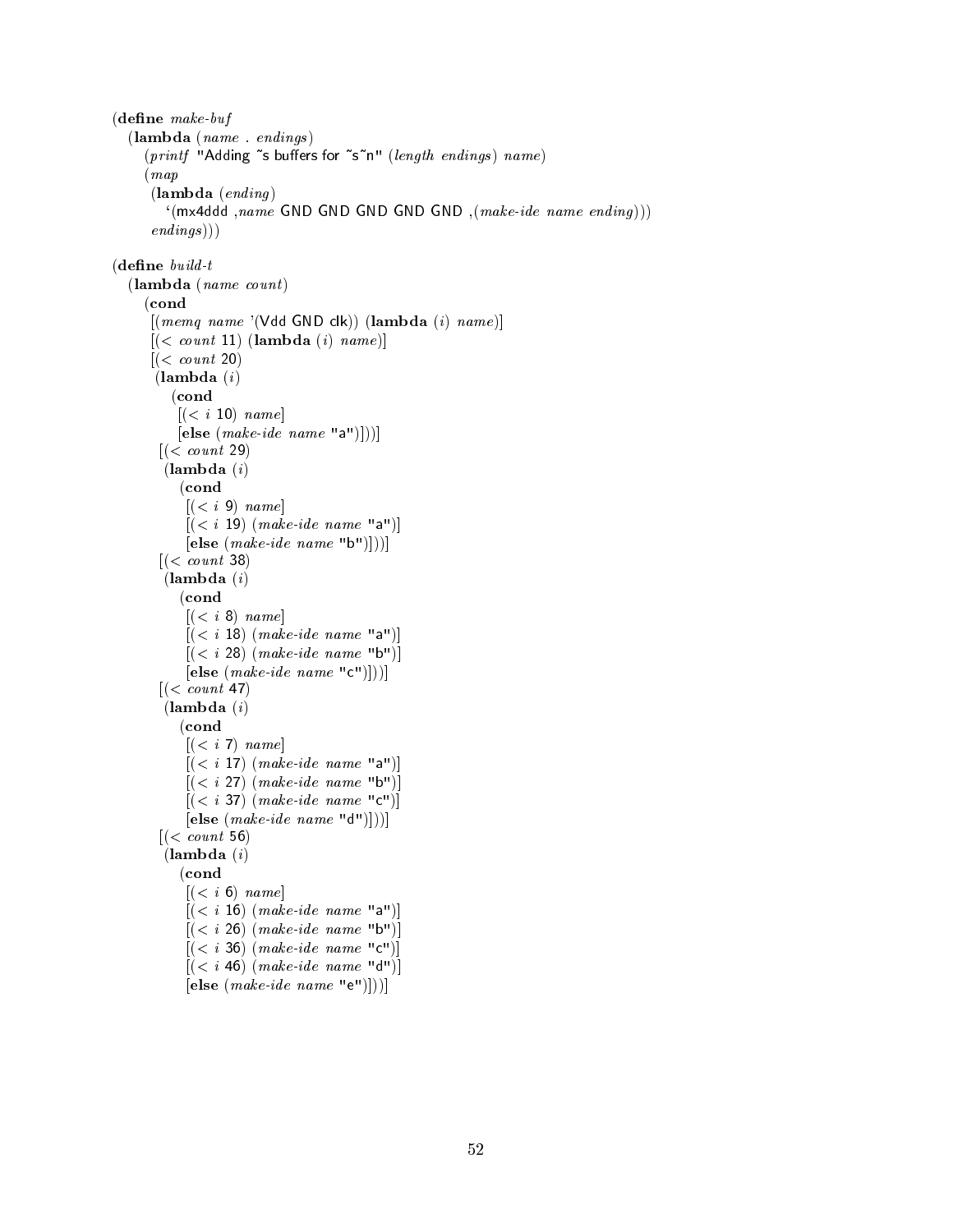$[(*count* 65)]$  $(\textbf{lambda}(i))$ (cond  $[(*i* 5) name]$  $[ (*i* 15) (make-ide name "a")]$  $[(*i* 25)$   $(make-ide name "b")]$  $[(*i* 35) (make-ide name "c")]$  $[(*i* 45) (make-ide name "d")]$  $[ (*i* 55) (make-ide name "e")]$  $[e] \textbf{else} \ (make\text{-}ide\ name\ "f")])$  $[(*count* 74)]$  $(\textbf{lambda}(i))$ (cond  $[(*i* 4) name]$  $[(*i* 14)$   $(make-ide name "a")]$  $[(*i* 24)$   $(make-ide name "b")]$  $[ (*i* 34) (make-ide name "c")]$  $[(*i* 44) (make-ide name "d")]$  $[(*i* 54) (make-ide name "e")]$  $[(*i* 64) (make-ide name "f")]$  $[e] \text{le } (make\text{-}ide\text{-}name\text{-}"g")])$  $[(*count* 83)]$  $(\textbf{lambda}(i))$ (cond  $[(*i* 3) name]$  $[(*i* 13) (make-ide name "a")]$  $[(*i* 23) (make-ide name "b")]$  $[ (*i* 33) (make-ide name "c")]$  $[(*i* 43)$   $(make-ide name "d")]$  $[(*i* 53)$   $(make-ide name "e")]$  $[(*i* 63)$   $(make-ide name "f")]$  $[(*i* 73) (make-ide name "g")]$  $[e] \textbf{else} \ (make\text{-}ide\ name\ "h")])$  $[(*count* 92)]$  $(\textbf{lambda}(i))$ (cond  $[(*i* 2) name]$  $[(*i* 12)$   $(make-ide name "a")]$  $[(*i* 22)$   $(make-ide name "b")]$  $[(*i* 32) (make-ide name "c")]$  $[(*i* 42)$   $(make-ide name "d")]$  $[(*i* 52) (make-ide name "e")]$  $[(*i* 62) (make-ide name "f")]$  $[(*i* 72)$   $(make-ide name "g")]$  $[(*i* 82)$   $(make-ide name "h")]$  $[e] \textbf{else} \ (make\textit{-}ide\ name\ "i")])$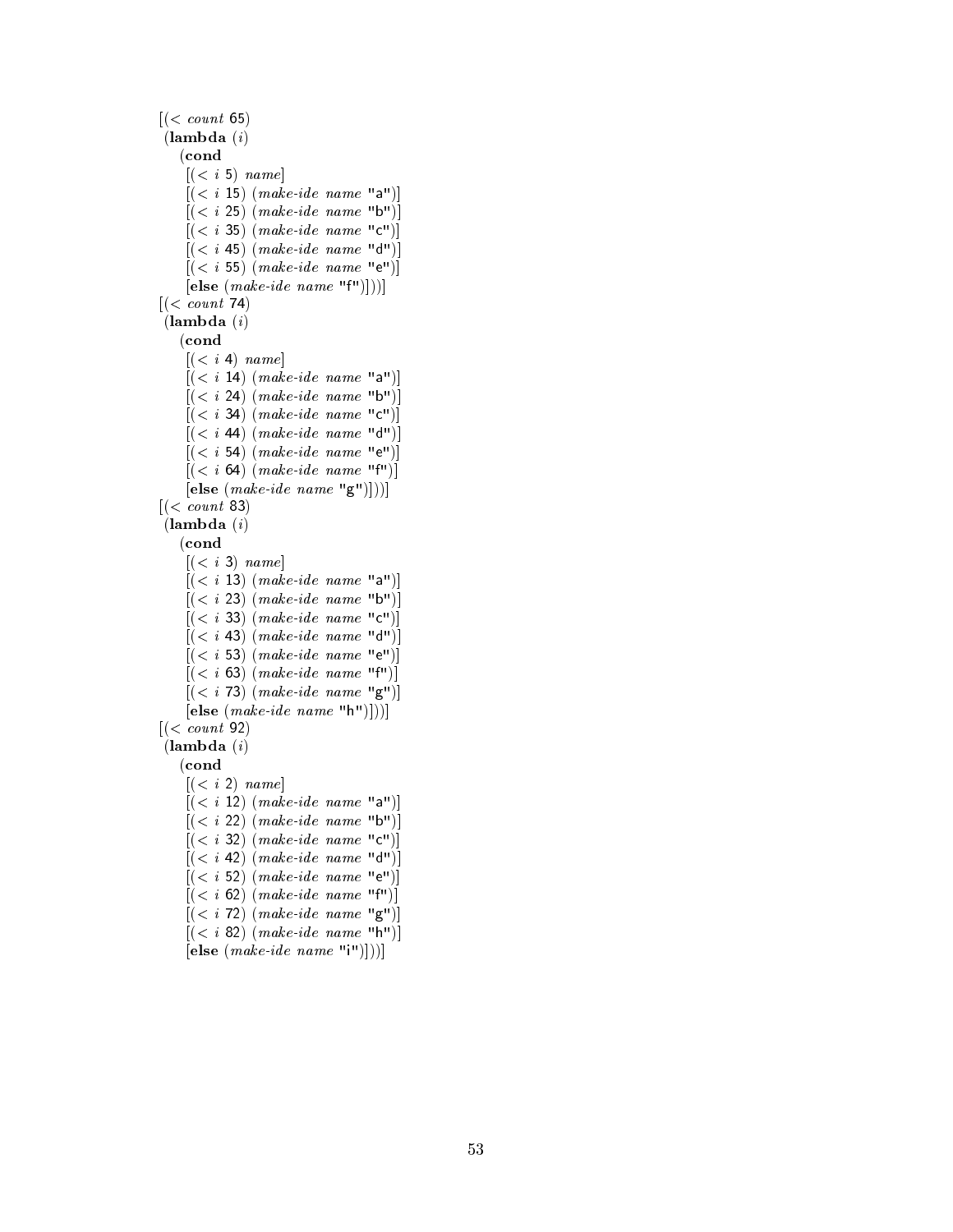```
[else
         (ii (> = count 101)(printf ""s has "s fanouts!"n" name \ count)
         (\textbf{lambda}(i))\sqrt{c} conditions to \sqrt{c}[(<i>i</i> 11) (make-ide name "a")][(<i>i</i> 21) (make-ide name "b")][(<i>i</i> 31) (make-ide name "c")][ (<i>i</i> 41) (make-ide name "d")][(<i>i</i> 51) (make-ide name "e")][ (<i>i</i> 61) (make-ide name "f")][ (<i>i</i> 71) (make-ide name "g")][(<i>i</i> 81) (make-ide name "h")][(<i>i</i> 91) (make-ide name "i")][else (make-ide name "j")|))])(define\ get\ new(lambda (counts )
     (apply append
              (map
               (\textbf{lambda}(r))(let ([name (car r))])
                         [count (cdr r)])(cond
                       [(memq \ name \ '(\text{Vdd} \text{ GND} \text{ clk})) \ '()][(<i>count</i> 11)<sup>'</sup>()]
                       [(<i>count</i> 20) (make-buf name 'a)][(<i>count</i> 29) (make-bit name 'a 'b)][(<i>count</i> 38) (make-buf name 'a 'b 'c)][(<i>count</i> 47) (make-buf name 'a 'b 'c 'd)][(<i>count</i> 56) (<i>make-bit name</i>'a 'b 'c 'd 'e)][(<i>count</i> 65) (<i>make-bit name</i>'a 'b 'c 'd 'e 'f)][(<i>count</i> 74) (make-buf name 'a 'b 'c 'd 'e 'f 'g)][(<i>count</i> 83) (make-buf name 'a 'b 'c 'd 'e 'f 'g 'h)][(<i>count</i> 92) (make-buf name 'a 'b 'c 'd 'e 'f 'g 'h 'i)][e] \simeq (make \text{--}but \text{--}name 'a 'b 'c 'd 'e 'f 'g 'h 'i 'j)]))counts))))
(define \; rf)(lambda (filename)(\textbf{let } ([p (open-input-file filename)])(let \left(\left[l \right] (let loop \left(\left[e \left(\text{read } p\right)\right]\right))
                     (if (eof object? e)'()
```

```
\left(\text{cons } e \text{ (loop } (\text{read } p))))\right)
```

```
(close-input-port p)
```

```
l))))
```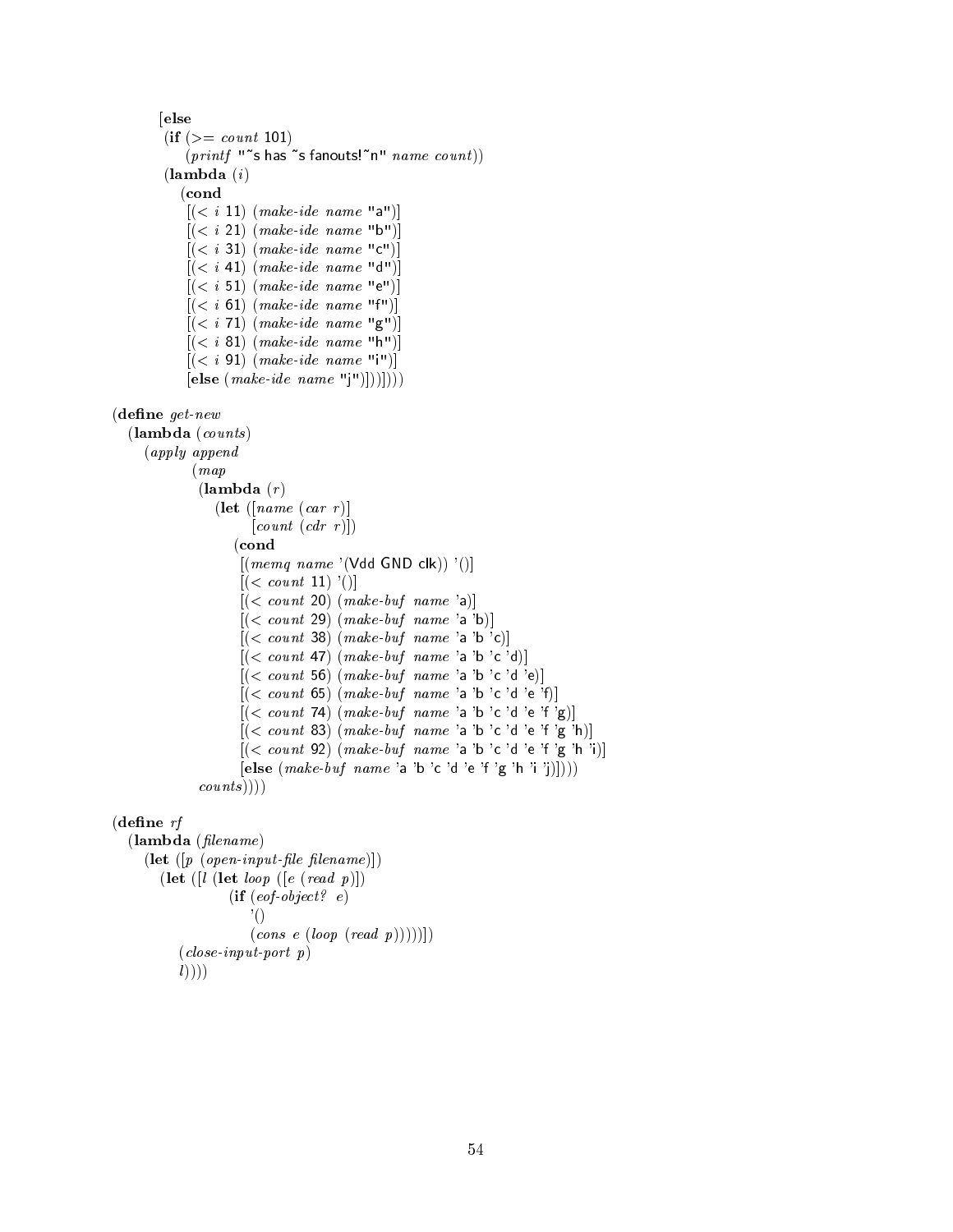```
(define wf
  (lambda (lst filename))(delete-file filename)
    \emph{(call-with-output-file filename)}(lambda (p)
         (for-each
          (lambda (e)
             (display e p)
             (newline p))(1st))))
```
# F Simulator Generator

 $(define \, sm)$ (lambda () (act2c "sm.c" "cat.act" "../comp.act" "../main.act" "../adder-addr.act" "../adder-pc.act" "../alu.act")  $(printf$  "Wrote sm.c~n")))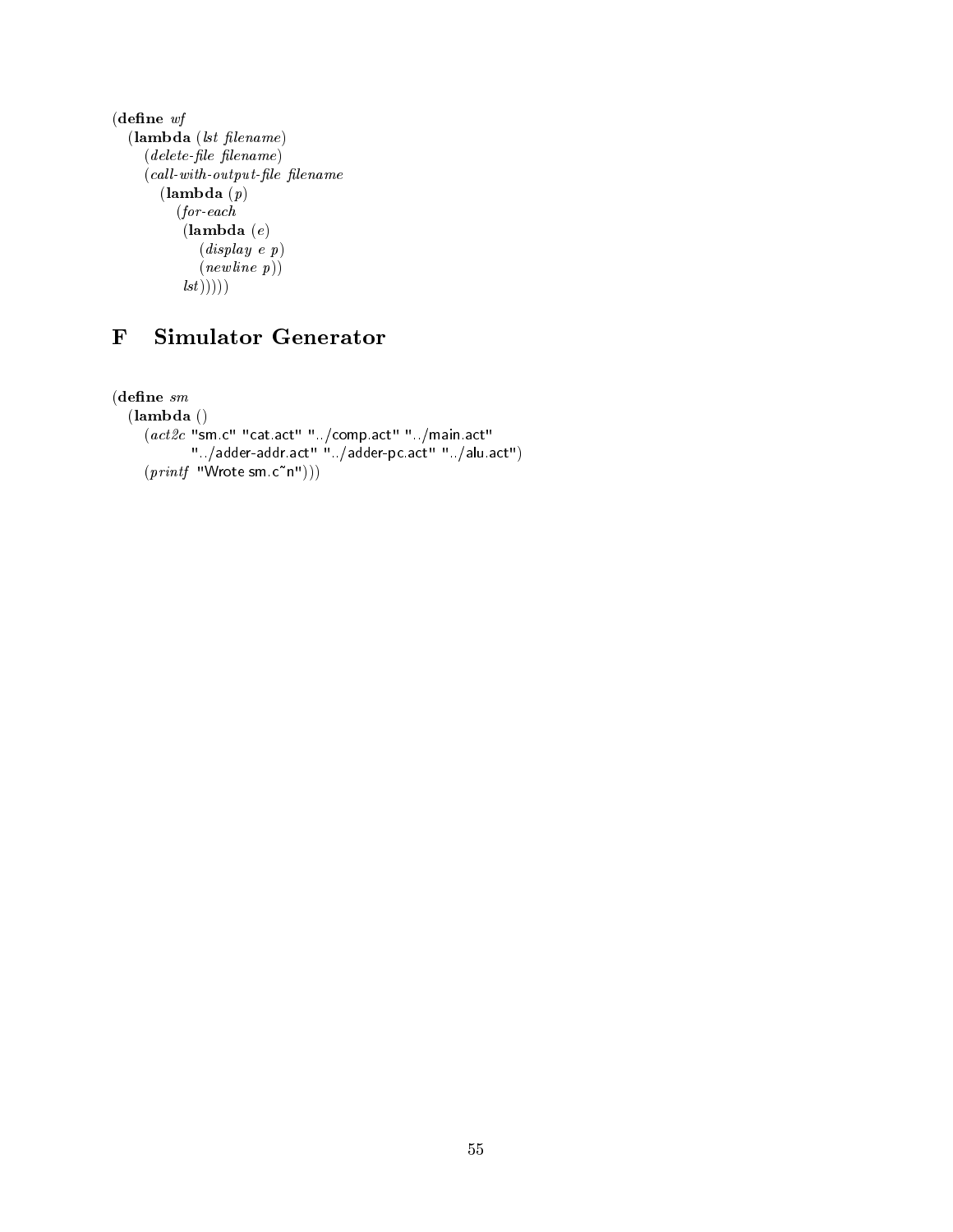$(define \; act2c$ (lambda (lename . names )  $(\textbf{let*} \ (|p \ (open-output \ filename))$ [mods (apply append (map  $(\textbf{lambda} (name) (convert (read-file * name)))$ names)  $[io (get-i/o \text{ mod } s)]$  $[i (car io)]$  $[o~(cadr~io)]$  $\left[d \ (caddr \ io)\right]$  $[q (cadddr io)]$  $|inputs (union i d)|$  $[outputs (union o q)]$ [vars (union inputs outputs )]  $[ext-inputs (difference inputs outputs)]$  $[roots (difference \space o \space i)]$  $\lambda$ )  $(\text{set!} \; *i * i)$ (set!  $*_{0}*_{0}$ )  $(\text{set}!$  \* $d^* d)$  $(\text{set}! \; *q * q)$  $(\textbf{set!}$  \*inputs\* inputs) (set! \*outputs\* outputs ) (set! \*vars\* vars )  $(\textbf{set!} * ext\text{-}inputs * ext\text{-}inputs)$  $(\textbf{set!}$  \*roots\* roots)  $(print$  "Writing the C file...~n") (fprintf p "#include \"sim.h\"~n~n")  $(fprint f p$  "void main()"n{"n") (for-each  $(\textbf{lambda}(var))$  $(i\mathbf{f}(\mathbf{and} (memp \text{ var } d) (not (memp \text{ var } ext-inputs)))$ (*fprintf*  $p$  " static unsigned char  $\tilde{ }$  s = 0; n"  $var$ ) (*fprintf*  $p$  " static unsigned char  $\tilde{s}$ ; n"  $var$ ))) vars )  $(fprint f p "n for (;;)^n (fnn')$ (for-each (lambda (i) (fprintf p " input(~s);~n" i))  $ext{\text{-}inputs}$ )  $(fprint f p$  " newline(); n<sup>~</sup>n") (for-each (lambda (d q) (fprintf p " ~ s = ~s;~n" q d)) d q)  $(newline p)$ (print-dfs p mods roots o)

> $(fprint f p'' \}^n n^m \text{ exit}(0);^n \}^n)$  $(close-output-port p)))$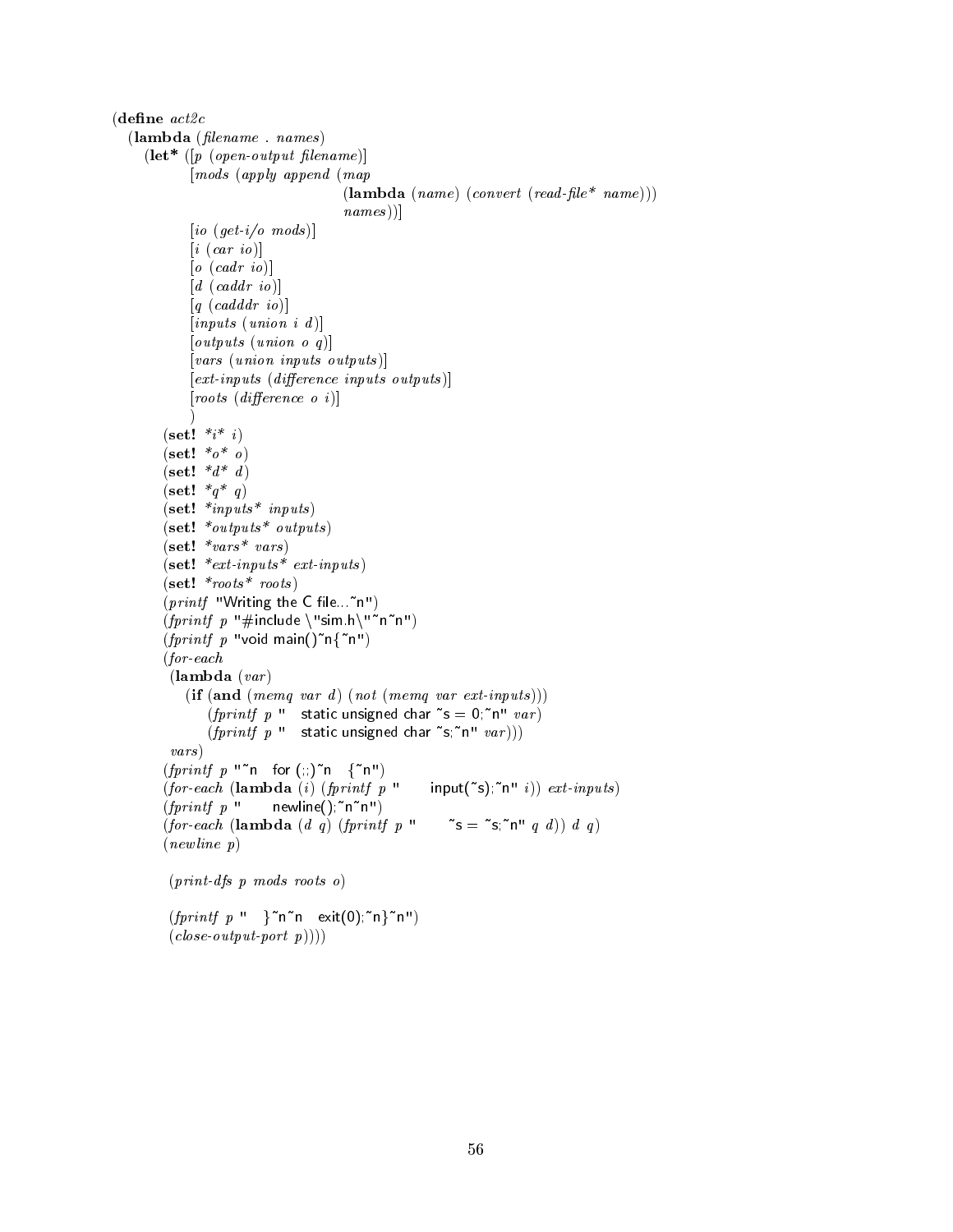```
(define\ print-dfs(lambda (p mods roots o)
     (\text{let } loop([l \text{ mod } s]))(if (not (null? l))(\text{let } (mod (car l)))(if (and (pair? \mod) (memq (rac \mod) \ roots))(begin
                      (set-car! l #f)(dfs \, p \, mod \, mod \, mod \, s \, o \, (list \, (rac \, mod \,)))(new line p))(log p (cdr l)))); Collect everything that was missed (this would be an asynch cycle)
     (let ([remnant
             (\text{let } loop ([l \; mod s]))(if (null? l)'()
                    (if (and (car l) (not (eqv? (caar l) 'dfddd)))(cons (car l) (loop (cdr l)))(log p (cdr l))))(if (not (null? remnant))(error 'dfs "asynchronous cycle(s) found "s"
                     (\text{map } \text{rac} \text{rennant}))))(define dfs(lambda (p mod mods o seen)
     (\textbf{let } (\text{intputs } (\text{rdc } (\text{cdr } mod)))[output (rac mod)])(for-each
          (\textbf{lambda}(i))(cond
              [(memq i seen)
              (error 'dfs "asynchronous loop found: "s"
                       (memq i (reverse seen)))]
              [(memq i o)](\text{let } loop([l \; mod s]))(if (not (null? l))(\text{let } ([m (car l)])(if (and (pair? m) (eqv? (rac m) i))(begin
                               (set-car! l #f)(dfs \ p \ m \ modes \ o \ (cons \ i \ seen)))(log p (cdr (l))))))(\text{apply union} (\text{map list inputs})))(fprintf p " \tilde{\phantom{a}} s = \tilde{\phantom{a}} s(\tilde{\phantom{a}} s" output (car mod) (car inputs))
         (for\text{-}each (lambda (i) (fprintf p ", "s" i)) (cdr inputs))
         (fprint f p'');\text{`n''})))
```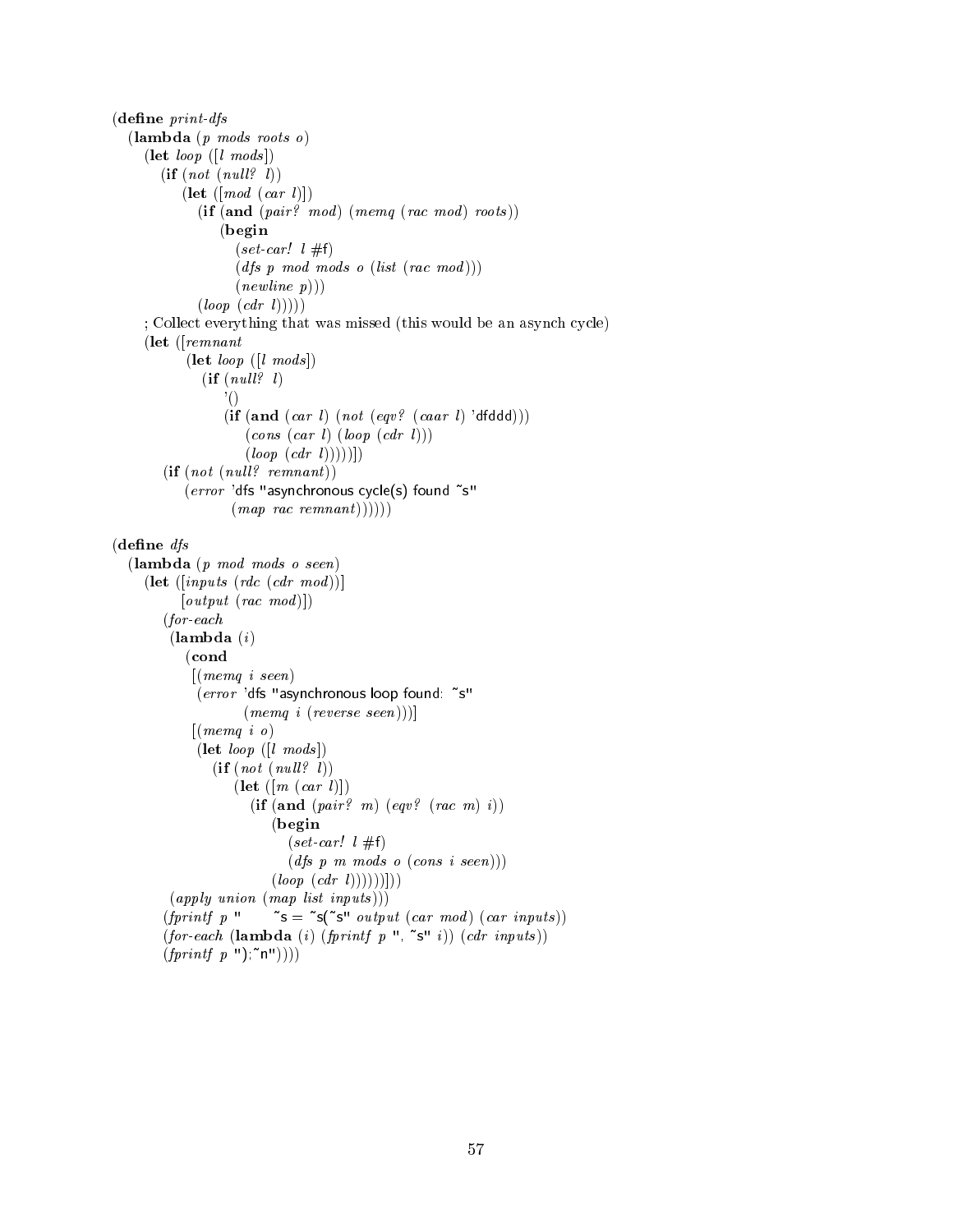$(define get-i/o$ (letrec ([insert (lambda (val set )  $(if (or (integer? val) (memq val set))$ set  $\left( \text{cons}\text{ }\text{val}\text{ }\text{set}\right))$  $[insert^*$  (lambda (vals set)  $(if (null? \ vals)$ set  $(insort*(cdr \text{ }vals) \text{ } (insert \text{ } (car \text{ } vals) \text{ } set))))$  $[insert-nody (lambda (val set)$  $(if (memq val set)$  $(error$  'get-i/o "duplicate name "s"  $val$ )  $(cons \ val \ set))$  $[help \; (lambda \; (mods \; i \; o \; d \; q))$  $(if (null? \ modes)$ (*list*  $i \ o \ d \ q$ )  $(\textbf{let* } ([mod~(\textit{car~mods})])$ [rest (cdr mods )]  $[name\ (car\ mod)]$ (if (eqv? name 'dfddd) (help rest i o  $(inset-nody~(cadr~mod)~d)$  $(inset-nody~(caddr~mod)~q))$ (help rest  $(inset * (rdc (cdr mod)) i)$  $(inset-nody~(rac~mod)~o)$  $(d(q))))$ ]  $(\textbf{lambda} \, (mods))$ (*printf* "Determining the inputs & outputs... "n")  $(help \mod s'() '() '() '()))))$